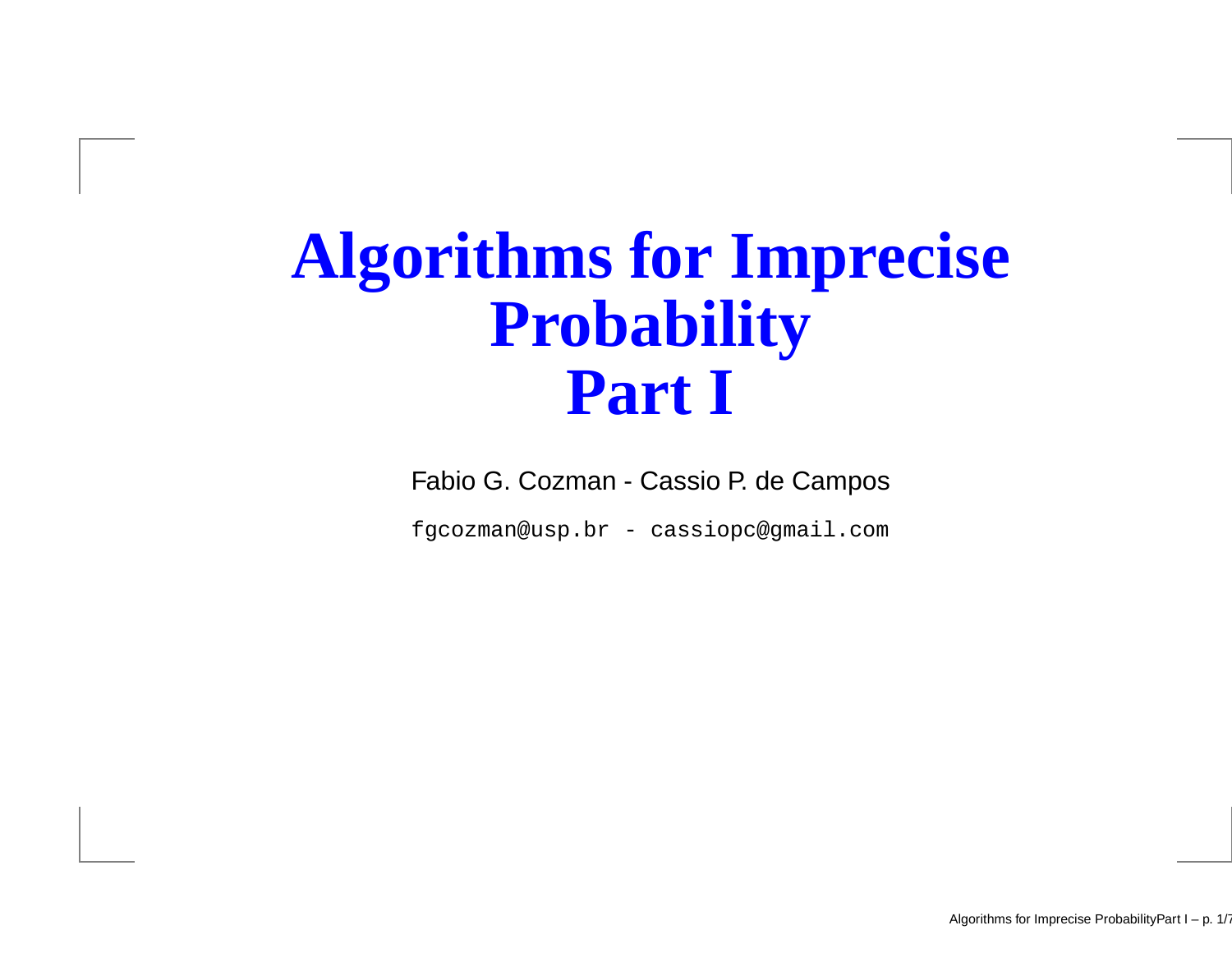

#### ● Part I: algorithms without independence (this talk).

#### ■ Part II: algorithms with independence (next talk, by Cassio).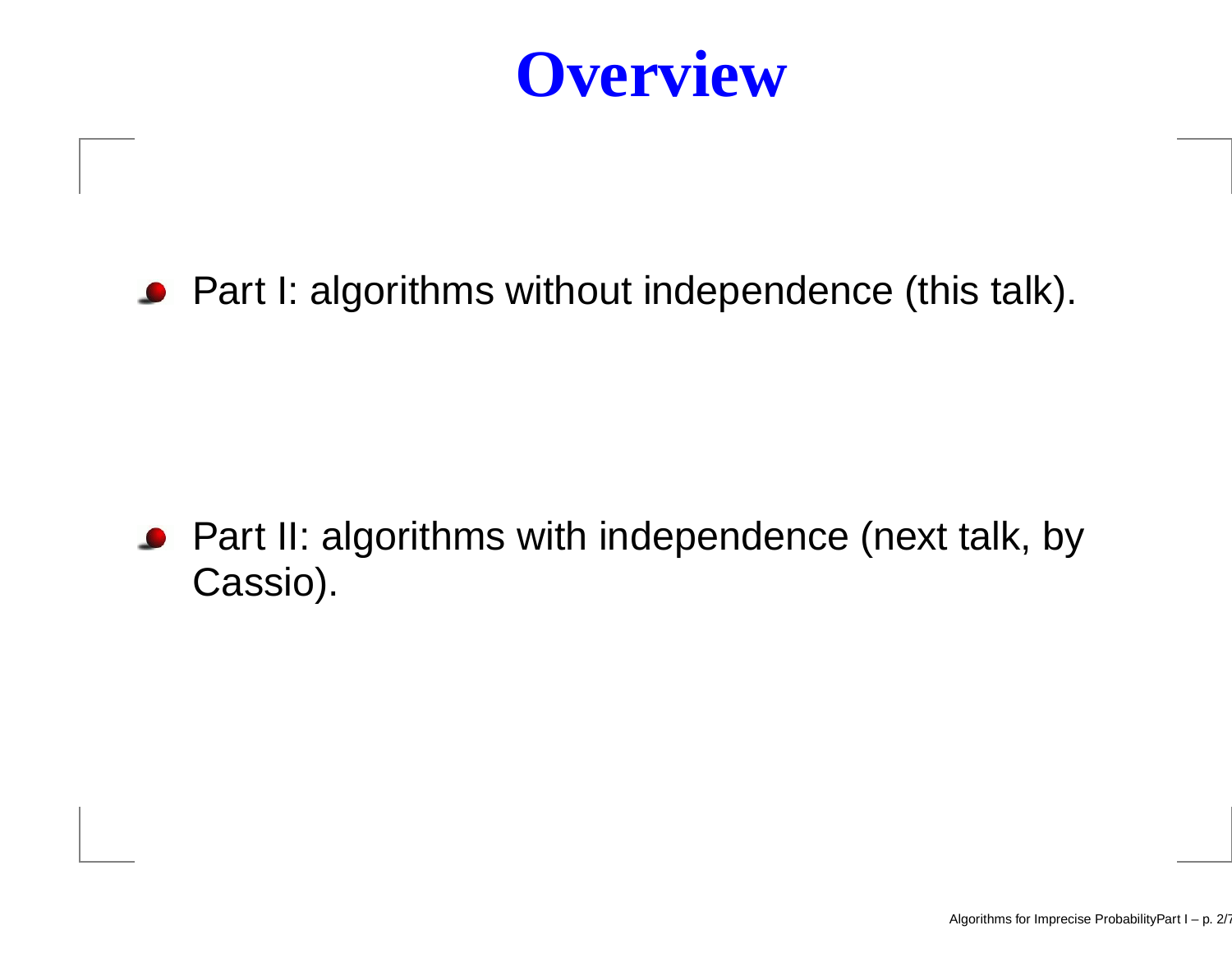# **Overview (some more)**

#### ● Part I: algorithms without independence (this talk).

- 1. The basic linear fractional program.
- 2. Dealing with probabilities that may be zero.
- 3. Special important cases: neighborhoods, capacities, and the like.
- 4. Decision making.
- Part II: algorithms with independence (next talk, by Cassio).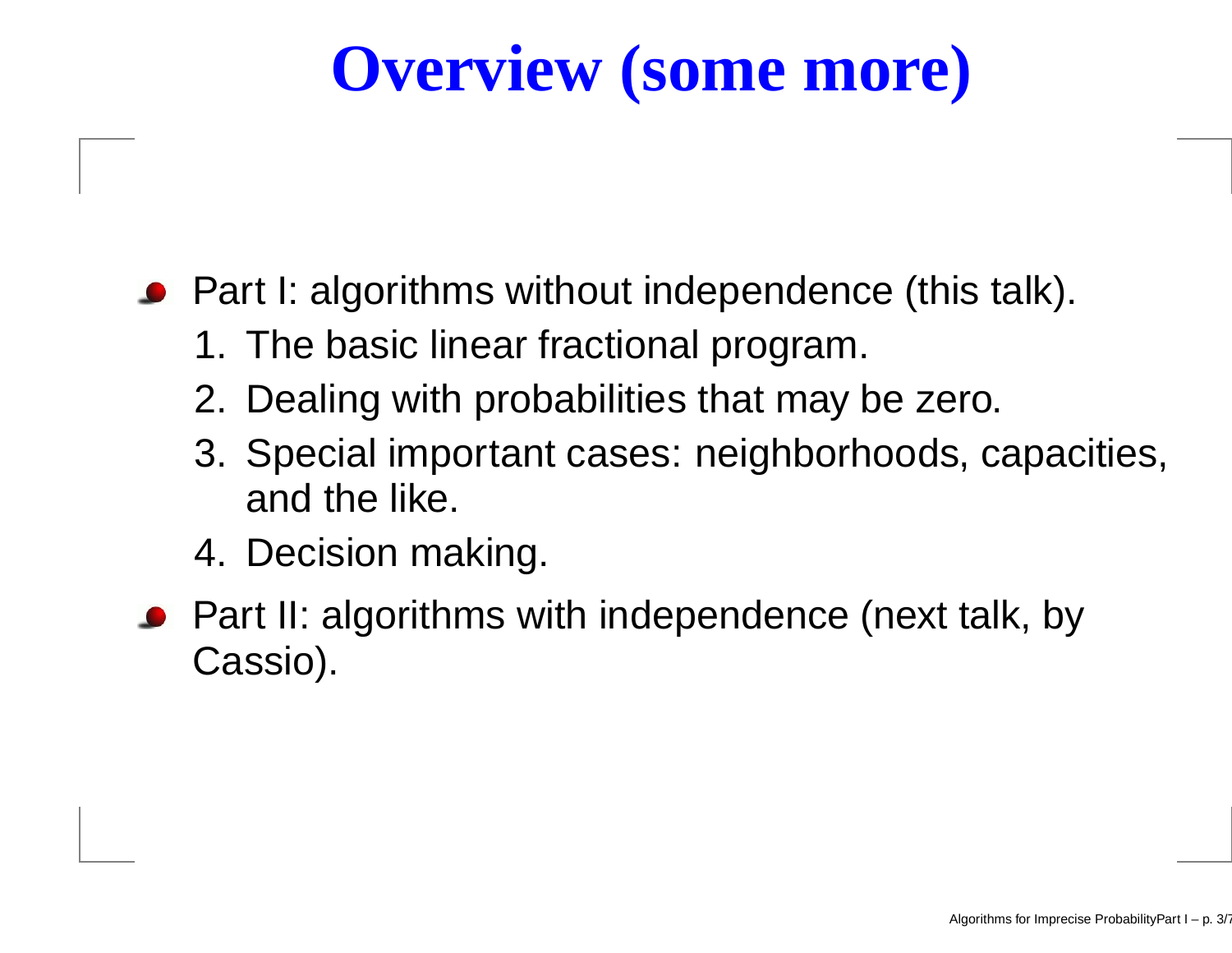#### **Easy warm-up**

- Possibility space  $\Omega$  with states  $\omega$ ; events are subsets of  $\bullet$  $\Omega$ .
- Random variables and indicator functions.
	- Bounded function  $X:\Omega\to\Re.$
	- Special type: indicator function of event  $A\!$ :
		- Denoted by  $A$  as well.<br>A( ) = 1 if =  $\pi$  4: 0 et
		- $A(\omega)=1$  if  $\omega\in A;$  0 otherwise.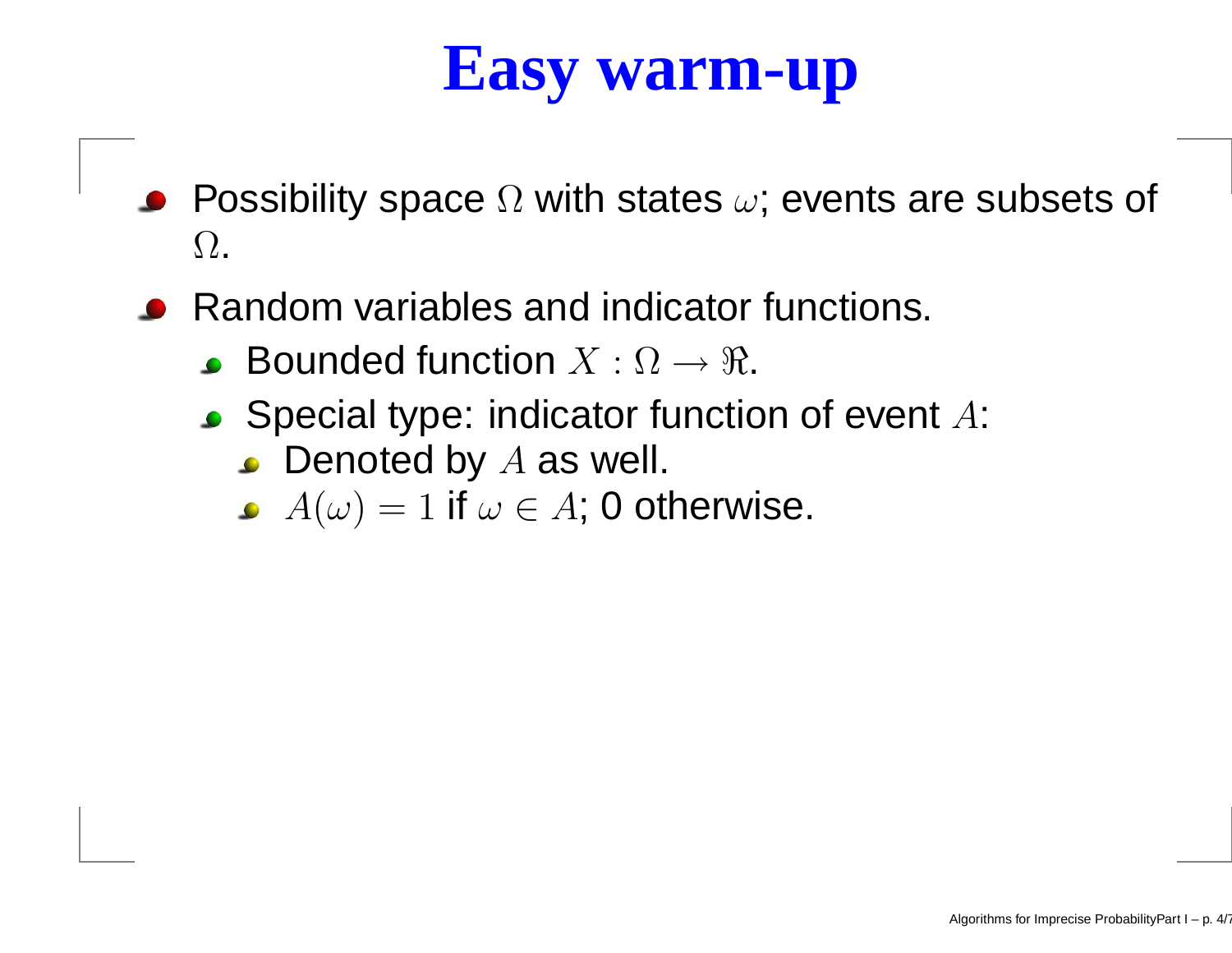#### **Axioms for expectations**

**EU1** If  $\alpha \leq X \leq \beta$ , then  $\alpha \leq E[X] \leq \beta$ . **EU2**  $E[X+Y] = E[X] + E[Y]$ .

Some consequences:

1.  $X \geq Y \Rightarrow E[X] \geq E[Y]$ . **2.**  $E[\alpha X] = \alpha X$ .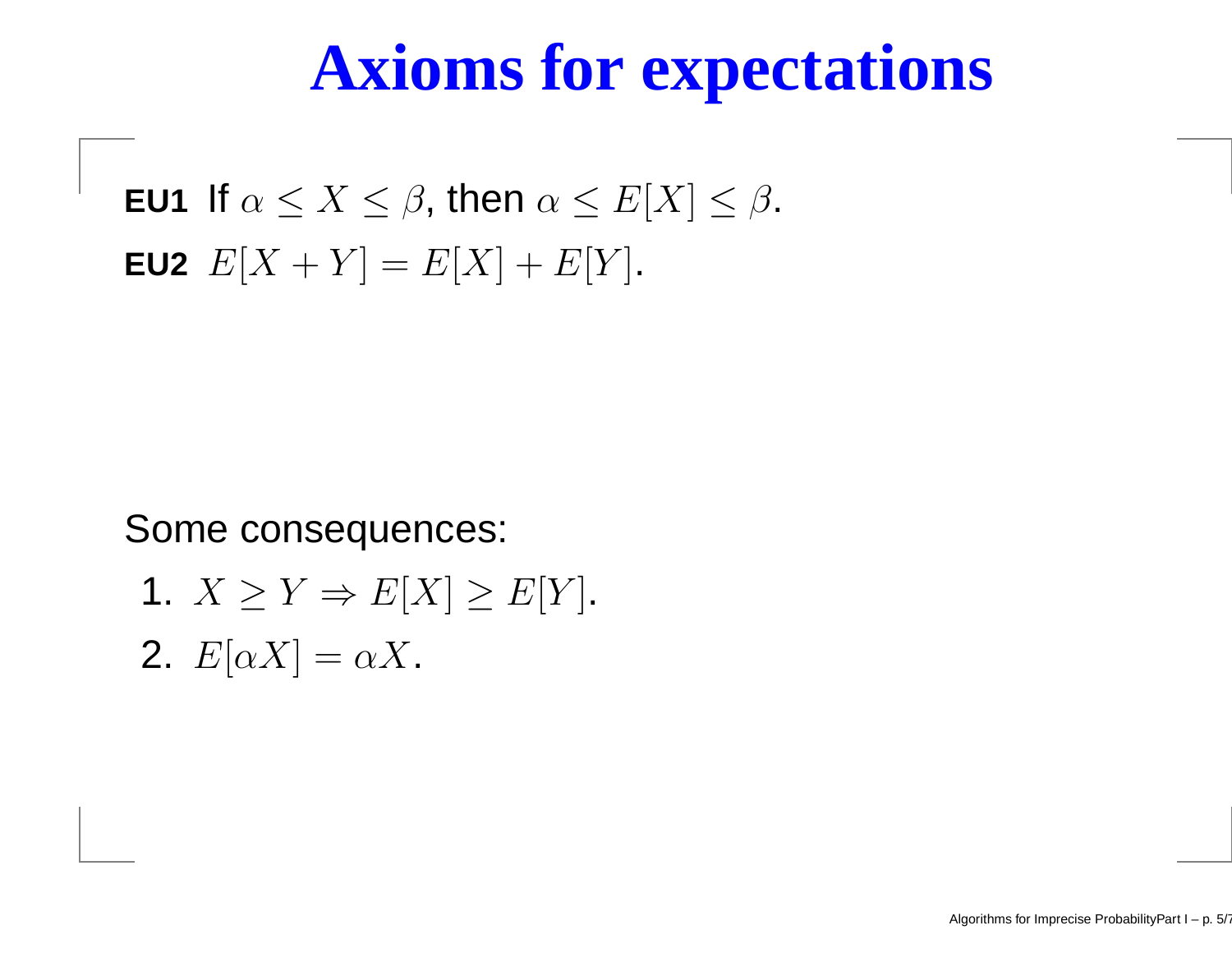#### **Probabilities**

The *probability*  $P(A)$  *is*  $E[A]$ *.* 

**•** Properties of a probability measure: PU1  $P(A)\geq 0.$ **PU2**  $P(\Omega) = 1$ . **PU3** If  $A \cap B = \emptyset$ ,  $P(A \cup B) = P(A) + P(B)$ .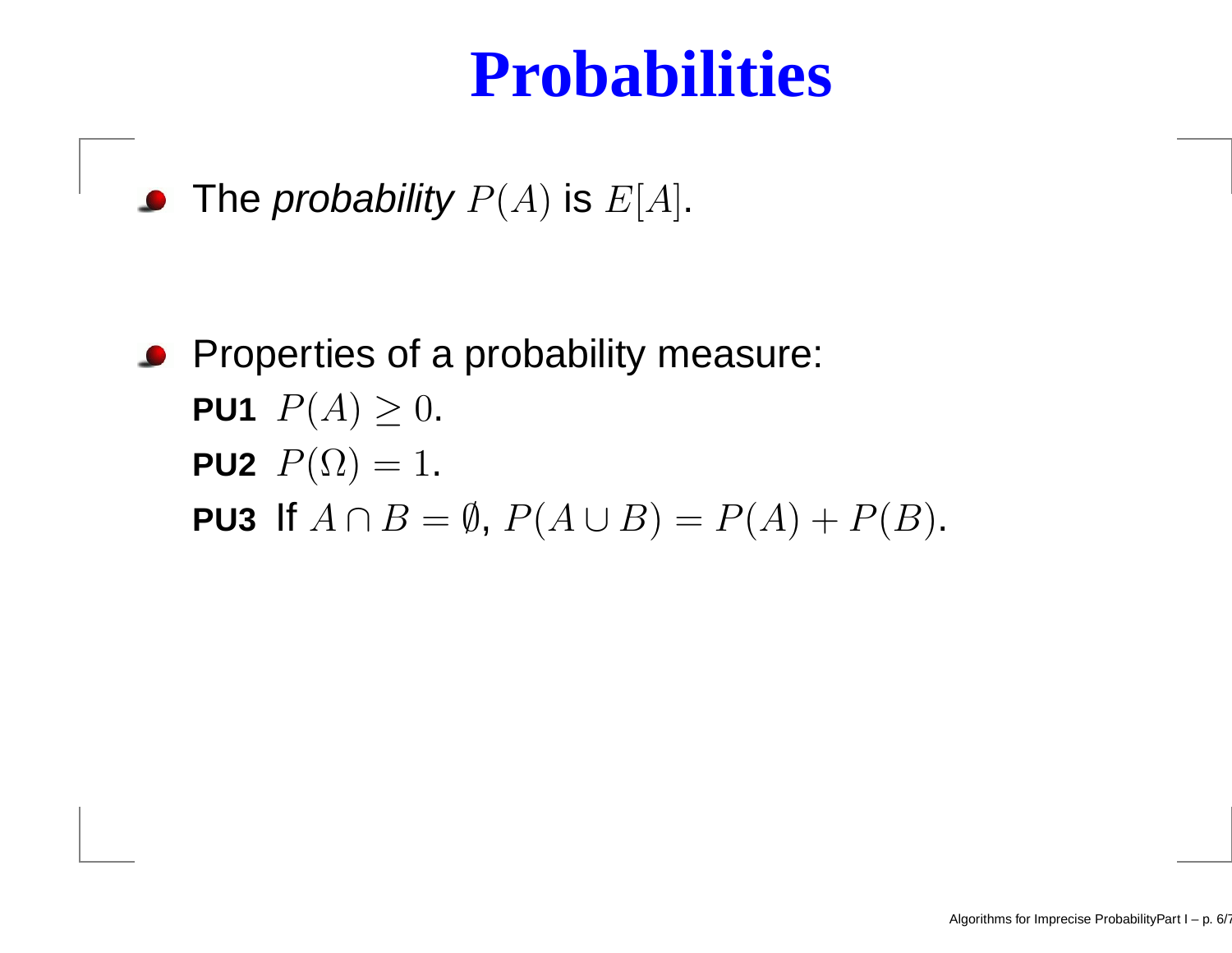## **Conditional expectations/probabilities**

Conditional expectation of  $X$  given  $B$ ,  $\bullet$ 

$$
E[X|B] = \frac{E[BX]}{P(B)} \quad \text{if } P(B) > 0.
$$

#### Bayes rule: If  $P(B)>0,$  then

$$
P(A|B) = \frac{P(A \cap B)}{P(B)}.
$$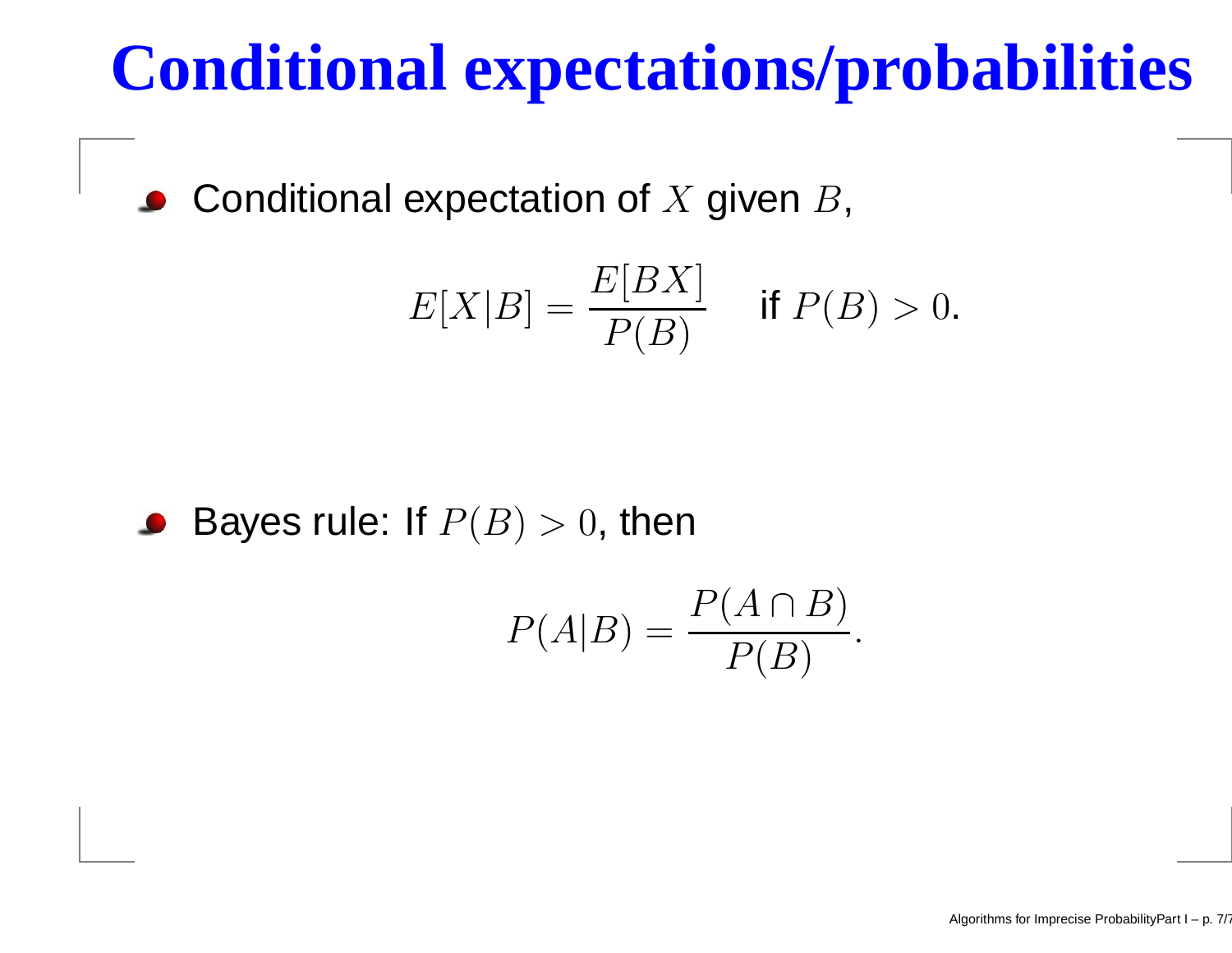# **Algorithms: Boole (1854)**

- Propositional formula  $\phi$ :  $\bullet$ 
	- 1. propositions
	- 2. operators (¬, ∧, ∨, →).
- Take  $\Omega$  as the set of  $2^n$  truth assignments for  $n$ propositions.
- Interpret  $P(\phi)\geq\alpha$  as

$$
\sum_{\omega \models \phi} P(\omega) \ge \alpha.
$$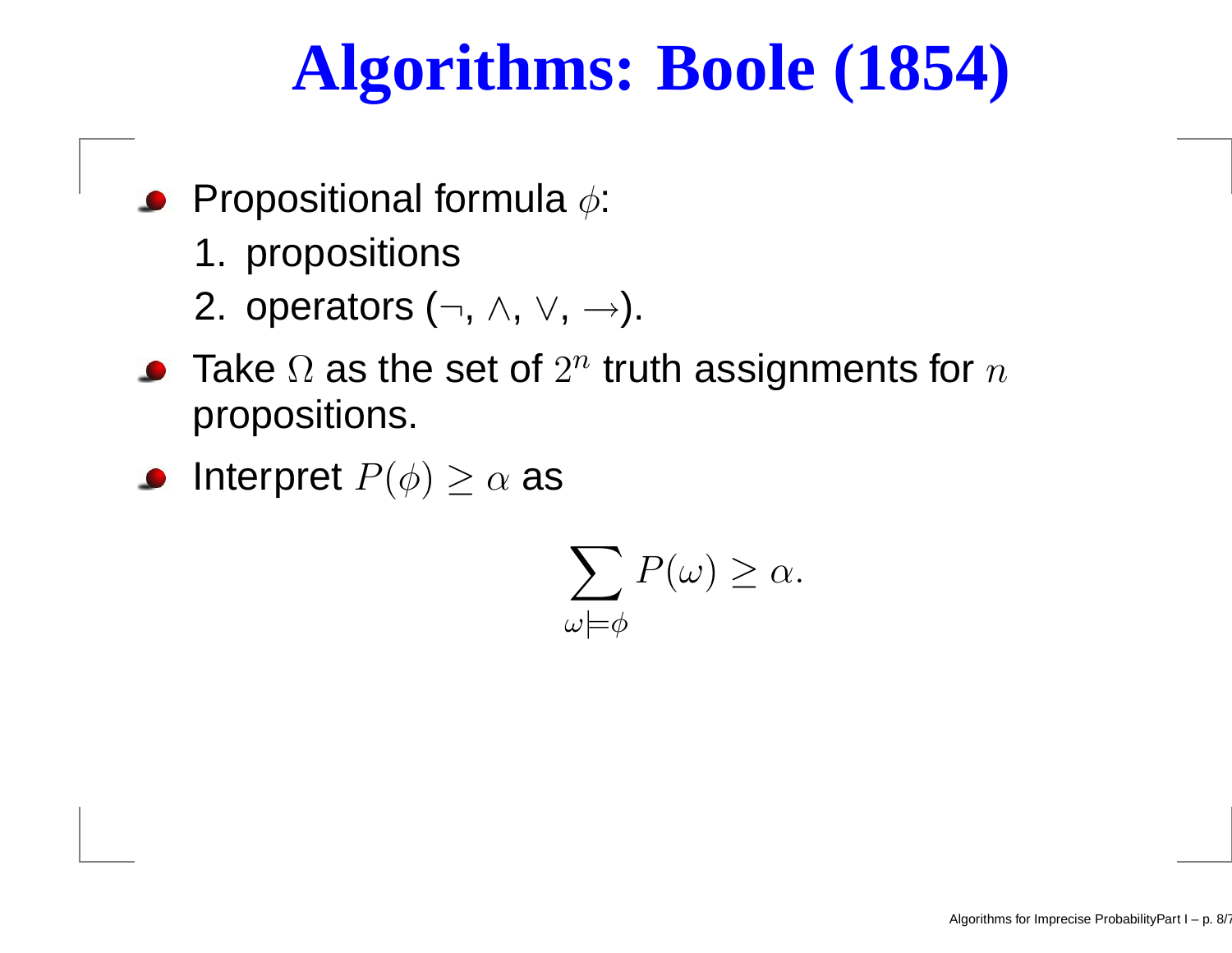## **Probabilistic satisfiability**

- Given  $m$  assessments, is there a probability measure<br>ever O2 over  $\Omega$ ?
	- Each assessments is <sup>a</sup> linear constraint.
	- Must satisfy  $P(\omega)\geq0$  and  $\sum_{\omega\in\Omega}P(\omega)=1$ .
- This is a *linear program*!
	- **Derived first by Hailperin (1965).**
- Somewhat surprisingly, NP-complete problem. The same as usual satisfiability (!?!).
- Note: solution is at extreme points.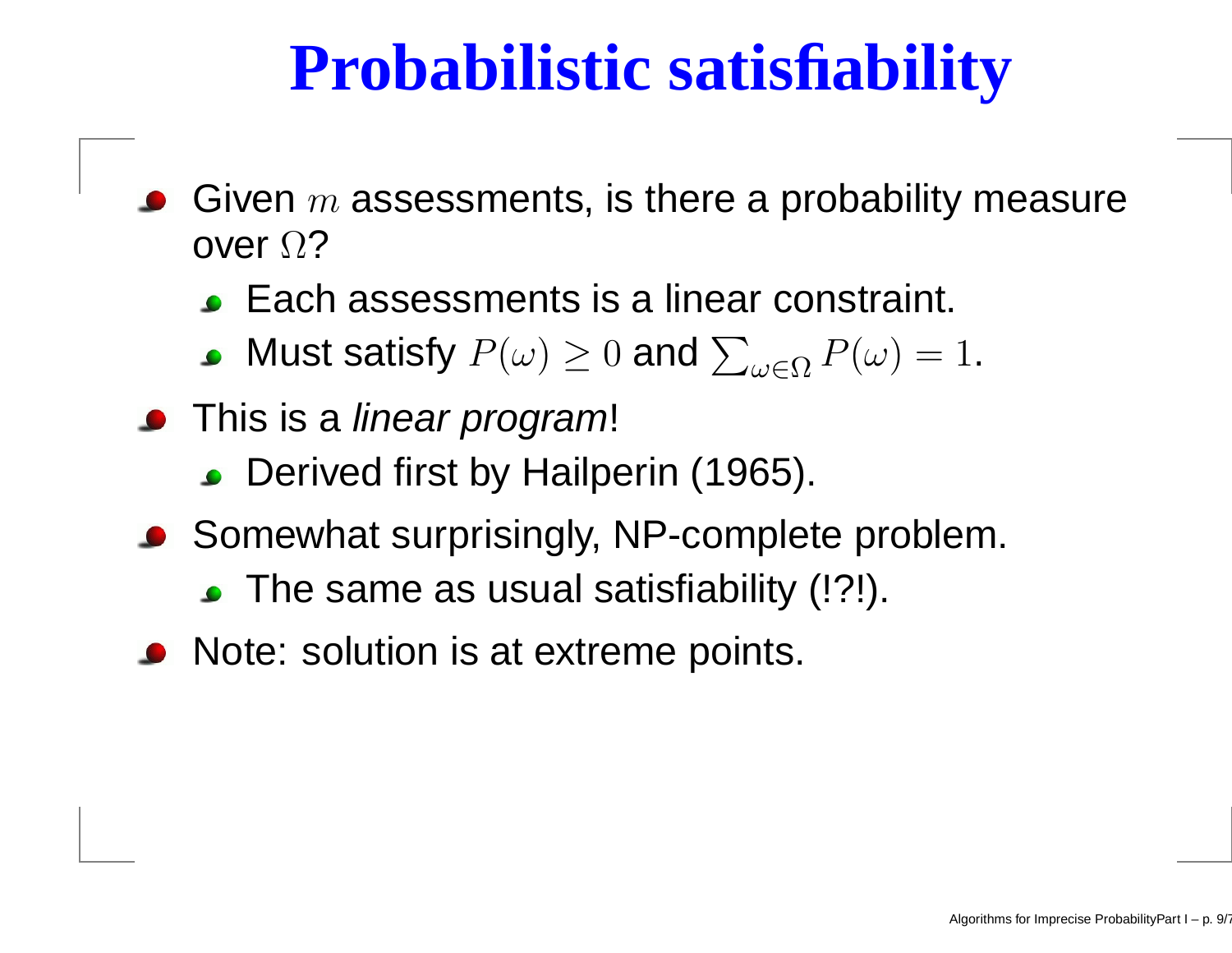

Build linear program:

- $P(A) \geq \alpha$ .
- $B \to C$ .
- $P(B) = \beta$ .

Can you give bounds for  $P(A \land B \land C)$ ?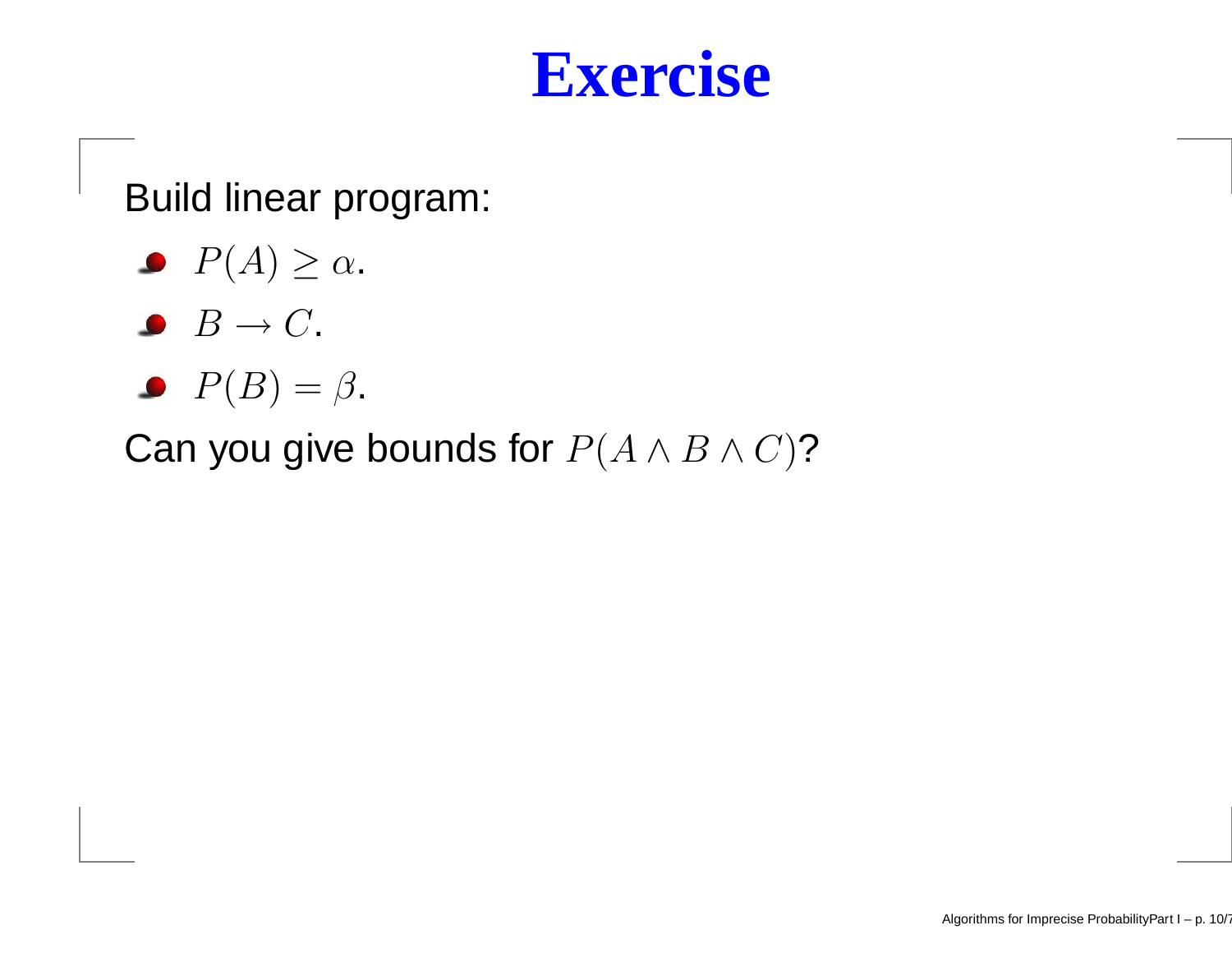#### **Solution**

 $P(A) \ge \alpha$ ,  $B \to C$ ,  $P(B) = \beta$ .

#### Define:

| $\omega_i$      | $\overline{A}$ | $\bm{\mathcal{B}}$ | C              |
|-----------------|----------------|--------------------|----------------|
| $\overline{1}$  | $\overline{0}$ | $\overline{0}$     | $\overline{0}$ |
| $\overline{2}$  | $\overline{0}$ | $\overline{0}$     | $\mathbf 1$    |
| 3               | $\overline{0}$ | 1                  | $\overline{0}$ |
| $\overline{4}$  | $\overline{0}$ | 1                  | $\overline{1}$ |
| $\overline{5}$  | $\overline{1}$ | $\overline{0}$     | $\overline{0}$ |
| 6               | $\mathbf 1$    | $\overline{0}$     | $\overline{1}$ |
| $\overline{7}$  | 1              | 1                  | 0              |
| $8\overline{)}$ | 1              | 1                  | 1              |

Then  $\omega_3$  and  $\omega_7$  are impossible; and

$$
p_5 + p_6 + p_8 = \alpha
$$
,  $p_4 + p_8 = \beta$ ,  $p_i \ge 0$ ,  $\sum_i p_i = 1$ .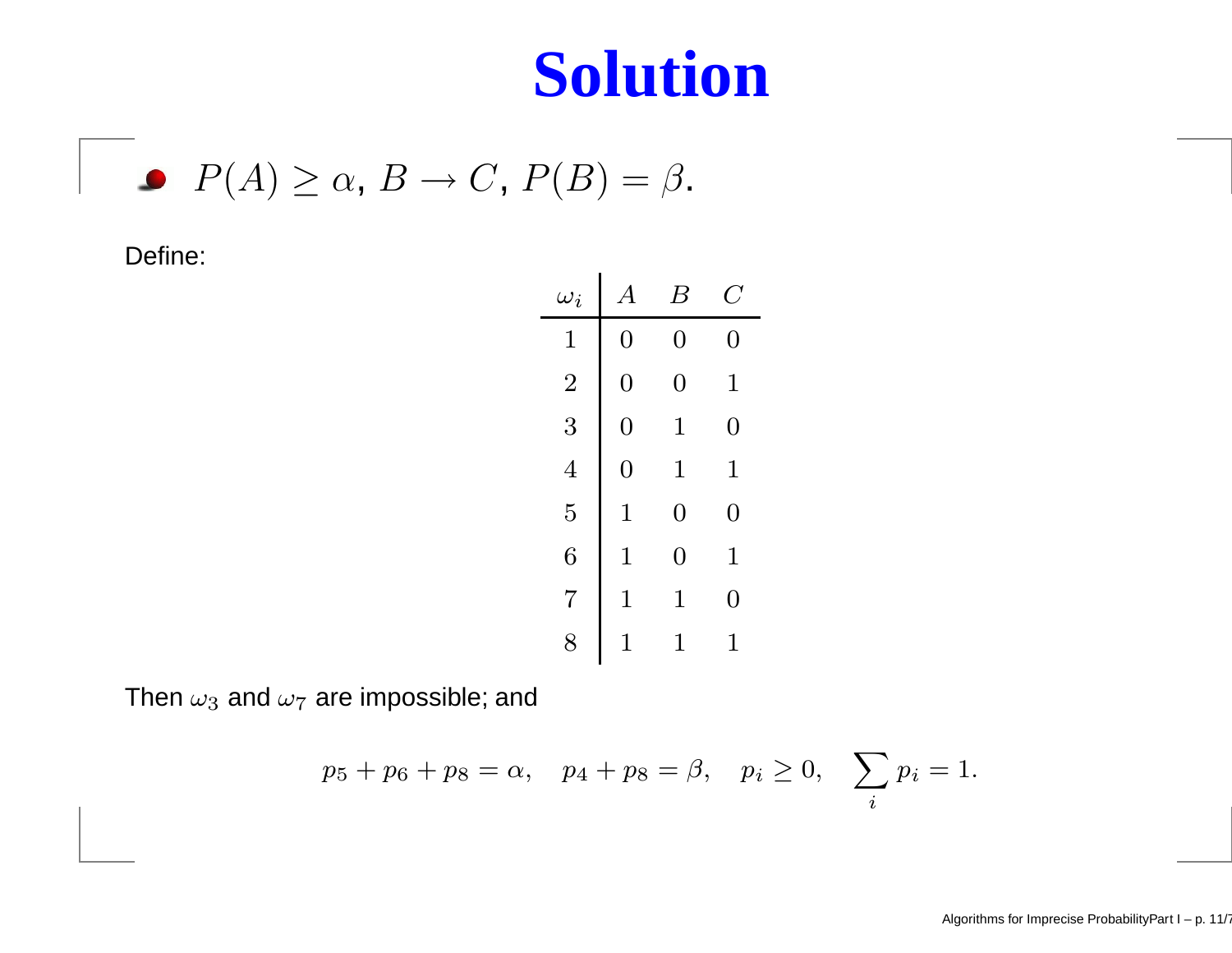## **de Finetti's fundamental theorem**

- Given  $m$  assessments over events  $H_i$ , is there a<br>probability moasure over them? probability measure over them?
- And how about the allowed assessments over another event  $H_0$ ?
- Theorem:  $P(H_0)$  belongs to an interval with constraints given by other assessments
	- (and the usual  $P(\omega)\geq 0$  and  $\sum_{\omega\in\Omega}P(\omega)=1$ ).
- **•** This is a linear program.
	- Well, this is the same linear program as before (Gilio(1980)).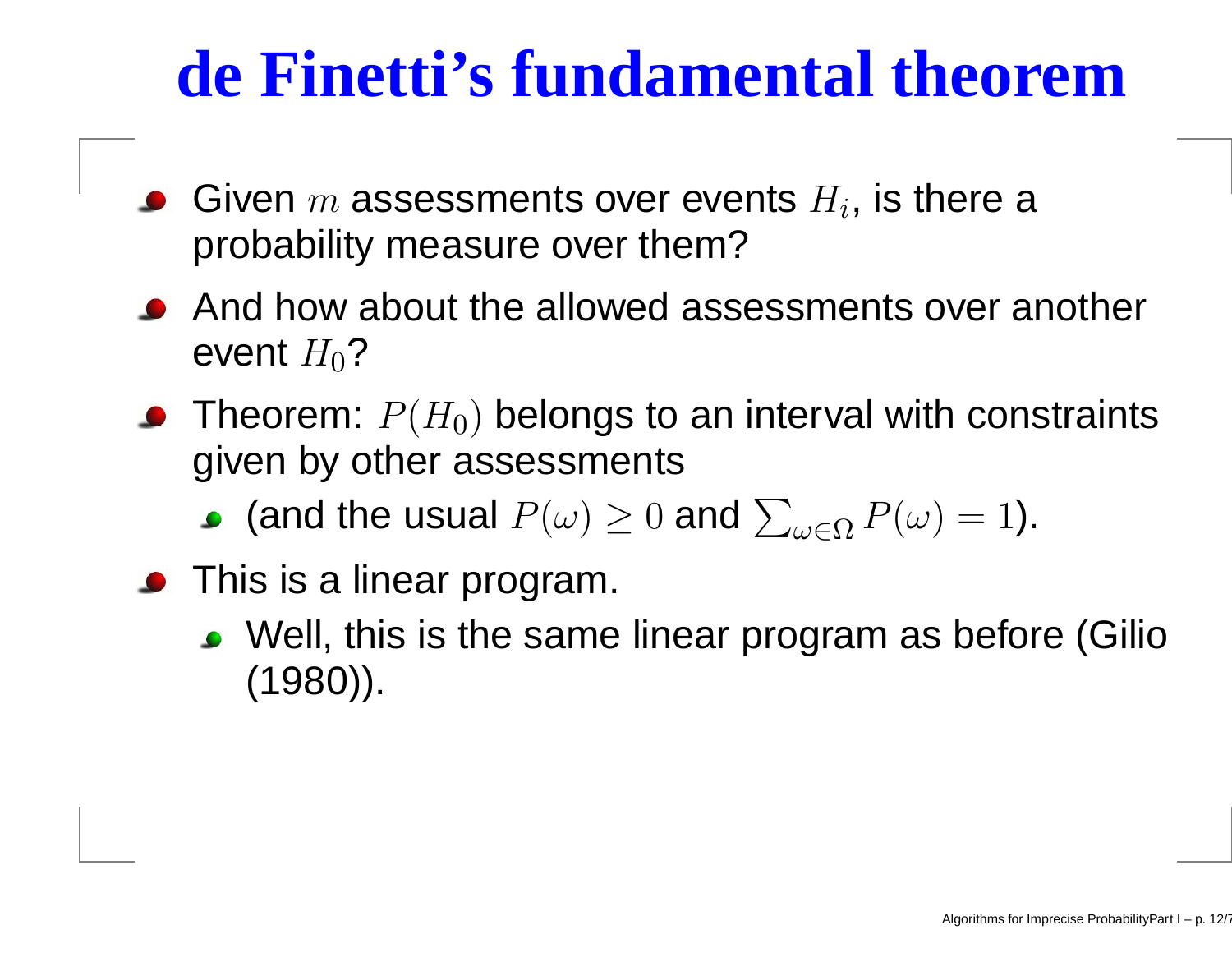Coletti and Scozzafava (1999).

- Take  $H_1$ ,  $H_2$ ,  $H_3$ .
- Assume  $H_3\subset H_1^c\cap H_2.$
- Assessments  $P(H_1) = 1/2$ ,  $P(H_2) = 1/5$ ,  $P(H_3) = 1/8$ .

Build linear program.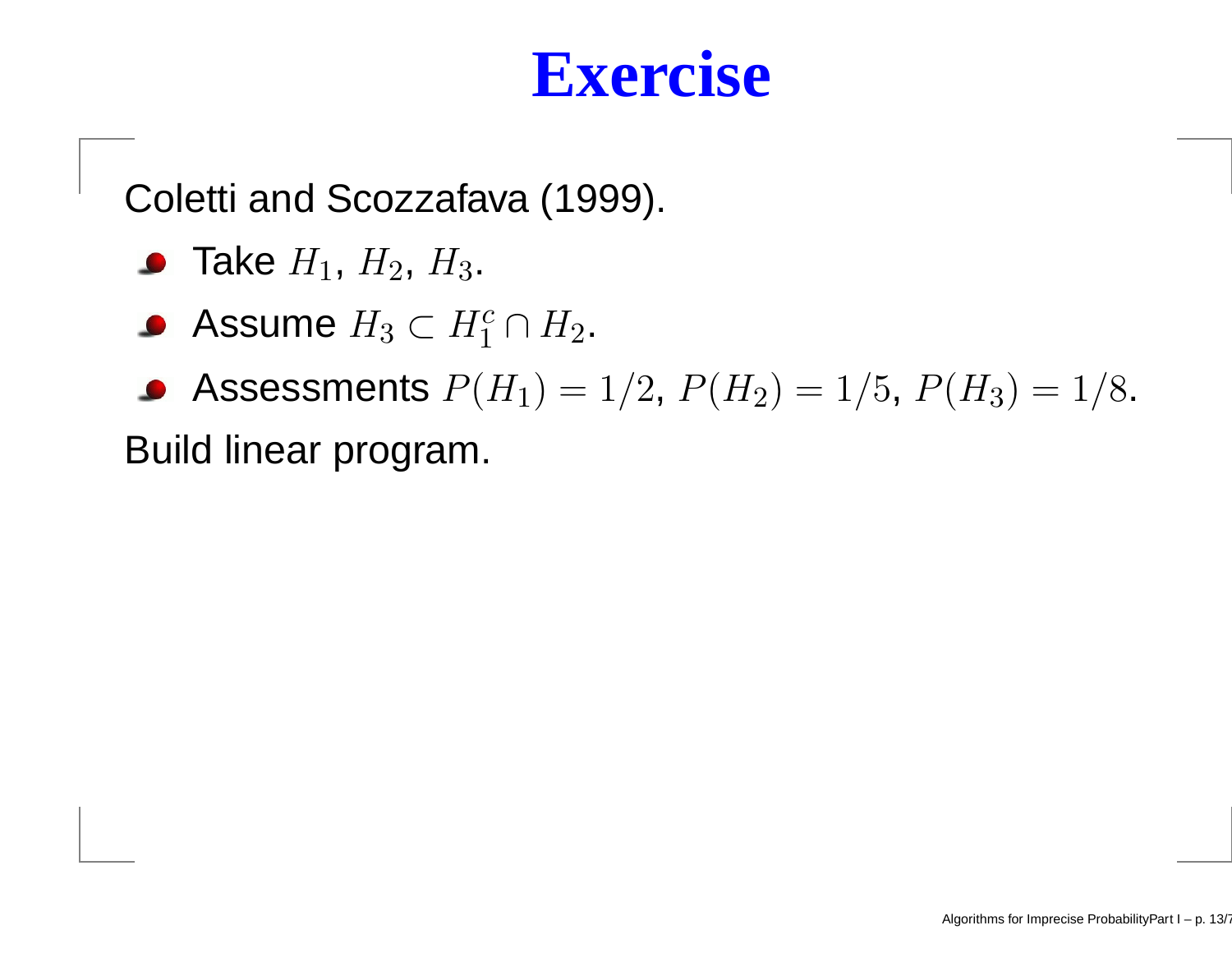Coletti and Scozzafava (1999).

- Take  $H_1$ ,  $H_2$ ,  $H_3$ .
- Assume  $H_3\subset H_1^c\cap H_2.$
- Assessments  $P(H_1) = 1/2$ ,  $P(H_2) = 1/5$ ,  $P(H_3) = 1/8$ . Build linear program.

$$
x_1 = P(A_1); A_1 = H_1 \cap H_2 \cap H_3^c.
$$

$$
x_2 = P(A_2); A_2 = H_1 \cap H_2^c \cap H_3^c.
$$

 $x_3 = P(A_3); A_3 = H_1^c \cap H_2 \cap H_3^c.$ 

$$
x_4 = P(A_4); A_4 = H_1^c \cap H_2 \cap H_3.
$$

 $x_5 = P(A_5); A_5 = H_1^c \cap H_2^c \cap H_3^c.$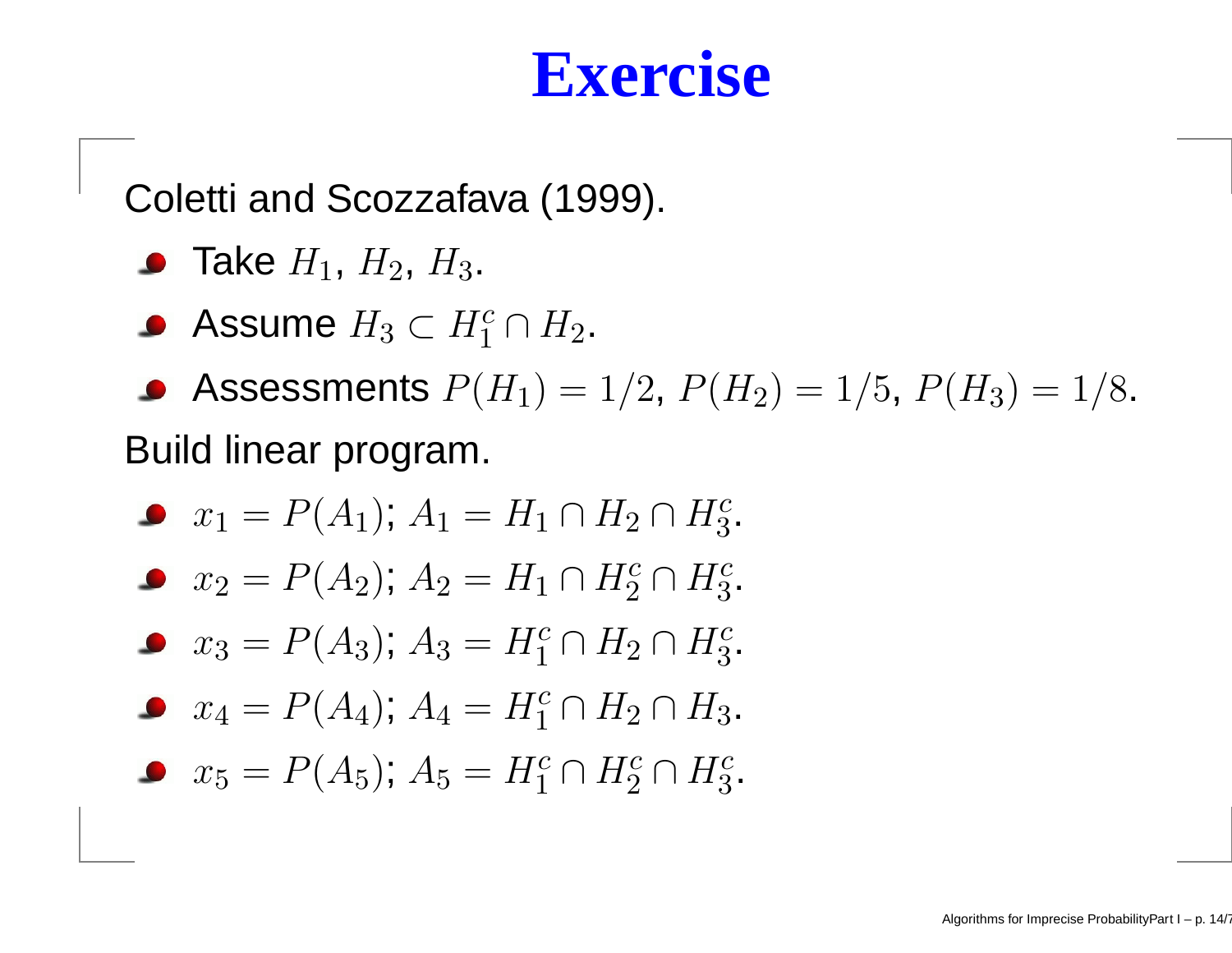Coletti and Scozzafava (1999).

- Take  $H_1$ ,  $H_2$ ,  $H_3$ .
- Assume  $H_3\subset H_1^c\cap H_2.$

Assessments  $P(H_1) = 1/2$ ,  $P(H_2) = 1/5$ ,  $P(H_3) = 1/8$ . Build linear program.

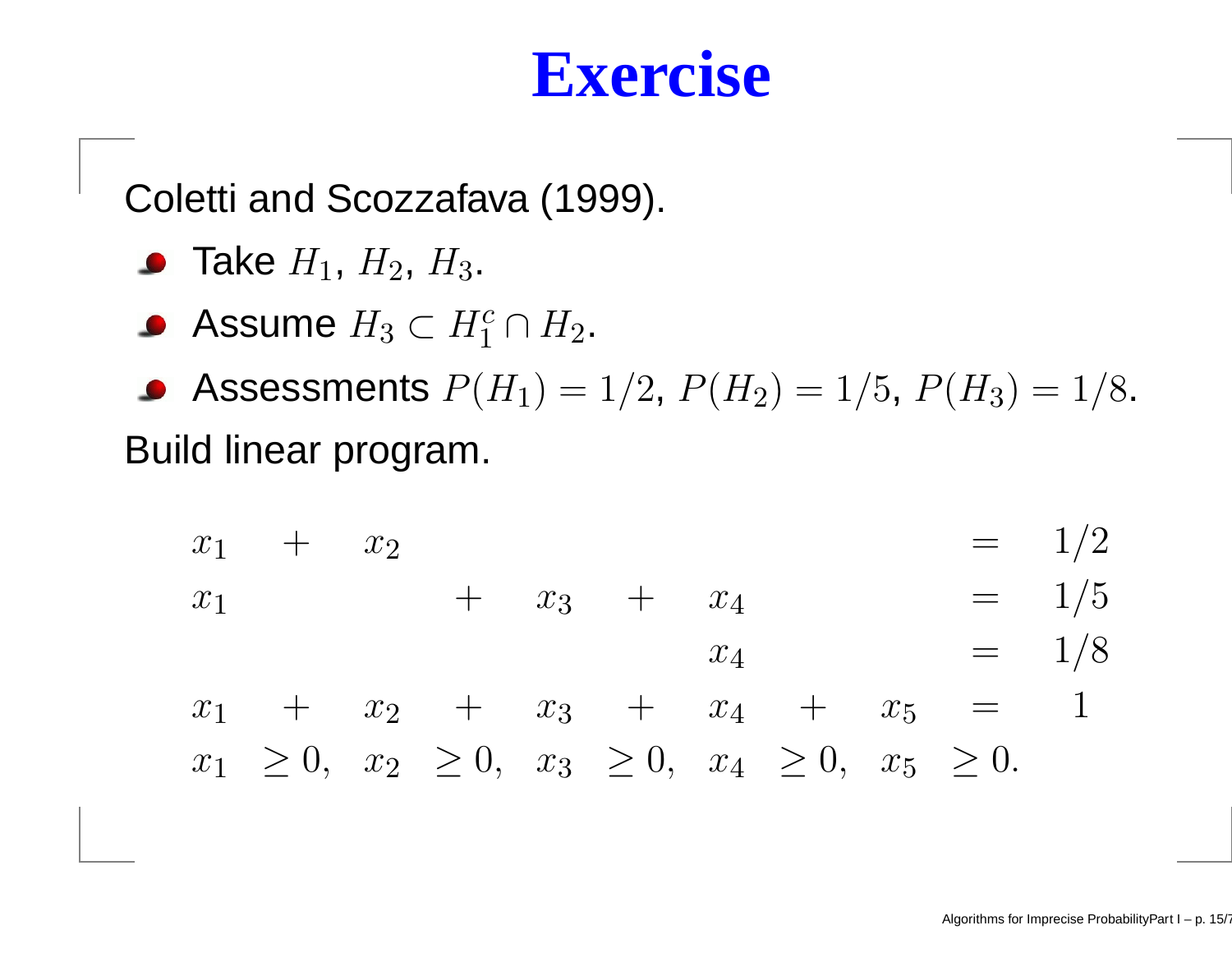# **Conditional probabilities**

- Assessment  $P(A|B)\geq \alpha.$
- **•** Transform to (Hailperin (1965) and many others later):

 $P(A \wedge B) \geq \alpha P(B)$ .

- **Or use the language of events.**
- Still <sup>a</sup> linear program!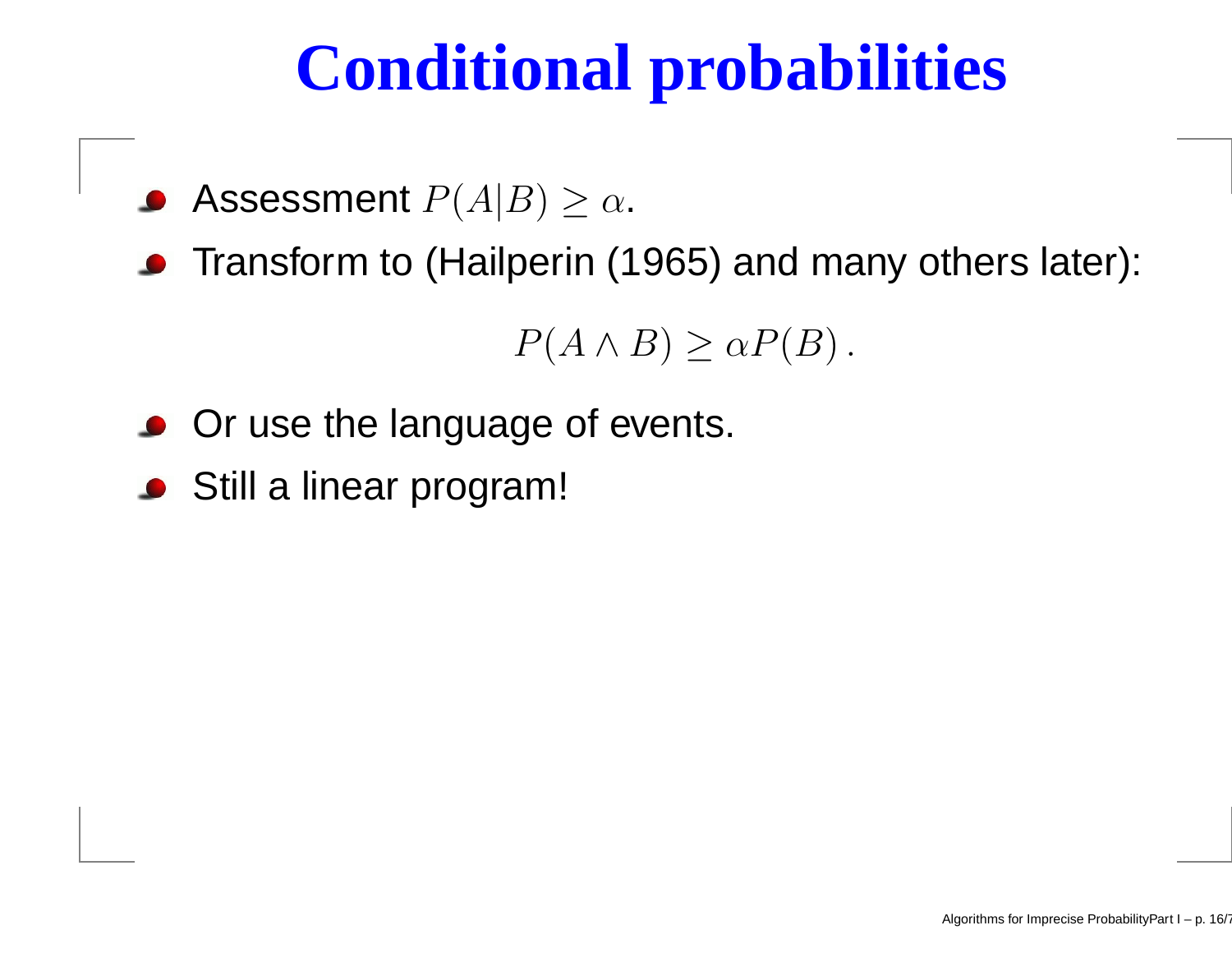Coletti and Scozzafava (1999).

- Take  $H_1$ ,  $H_2$ ,  $H_3$ .
- Assume  $H_3\subset H_1^c\cap H_2.$
- Assessments  $P(H_1) = 1/2$ ,  $P(H_2) = 1/5$ ,  $P(H_3) = 1/8$ .
- Also,  $P(H_2|H_1 \cup H_2) \ge 1/2$ .

Build linear program.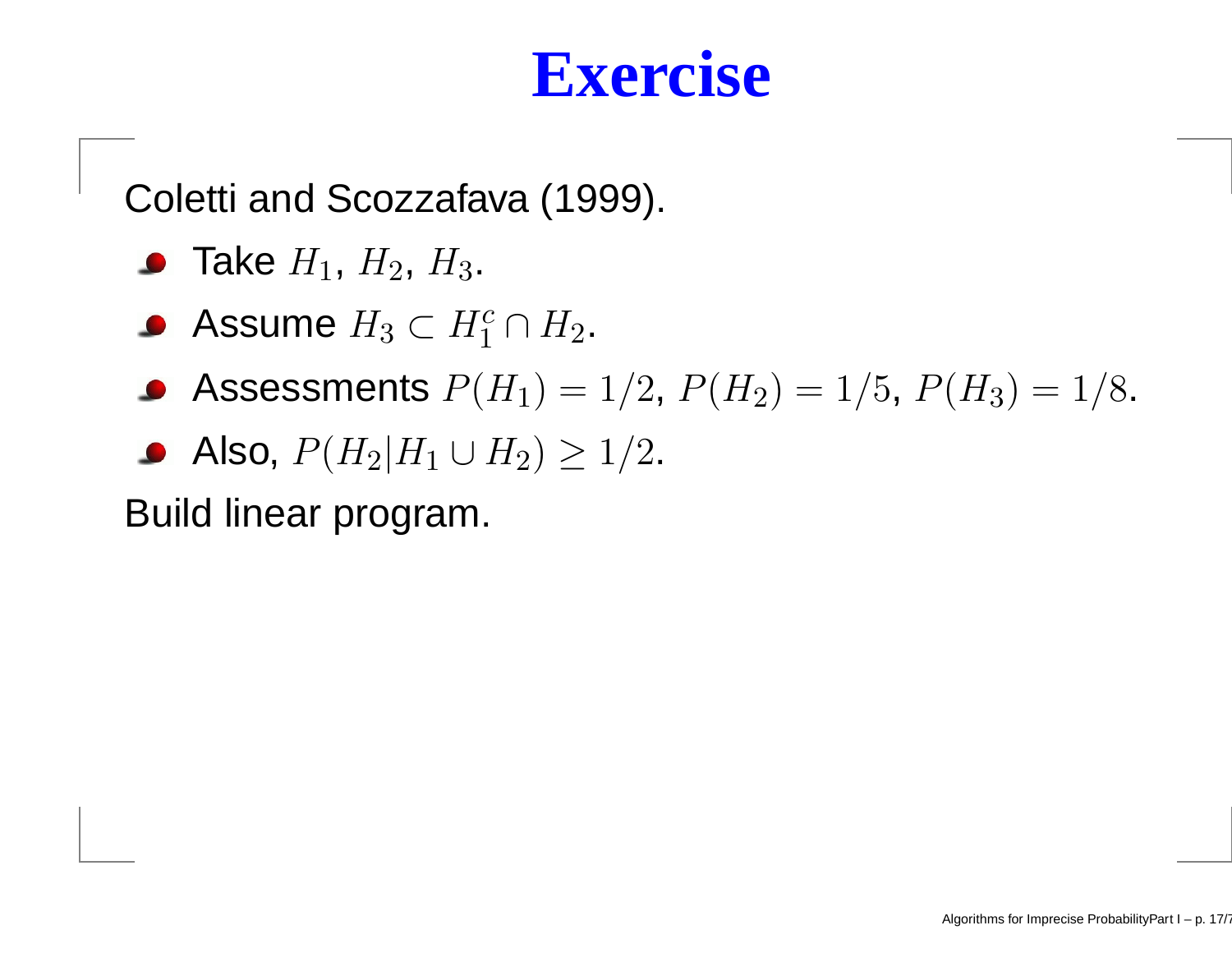# **Column generation**

**•** Probabilistic satisfiability is

 $\min 0p$ 

subject to  $Ap \geq \alpha, p \geq 1$ .

- General problem minimizes  $c p.$
- The difficulty is that  $p$  has  $2^n$  elements (for a problem with  $n$  propositions).
- The usual technique is *column generation*.
	- That is, generate only those columns of A that are necessary
		- (at any given time, simplex only needs  $m$  columns<br>where  $m$  is number of lines of  $\varLambda\lambda$ where  $m$  is number of lines of  $A$ ).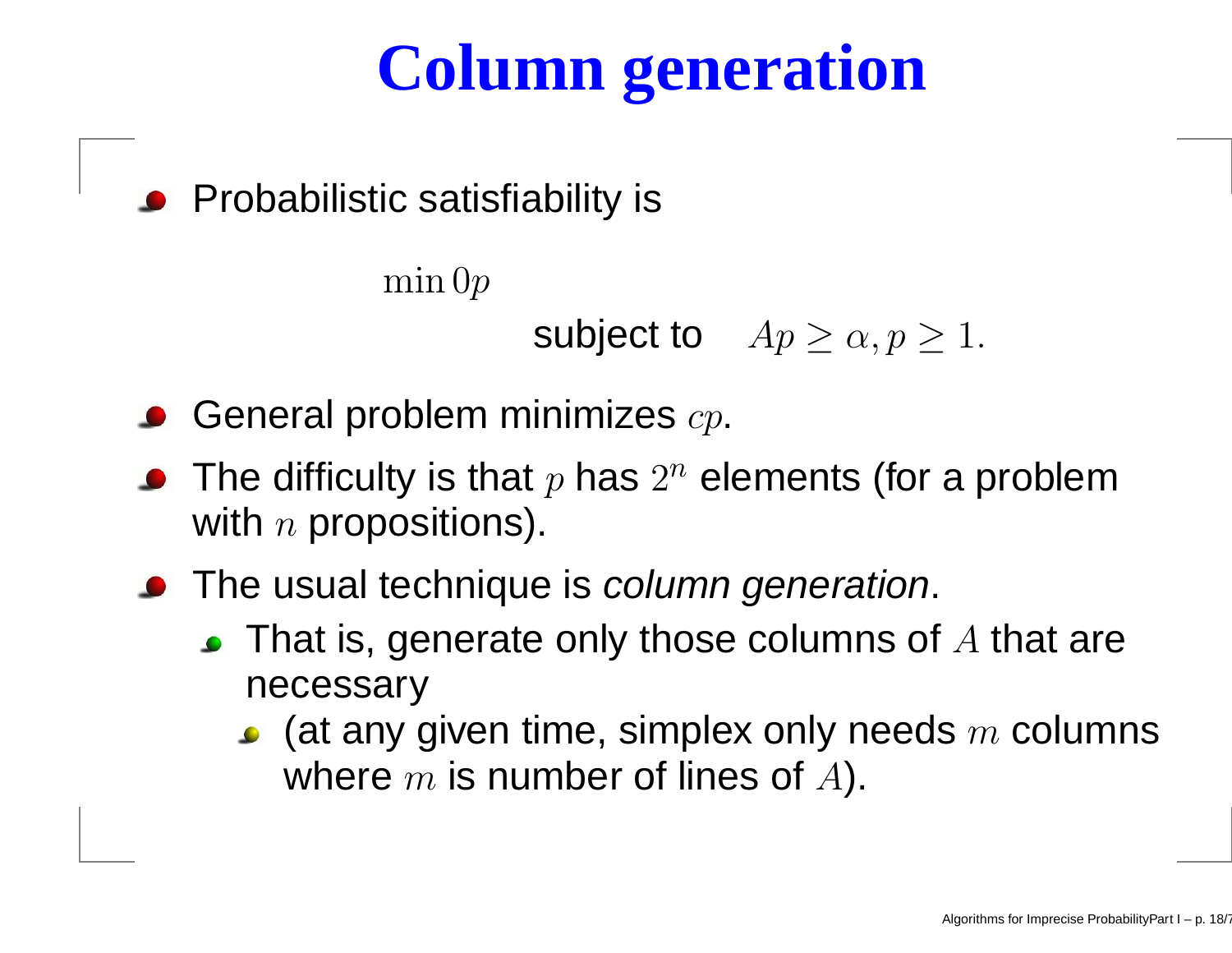# **The mechanics of column generation**

- Use the revised simplex algorithm.
	- That is, keep only a basis  $(m\times m).$
	- Must decide whether to bring <sup>a</sup> column into thebasis.
- **•** Then choose the column using a nonlinear subproblem:
	- Solve  $\min_j c_B A_B^{-1}$  B $A_j$  .
	- Note that  $A_j$  contains a set of logical formulas.
	- This is <sup>a</sup> MAXSAT problem.
	- **C** Replace:

 $X \wedge Y \doteq XY$ ,  $X \vee Y \doteq X + Y - XY$  $\neg X \doteq 1$  $-X$ .

It can be reduced to *linear (integer) programming*!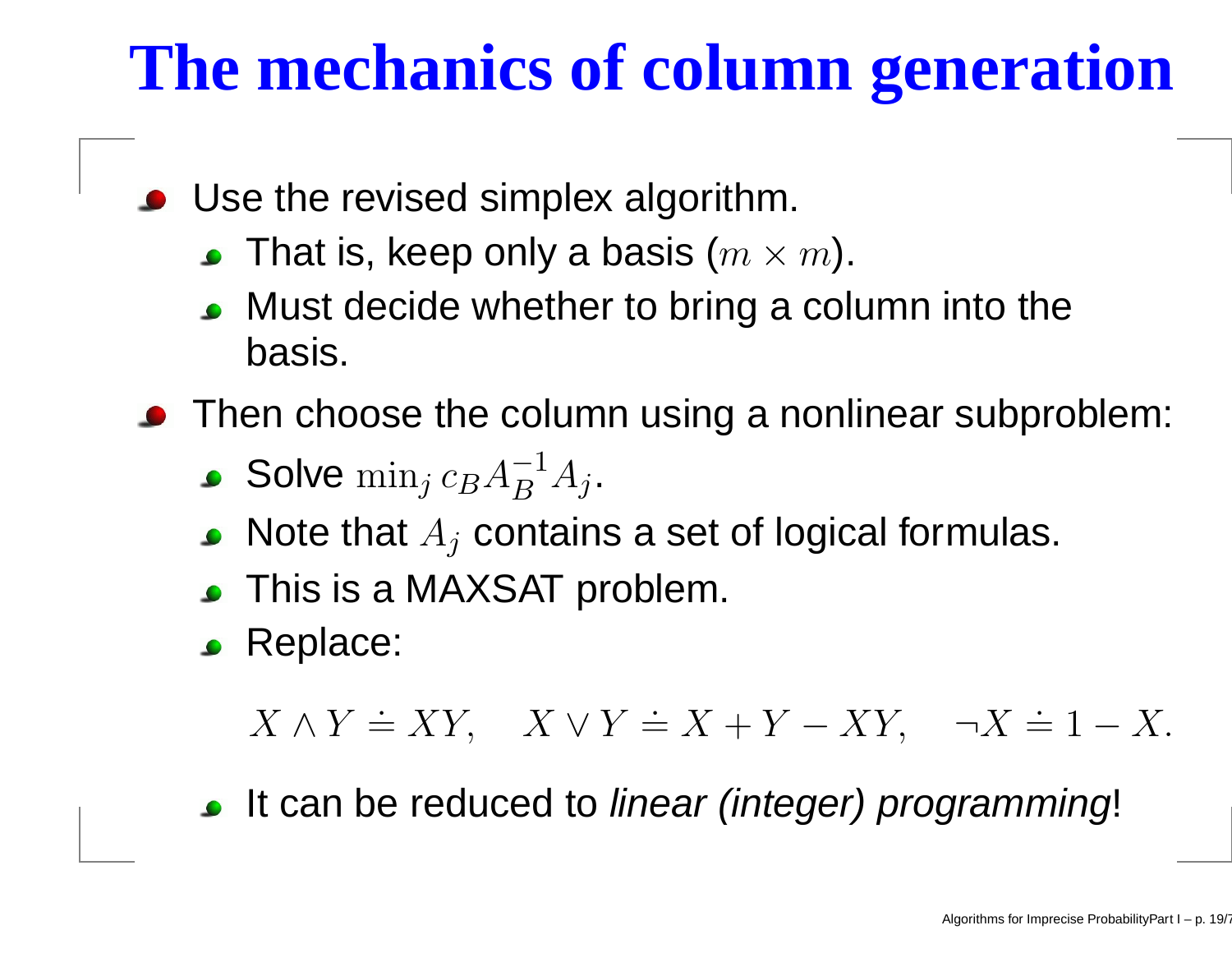# **Integer programming**

Very useful fact:

- Consider product  $a \times b$ , where
	- $a\in[0,1]$ .
	- $b$  is either  $0$  or  $1$ .
- Create a new variable  $c$ , replace  $a\times b$  by  $c$  and add

 $0\leq c\leq b;$ 

$$
a-1+b \le c \le a.
$$

Now solve by linear (integer) programming!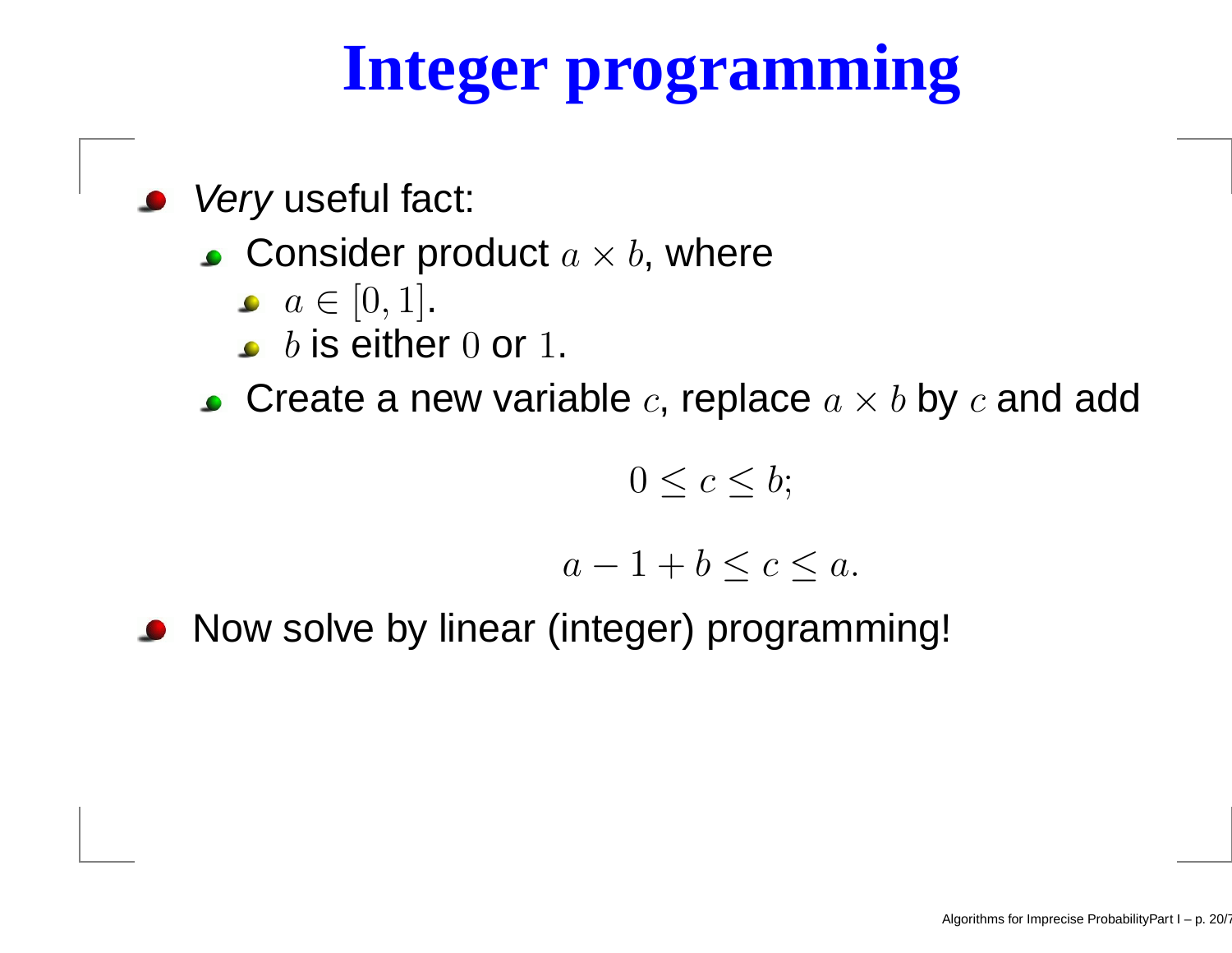# **PSAT with column generation**

- Best results in the literature: hundreds of propositions, hundreds of assessments (Perron et al 2004), using lotsof special tricks.
- **•** There are also a few special cases that are "easy" and several variants, etc.
	- For instance, when formulas can be put in <sup>a</sup> "tree"structure (Andersen & Pretolani 1999).
	- Also if formulas can be organized in junction trees(van der Gaag 1991).
- (Also, approximation methods based on local search forlarge problems, but really no guarantees yet...)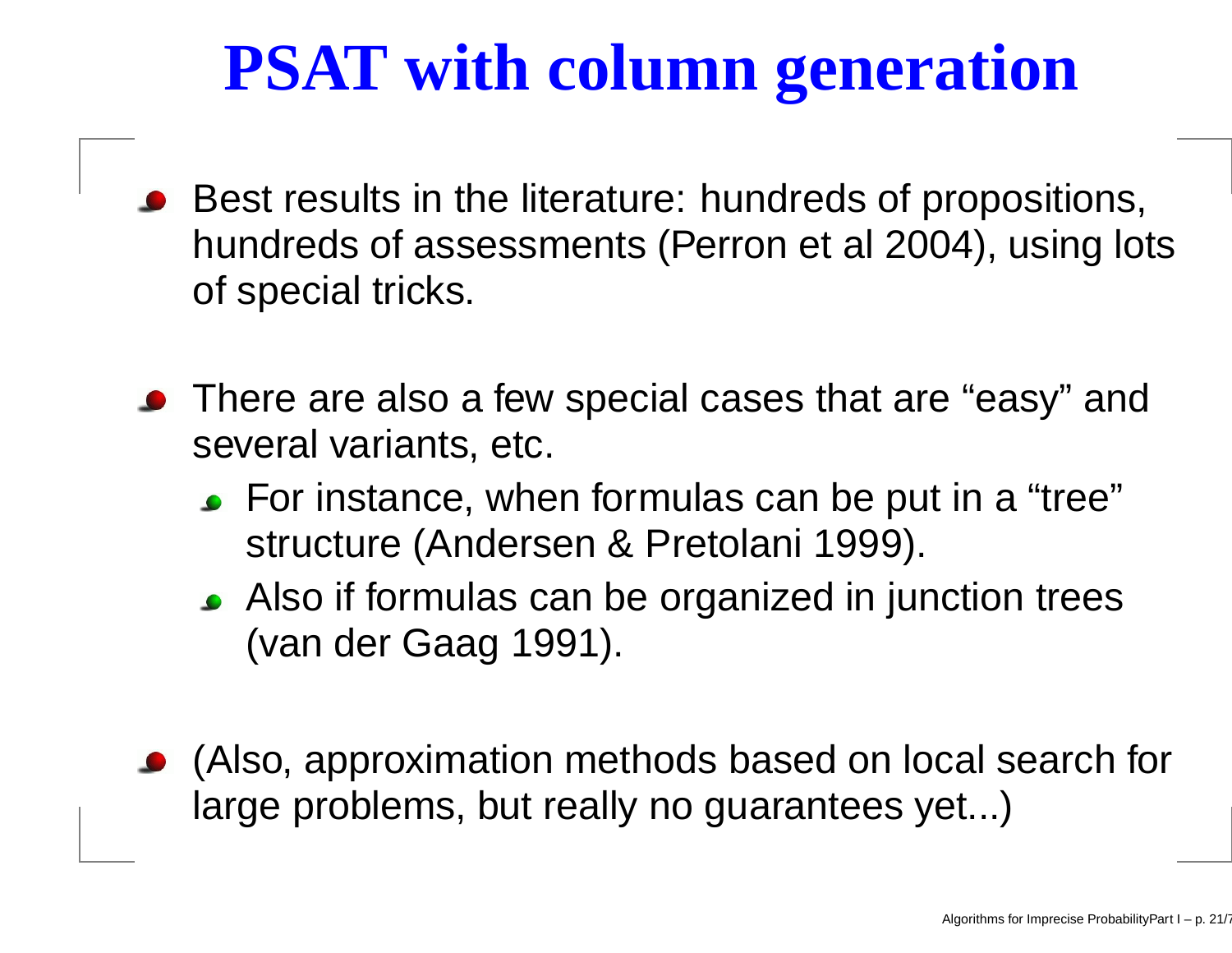#### **Phase transitions?**

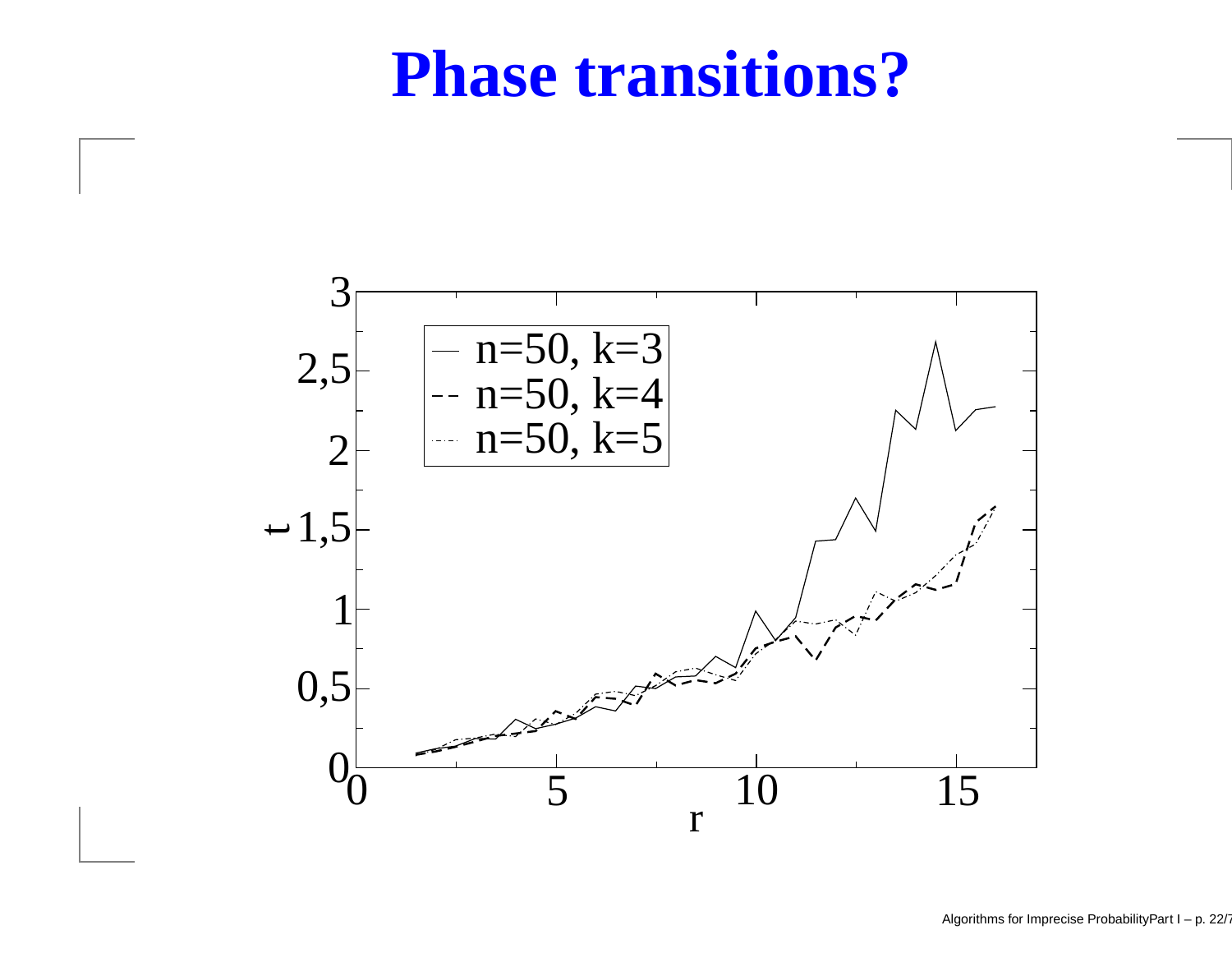## **Aside: PPL system**

Interface in Python, connects to CPLEX or free linearprogramming tools (at http://www.pmr.poli.usp.br/ltd/Software/PPL/index.html).

```
>>> s1 = 'a <=> (b?c)'
>>> s1
'a \iff (b?c)'>>> s2 = PPL.toCNF(s1)
>>> s2
'((?b j a) & (?c j a) & (b j c j ?a))'
>>> PPL.p(s1, 0.5)
>>> s3 = 'd j (e & f) j g'
>>> PPL.p(s3, 0.3, 0.8)
>>> PPL.checkCoherence()
Coherent!
```
**• Another package by Dickey (see SIPTA Newsletter).**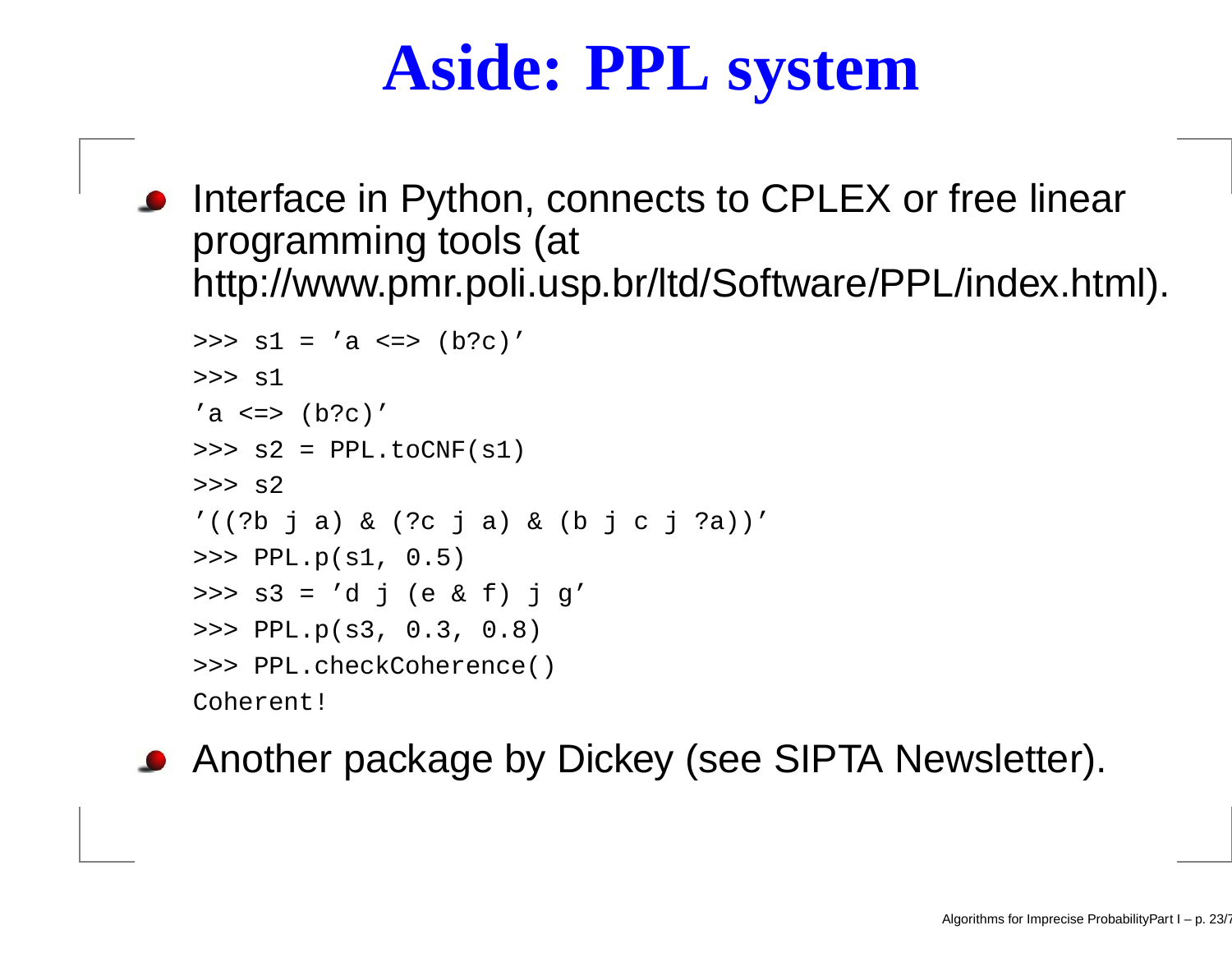# **Computing conditional probabilities**

Now suppose we wish  $P(A|B) = \min P(A|B)$ .

**•** This is not a linear program (it is a linear fractional program).

- **However, it can be solved through linear programming:** 
	- Charnes-Cooper transformation (similar solutions byWhite, Snow).
	- Dinkelbach-Jagannathan algorithm (similar solutionsby Walley, Lavine).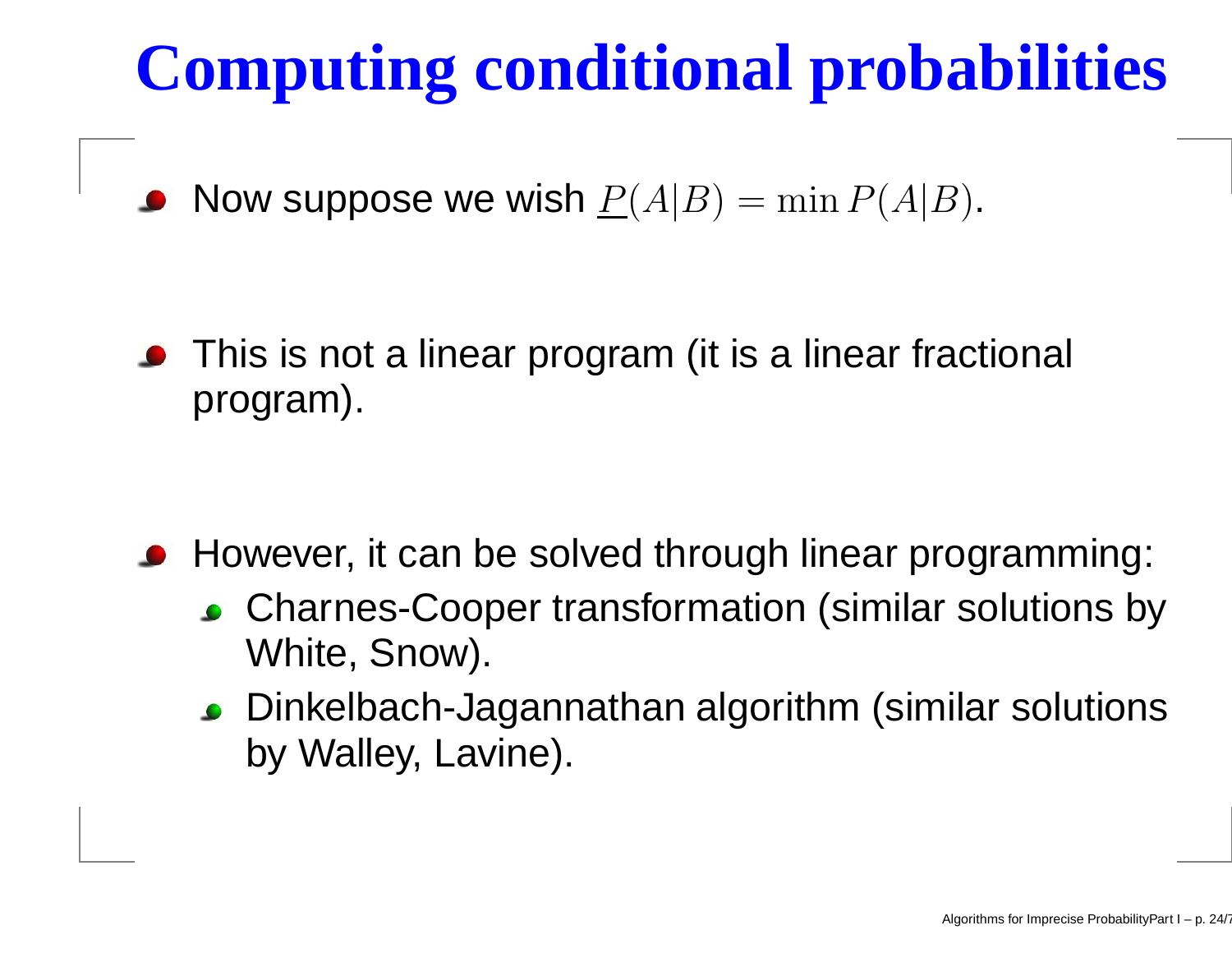#### **Charnes-Cooper transformation**

Wish to solve:

$$
\min_{p} \frac{\sum_{i} f_i \alpha_i p_i}{\sum_{i} \alpha_i p_i} \quad \text{ s.t. } A p \ge 0, \sum_{i} p_i = 1, p_i \ge 0.
$$

where  $\sum_i \alpha_i p_i>0.$ 

**Change variables to** 

$$
q_i = \frac{p_i}{\sum_i \alpha_i p_i}
$$

.

Now:

$$
\min_{q} \sum_{i} f_i \alpha_i q_i \quad \text{s.t. } Aq \ge 0, \sum_{i} \alpha_i q_i = 1, q_i \ge 0.
$$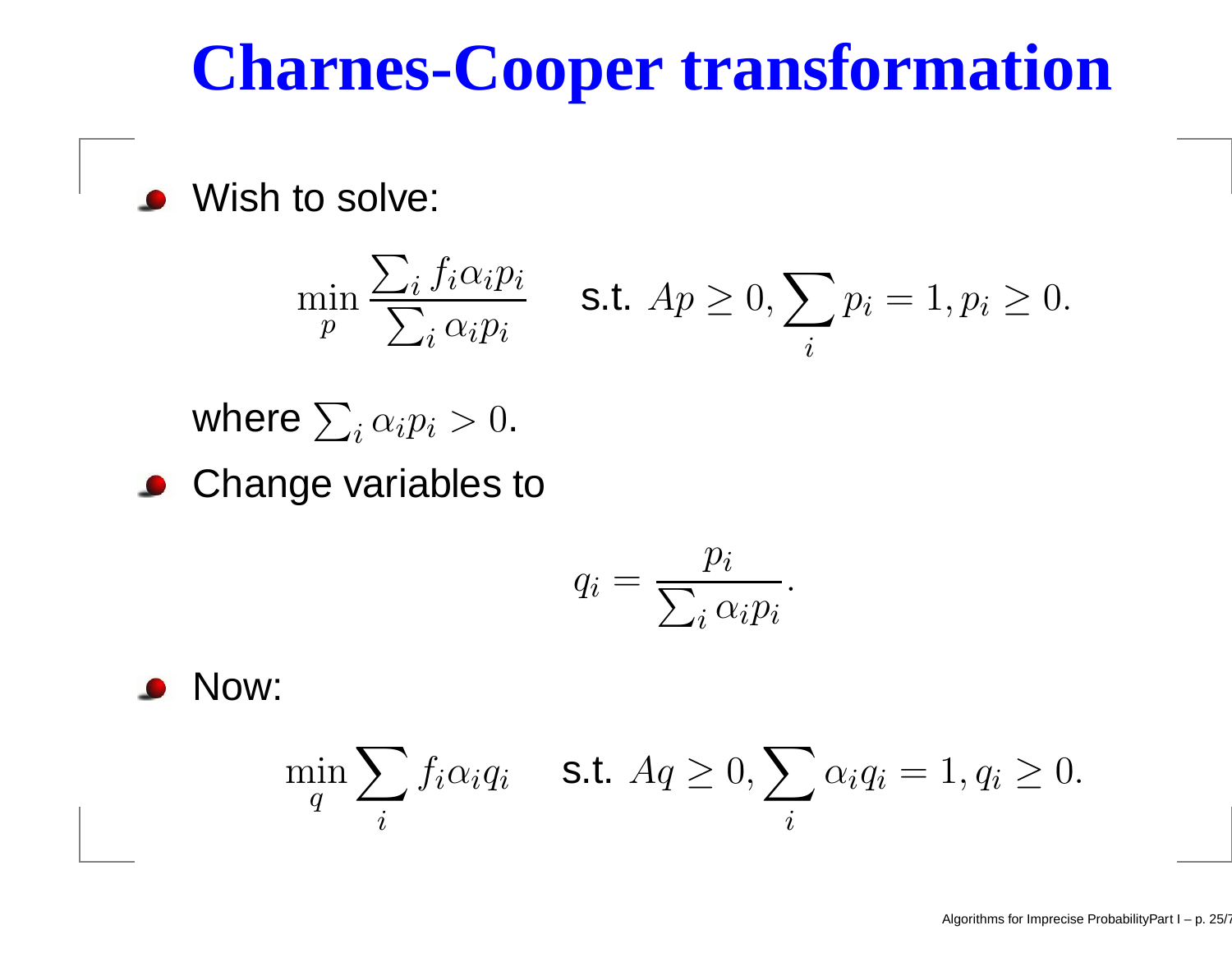- Take  $H_1$ ,  $H_2$ ,  $H_3$ .
- Assume  $H_3\subset H_1^c\cap H_2$ .
- Assessments  $P(H_1) = 1/2$ ,  $P(H_2) = 1/5$ ,  $P(H_3) = 1/8$ .

Build linear program to compute  $\underline{P}(H_1|H_1\cup H_2)$ , applying the Charnes-Cooper transformation.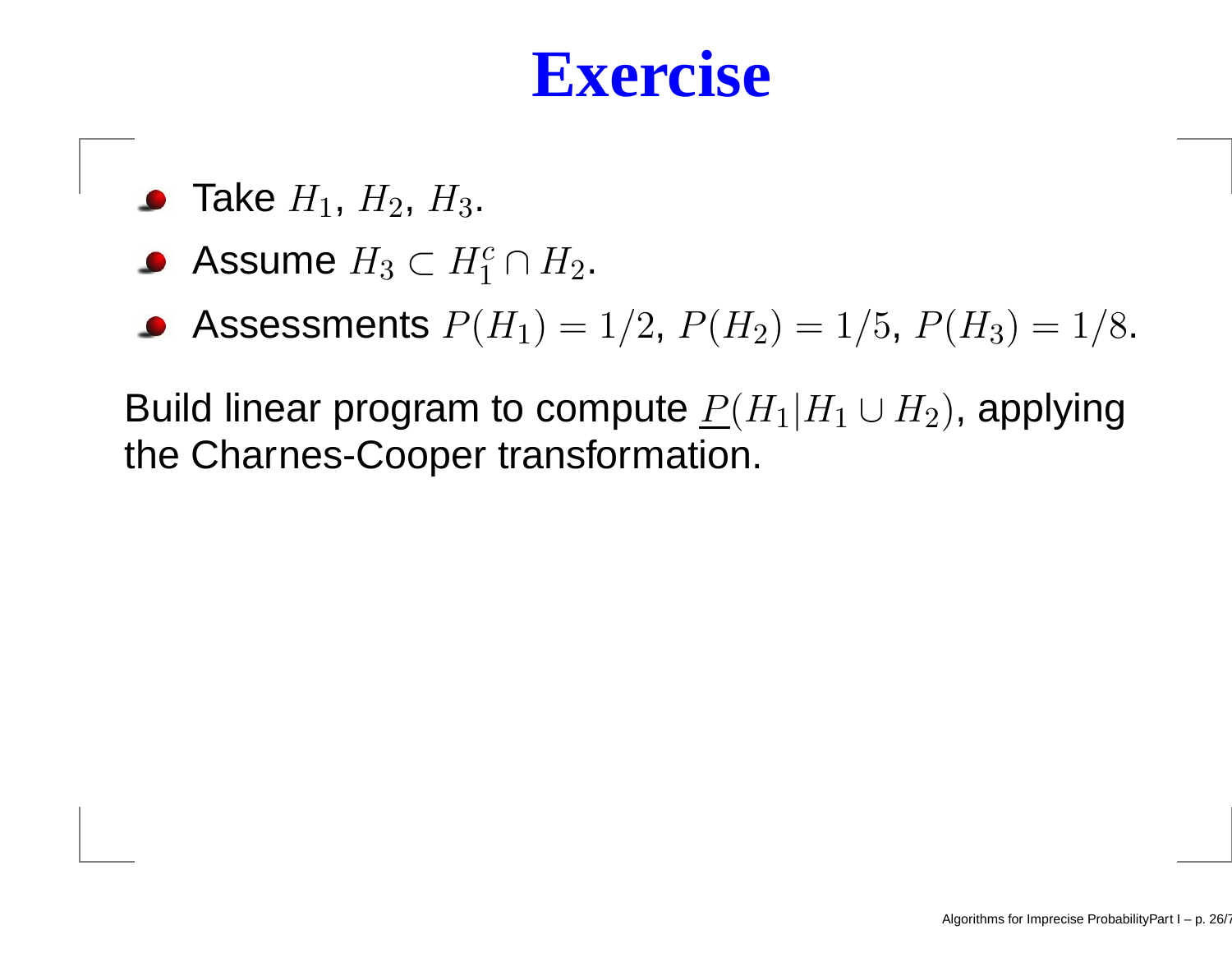#### **Solution**

Take  $H_1, H_2, H_3$ , assume  $H_3 \subset H_1^c \cap H_2$ .

Assessments  $P(H_1) = 1/2$ ,  $P(H_2) = 1/5$ ,  $P(H_3) = 1/8$ .

Build linear program to compute  $P(H_1|H_1\cup H_2).$ First,

 $\min(x_1 + x_2)/(x_1 + x_2 + x_3 + x_4)$  s.t.

$$
x_1 + x_2 = 1/2;
$$
  $x_1 + x_3 + x_4 = 1/5;$   $x_4 = 1/8;$   $x_i \ge 0;$   $\sum_i x_i = 1.$ 

Then

$$
\min(x_1+x_2)/(x_1+x_2+x_3+x_4) \quad \text{s.t.}
$$

 $x_1/2 + x_2/2 - x_3/2 - x_4/2 - x_5/2 = 0;$   $4x_1/5 - x_2/5 + 4x_3/5 + 4x_4/5 - x_5/5 = 0;$  $-x_1/8-x_2/8-x_3/8+7x_4/8-x_5/8=0;\quad x_i\geq 0;\quad \sum_i$ i $x_i = 1$ .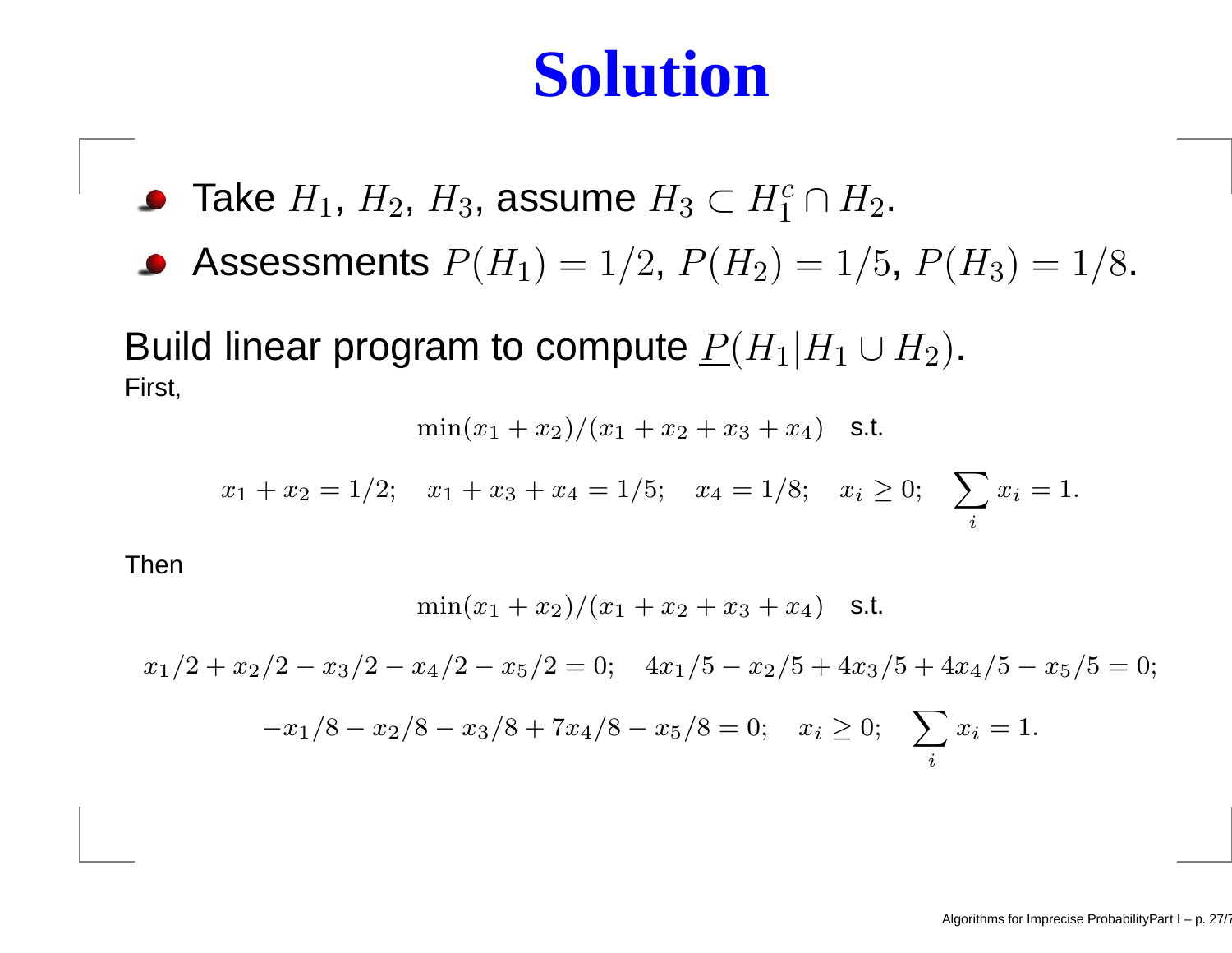#### **Solution**

Take  $H_1, H_2, H_3$ , assume  $H_3 \subset H_1^c \cap H_2$ .

Assessments  $P(H_1) = 1/2$ ,  $P(H_2) = 1/5$ ,  $P(H_3) = 1/8$ .

Build linear program to compute  $P(H_1|H_1\cup H_2).$ First,

 $\min(x_1 + x_2)/(x_1 + x_2 + x_3 + x_4)$  s.t.

$$
x_1 + x_2 = 1/2;
$$
  $x_1 + x_3 + x_4 = 1/5;$   $x_4 = 1/8;$   $x_i \ge 0;$   $\sum_i x_i = 1.$ 

Then

 $\min(y_1 + y_2)$  s.t.

 $y_1/2 + y_2/2 - y_3/2 - y_4/2 - y_5/2 = 0$ ;  $4y_1/5 - y_2/5 + 4y_3/5 + 4y_4/5 - y_5/5 = 0$ ;

$$
-y_1/8 - y_2/8 - y_3/8 + 7y_4/8 - y_5/8 = 0; \quad y_i \ge 0; \quad \sum_{i=1}^4 y_i = 1.
$$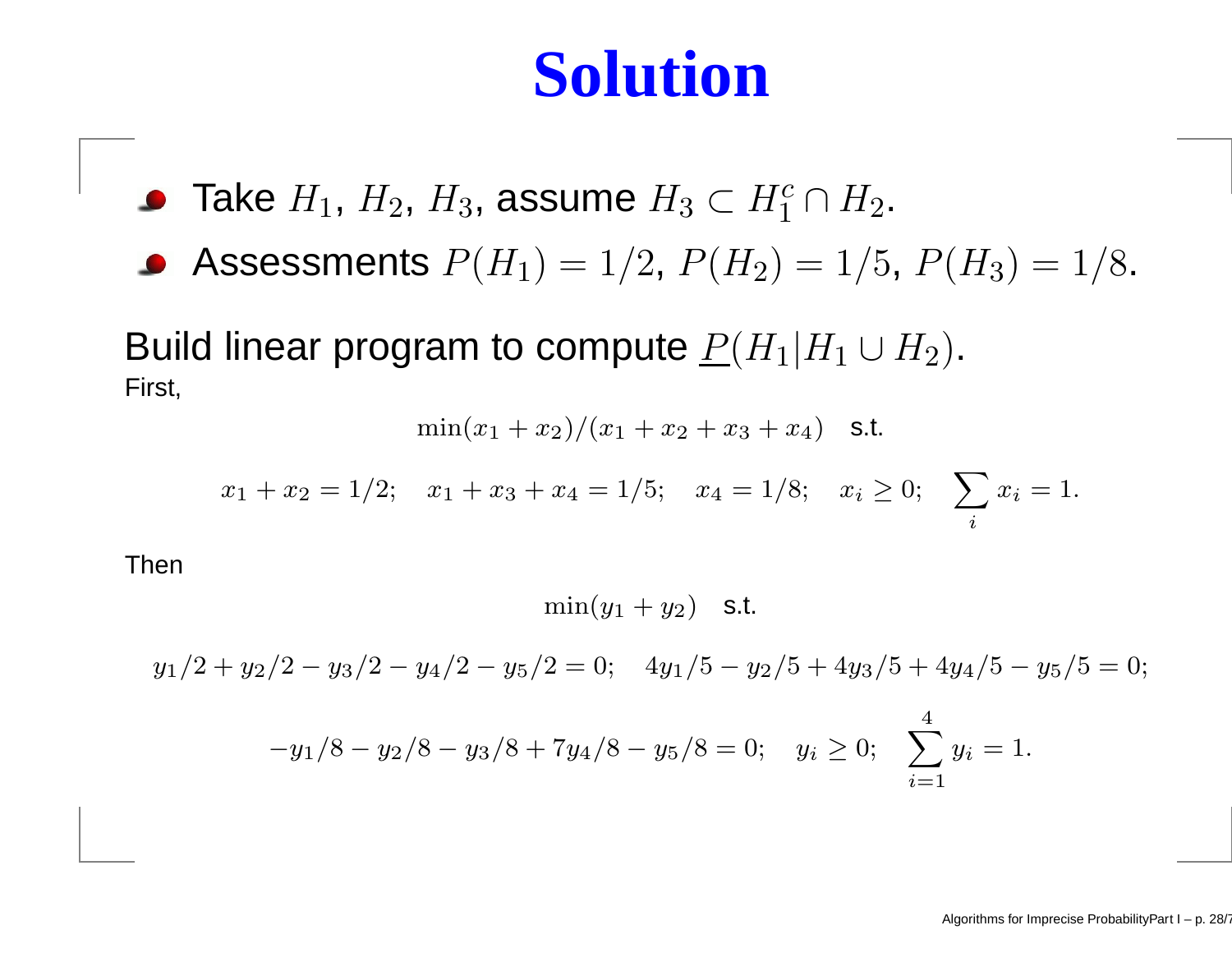# **Larger example (based on Jaeger 1994)**

Take: $\mathsf{AntarticBird}\!\rightarrow\!\!\mathsf{Bird},$  FlyingBird<sup>→</sup>Bird, Penguim<sup>→</sup>Bird, FlyingBird<sup>→</sup>Flies,Penguim→ ¬Flies,<br>D(FhirePirdDird)  $P(\textsf{FlyingBird}|\textsf{Bird}) = 0.95,$  $P(\text{AntarticBird}|\text{Bird}) = 0.01,$  $P(\mathsf{Bird})\geq 0.2,$  $T^2$  $P(\mathsf{FlyingBird} \lor \mathsf{Penguin} | \mathsf{AntarticBird}) \geq 0.2,$  $P(\mathsf{Flies}|\mathsf{Bird})\geq 0.8.$ 

 $\bullet$  Then

 $P(\text{FlyingBird}|\text{Bird} \land \neg \text{AntarticBird}) \in [0.949, 0.960],$  $P(\mathsf{Penguin}|\neg \mathsf{AntarticBird})\in [0.000,0.050].$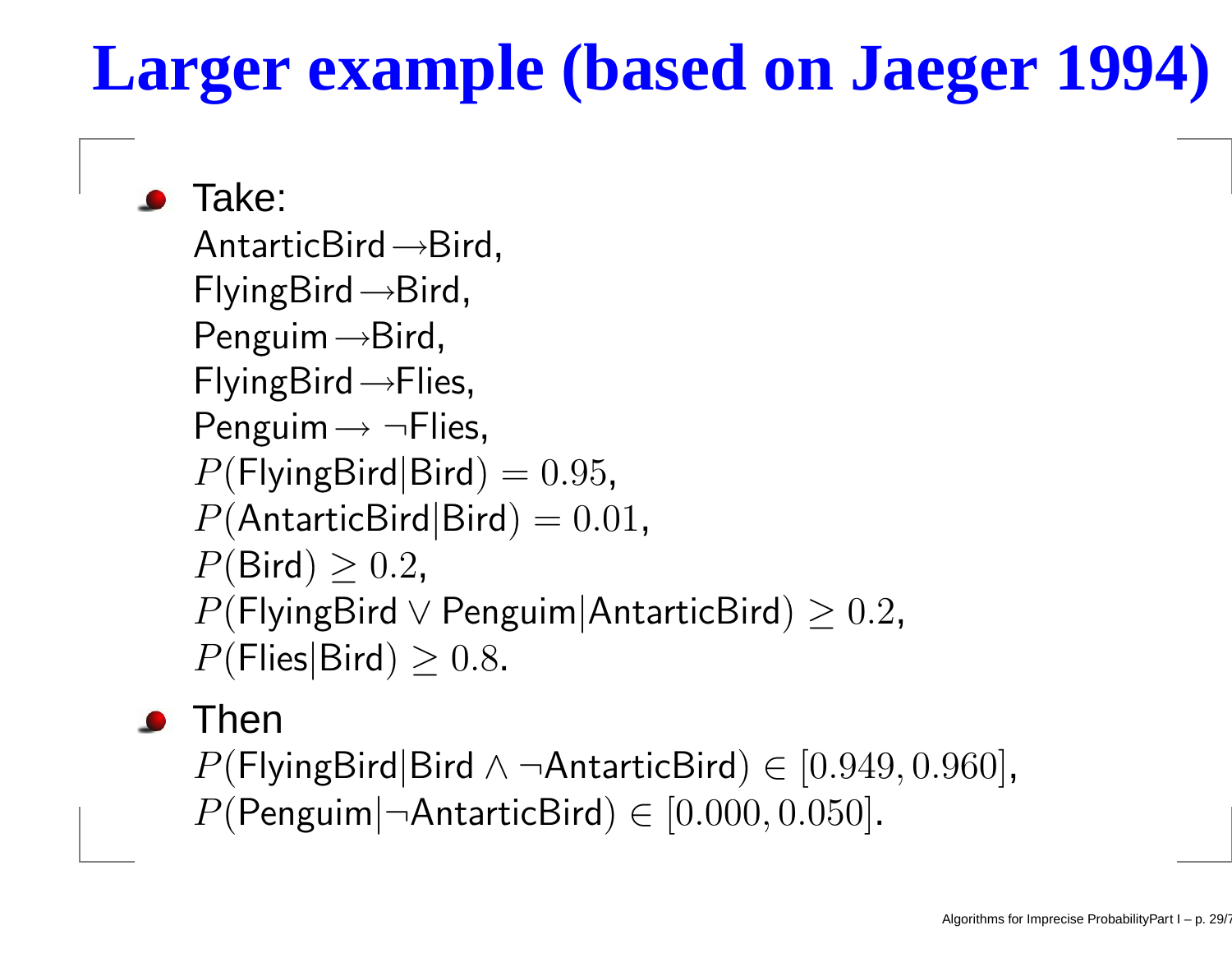# **Dinkelbach-Jagannathan for probability**

Note:

$$
\lambda = \min \frac{P(A \cap B)}{P(B)},
$$

iff

$$
\min\left(P(A \cap B) - \lambda P(B)\right) = 0,
$$

assuming  $P(B)>0.$ 

- The left side is strictly decreasing function of  $\lambda.$
- So, we can bracket  $\lambda.$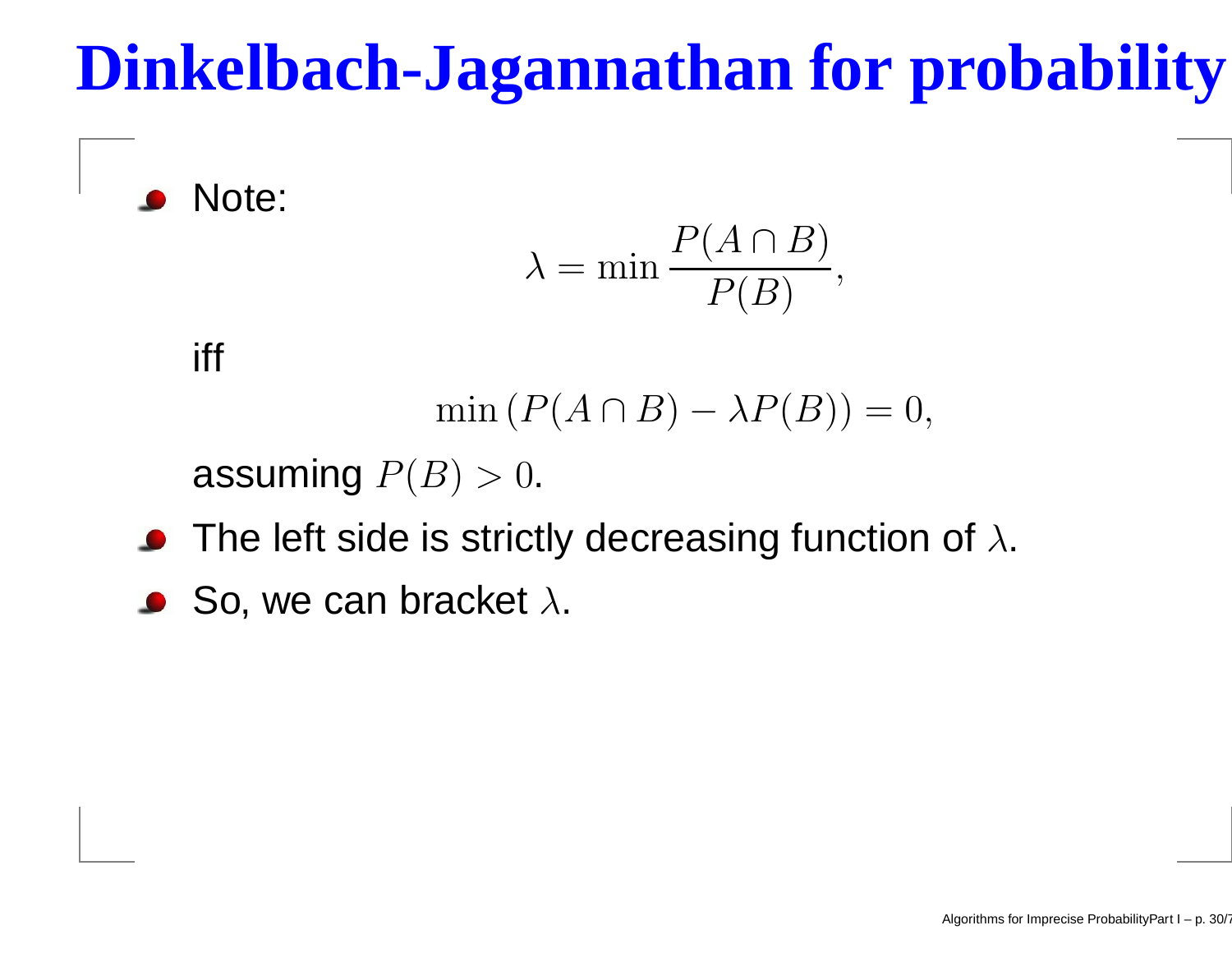# **Dinkelbach-Jagannathan for expectation**

Also,

$$
\lambda = \min \frac{E[f(X)B]}{P(B)},
$$

#### iff

$$
\min(E[f(X)B] - \lambda P(B)) = 0
$$

or, rather,

$$
\min E[(f(X) - \lambda)B] = 0;
$$

that is,

$$
\underline{E}[(f(X) - \lambda)B] = 0.
$$

- This is Walley's Generalized Bayes Rule (GBR).
	- **Walley proposed iteration:**  $\mu_{i+1} = \mu_i + 2\underline{E}[(f(X)]$  $-\mu_i)B]/(P(B) + P(B)).$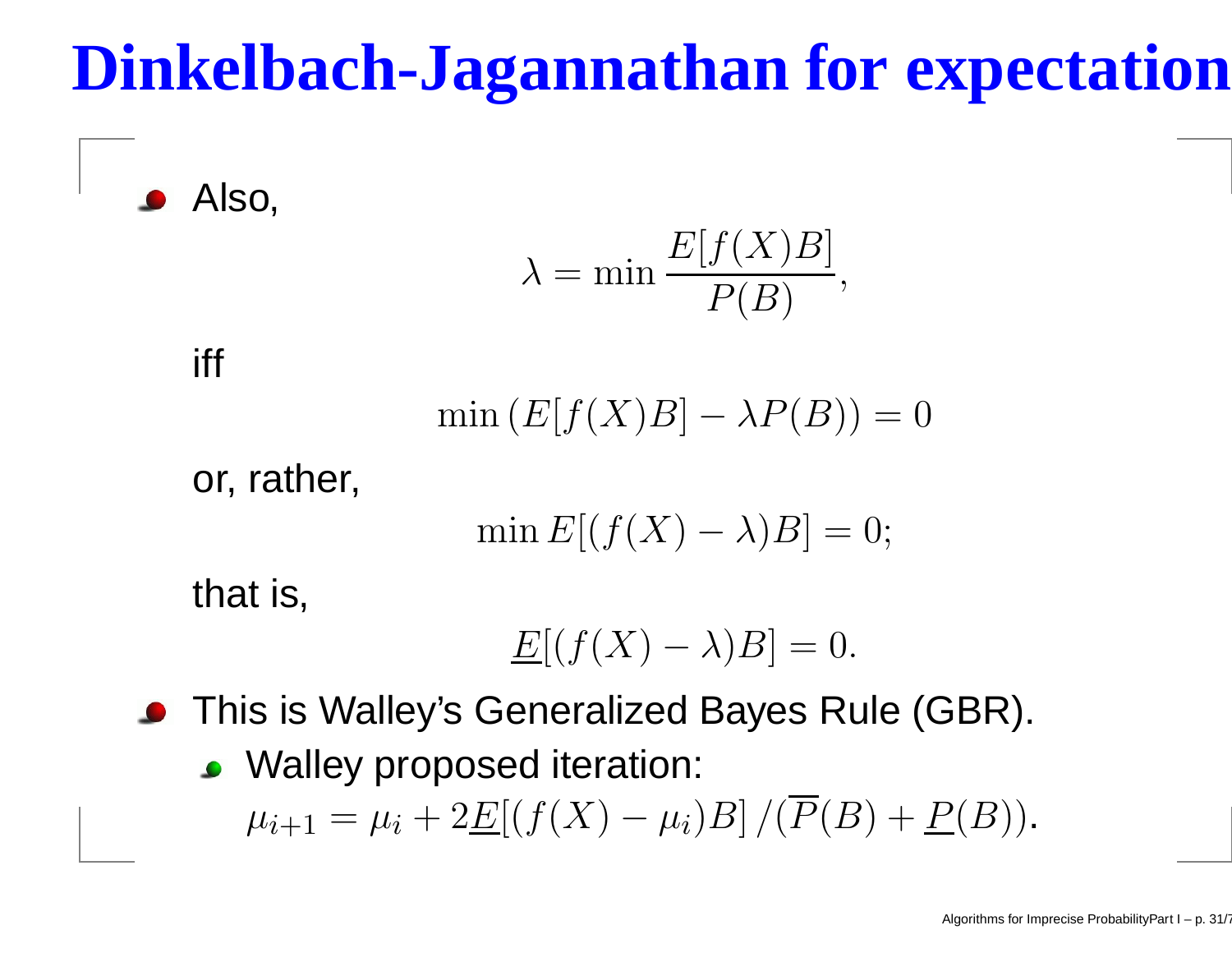# **Lavine's algorithm**

In 1991, Lavine published <sup>a</sup> paper on robust statisticswith the same algorithm, apparently unaware of theliterature.

**•** Lavine's algorithm became quite popular.

- Until Lavine's algorithm, calculation of posterior lower expectations in robust statistics usually relied on veryspecial arguments.
	- **C** Often, minimax theory.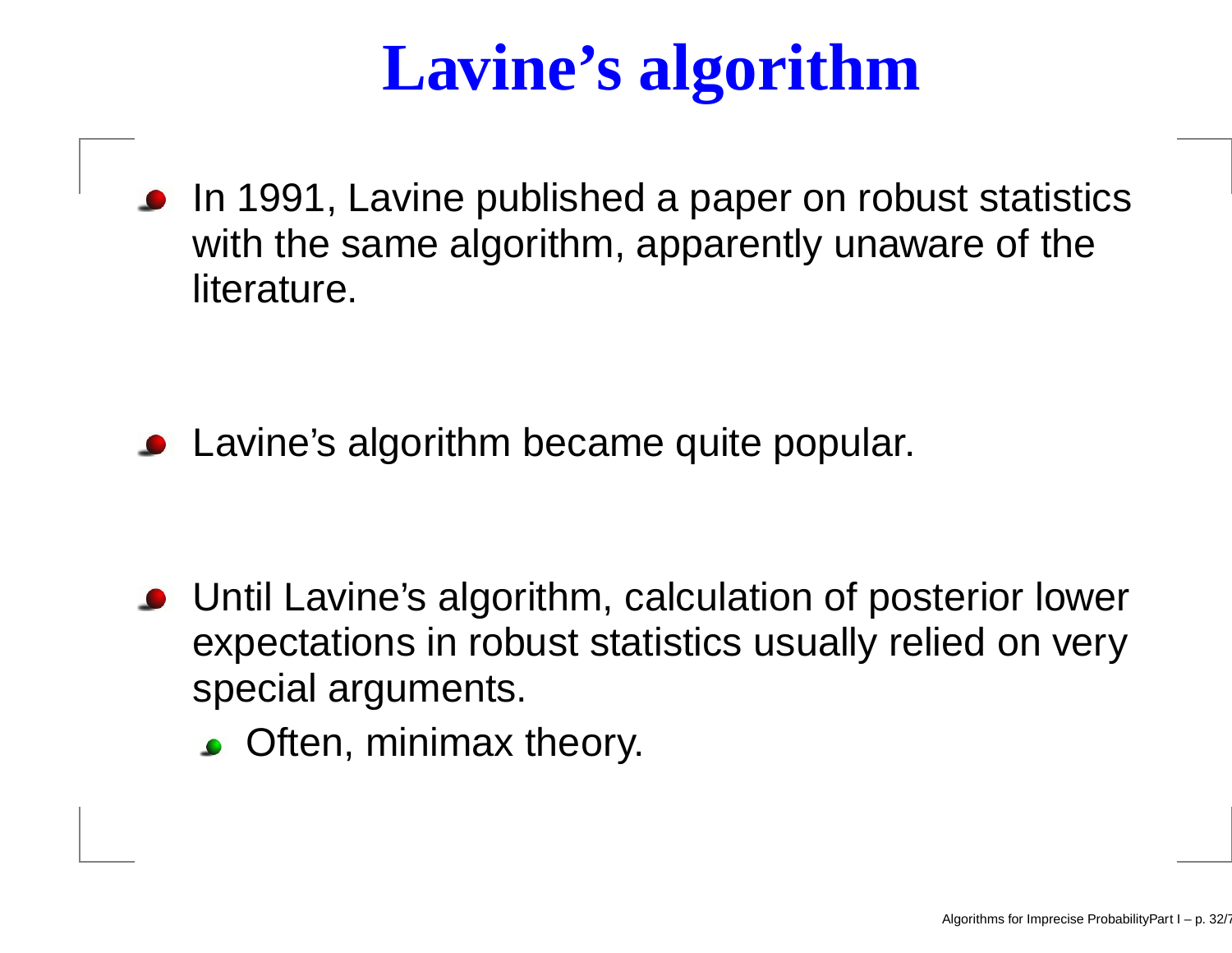# **Now, imprecise likelihoods**

- Suppose we have  $K(X)$  ("prior") and  $K(Y|X)$  $=x)$  for  $\bullet$ each  $x$  ("likelihood"). \⊿'
- Suppose  $K(Y|X)$ nl  $\bm{x}=(x)$  is separately specified (important condition!).
- If  $\underline{P}(Y=y)>0,$   $\underline{E}[f(X)|Y]$  $\sim$   $\sim$   $\sim$   $\sim$   $\sim$   $\sim$   $\sim$   $\sim$  the equation= $\left[y\right]$  is the unique solution of

$$
\underline{E}[(f(X) - \lambda)p_{\lambda}(y|X)] = 0,
$$

where

$$
p_{\lambda}(y|X) = \begin{cases} \frac{E[y|x]}{E[y|x]} & \text{if } f(x) \ge \lambda\\ \frac{E[y|x]}{E[y|x]} & \text{if } f(x) < \lambda \end{cases}
$$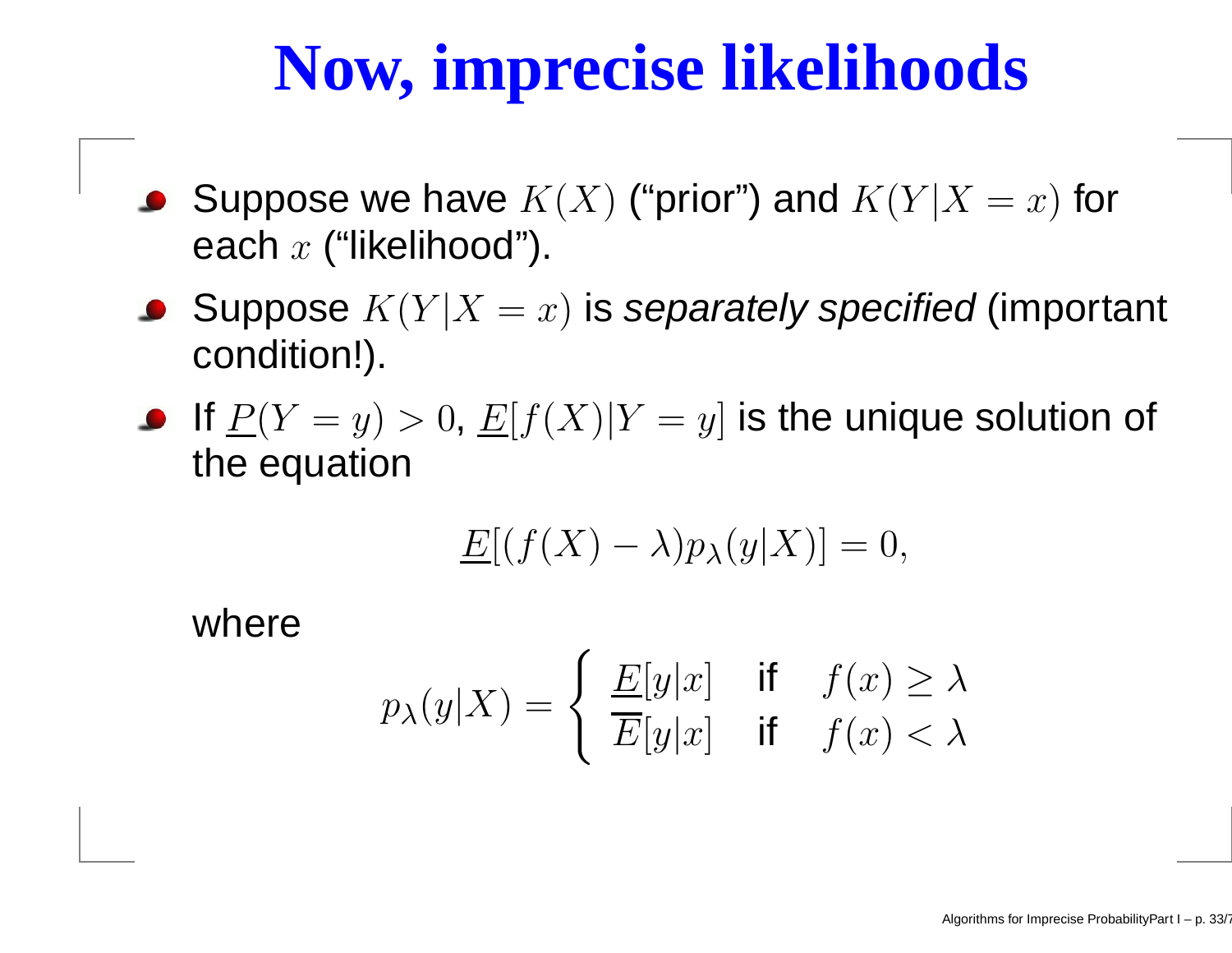# **Dealing with imprecise likelihoods**

$$
\underline{E}[f(X)|Y=y] = \min_{p',p''}\left[\frac{\sum_{i}(f_iL_y(x_i)p'_i + f_iU_y(x_i)p''_i)}{\sum_{j}(L_y(x_j)p'_j + U_y(x_j)p''_j)}\right],
$$

subject to:

$$
A(p' + p'') \le 0,
$$
  

$$
\sum_{i} (p'_i + p''_i) = 1, \qquad p'_i \ge 0, p''_i \ge 0.
$$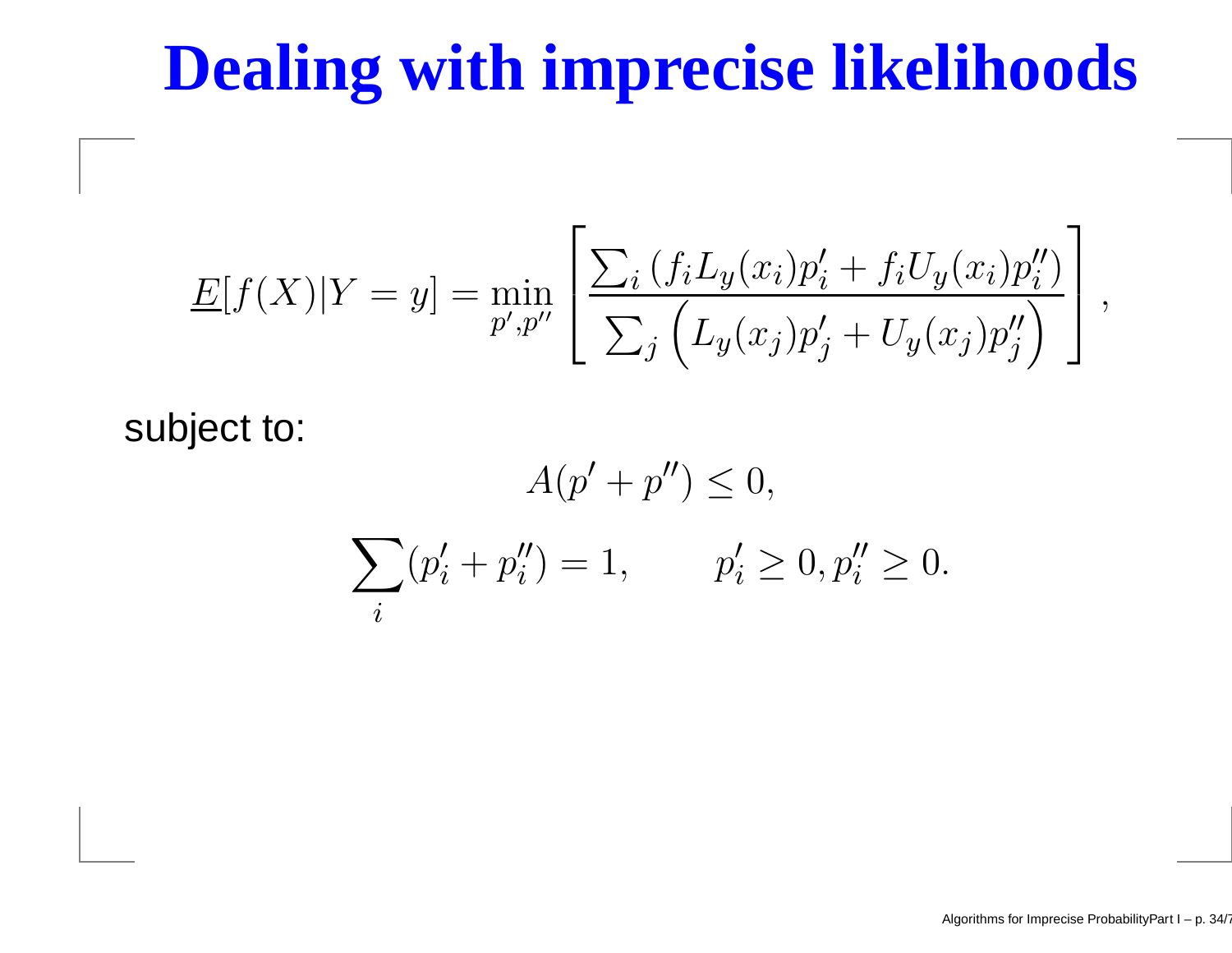## **Example (based on White 1986)**

Variable with 4 values  $\{\theta_1, \theta_2, \theta_3, \theta_4\},$ 

 $2.5p(\theta_1)\geq p(\theta_4)\geq 2p(\theta_1),$ 

 $10p(\theta_3) \ge p(\theta_2) \ge 9p(\theta_3), p(\theta_2) = 5p(\theta_4).$ 

Also, bounds on likelihood:

$$
L(x|\theta_1) = 0.9, \qquad L(x|\theta_2) = 0.1125,
$$
  
\n
$$
L(x|\theta_3) = 0.05625, \quad L(x|\theta_4) = 0.1125,
$$
  
\n
$$
U(x|\theta_1) = 0.95, \qquad U(x|\theta_2) = 0.1357,
$$
  
\n
$$
U(x|\theta_3) = 0.1357, \qquad U(x|\theta_4) = 0.1357.
$$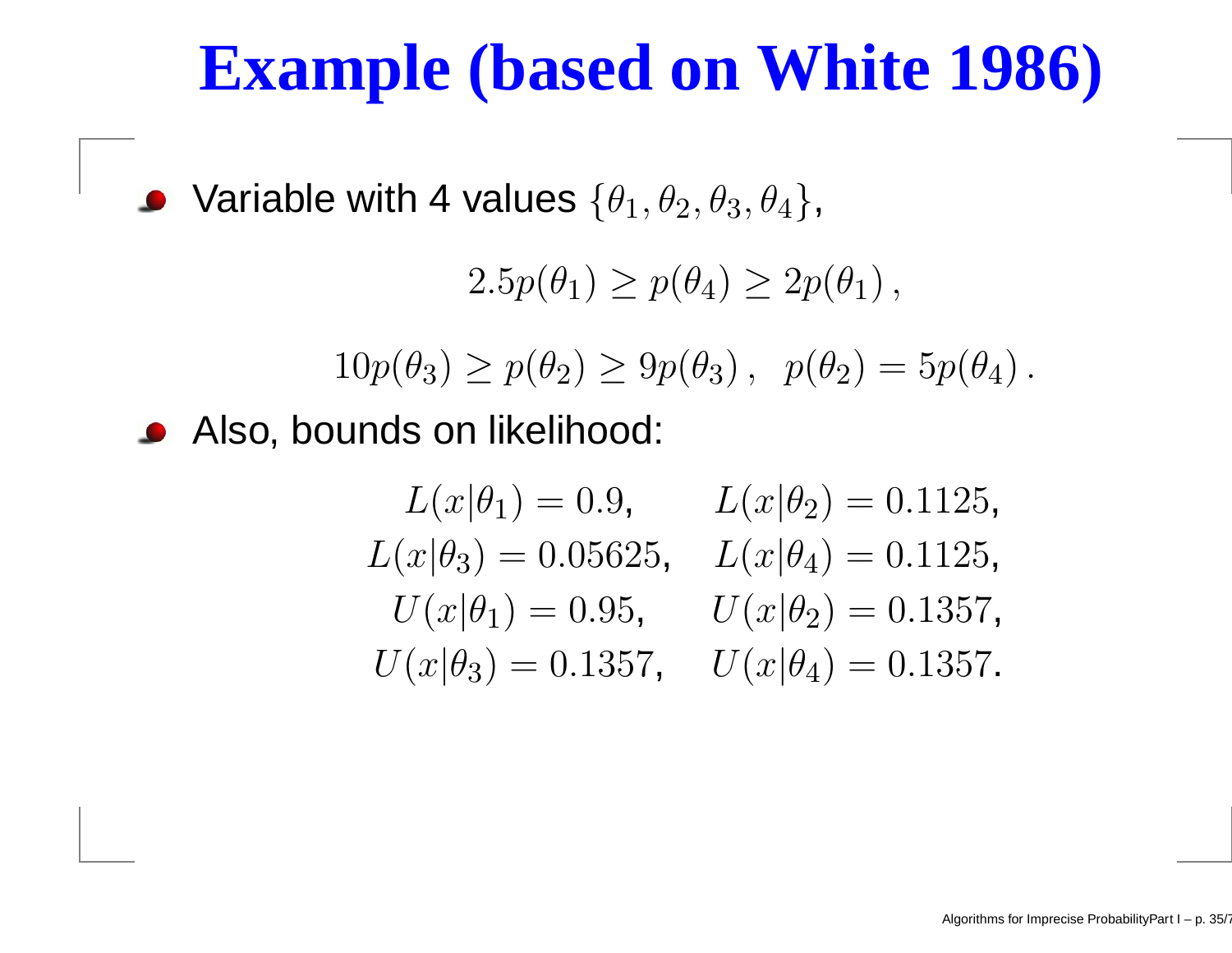### **Example: solution**

$$
\frac{P(\theta_1|x) = \min_{p',p''} (0.9p'_1 + 0.95p''_1),}{p' \ge 0, p'' \ge 0},
$$

$$
\begin{bmatrix} -\frac{5}{2} & 0 & 0 & 1 \\ 2 & 0 & 0 & -1 \\ 0 & -1 & 0 & 5 \\ 0 & 1 & 0 & -5 \\ 0 & -1 & 9 & 0 \\ 0 & 1 & -10 & 0 \end{bmatrix} [p' + p''] \le 0,
$$

 $F_1\alpha$  $^{\prime}+F_{2}\alpha^{\prime\prime}=1,$  where

 $F_1 = [0.9, 0.1125, 0.0562, 0.1125], F_2 = [0.95, 0.1357, 0.1357, 0.1357].$ By linear programming:  $\underline{P}(\theta_1|x) = 0.2881$ .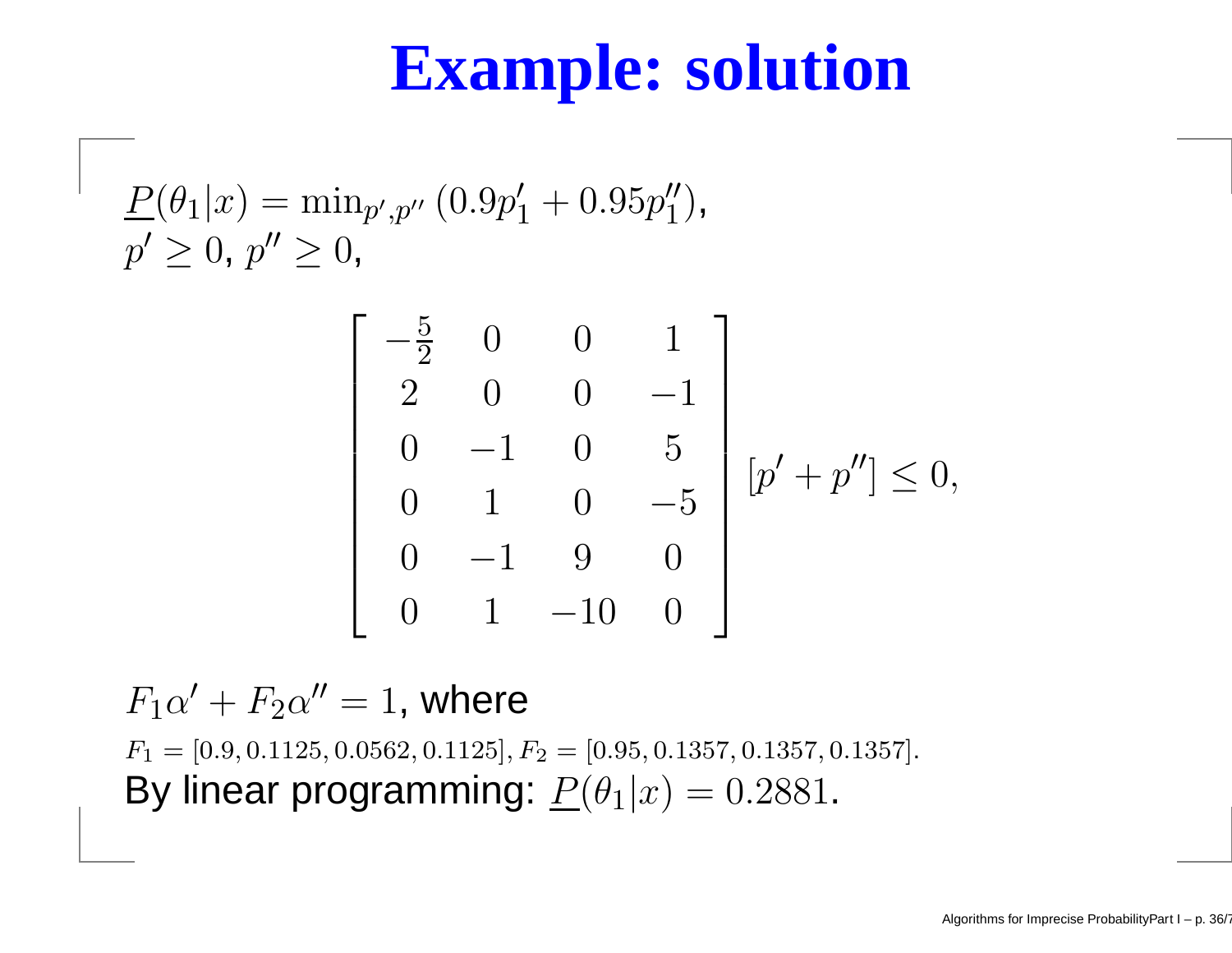## **Independence relations**

- 1. We may easily face some "inferential vacuity": A and B have no logical relation,  $P(A) = 1/2$ ,<br> $P(B) = 1/2$ ,  $P(B) = 1/2$ ; then  $P(A \wedge B) \in [0, 1/2]$ .
- 2. Introduce independence to reduce inferential vacuity...
	- A and B independent,  $P(A) = 1/2$ ,  $P(B) = 1/2$ ; then  $P(A \wedge B) = 1/4$ .
- 3. Independence leads to
	- nonlinear constraints.
	- open problems concerning complexity.
- 4. Idea: organize independence relations using graphs.
	- **•** This will take us to credal networks and the like; this is for **other** talks.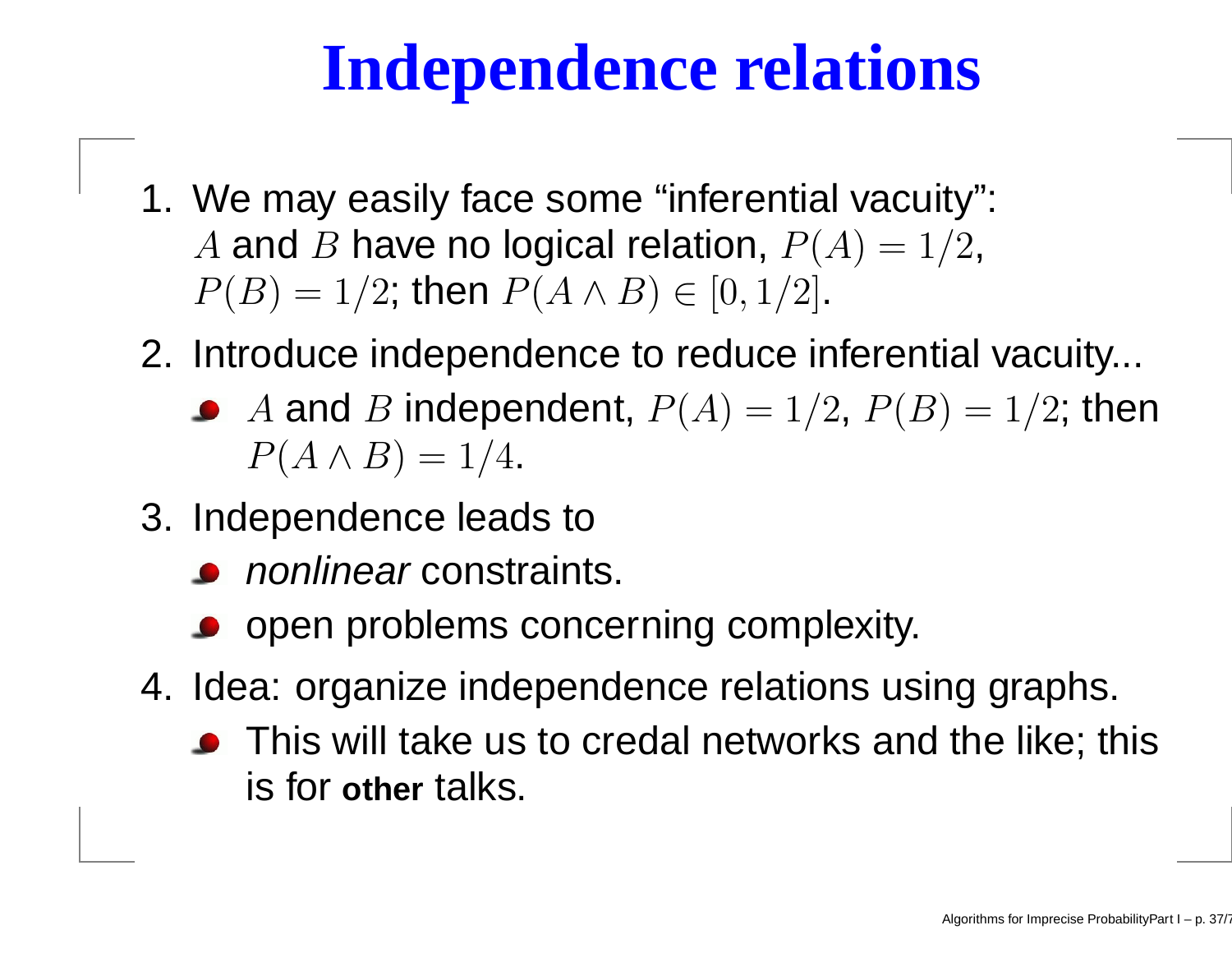### **Credal sets**

- So far, Boolean and categorical variables, with linearprogramming.
- Some general terminology and understanding helps.
- A credal set is <sup>a</sup> set of probability measures(distributions).
- A credal set is usually defined by a set of assessments.

Example:

1.  $\Omega = {\omega_1, \omega_2, \omega_3}.$ **2.**  $P(\omega_i) = p_i$ . 3.  $p_1 > p_3$ ,  $2p_1 \geq p_2$ ,  $p_1 \leq 2/3$  and  $p_3 \in [1/6, 1/3]$ . 4. Take points  $P=(p_1,p_2,p_3)$ .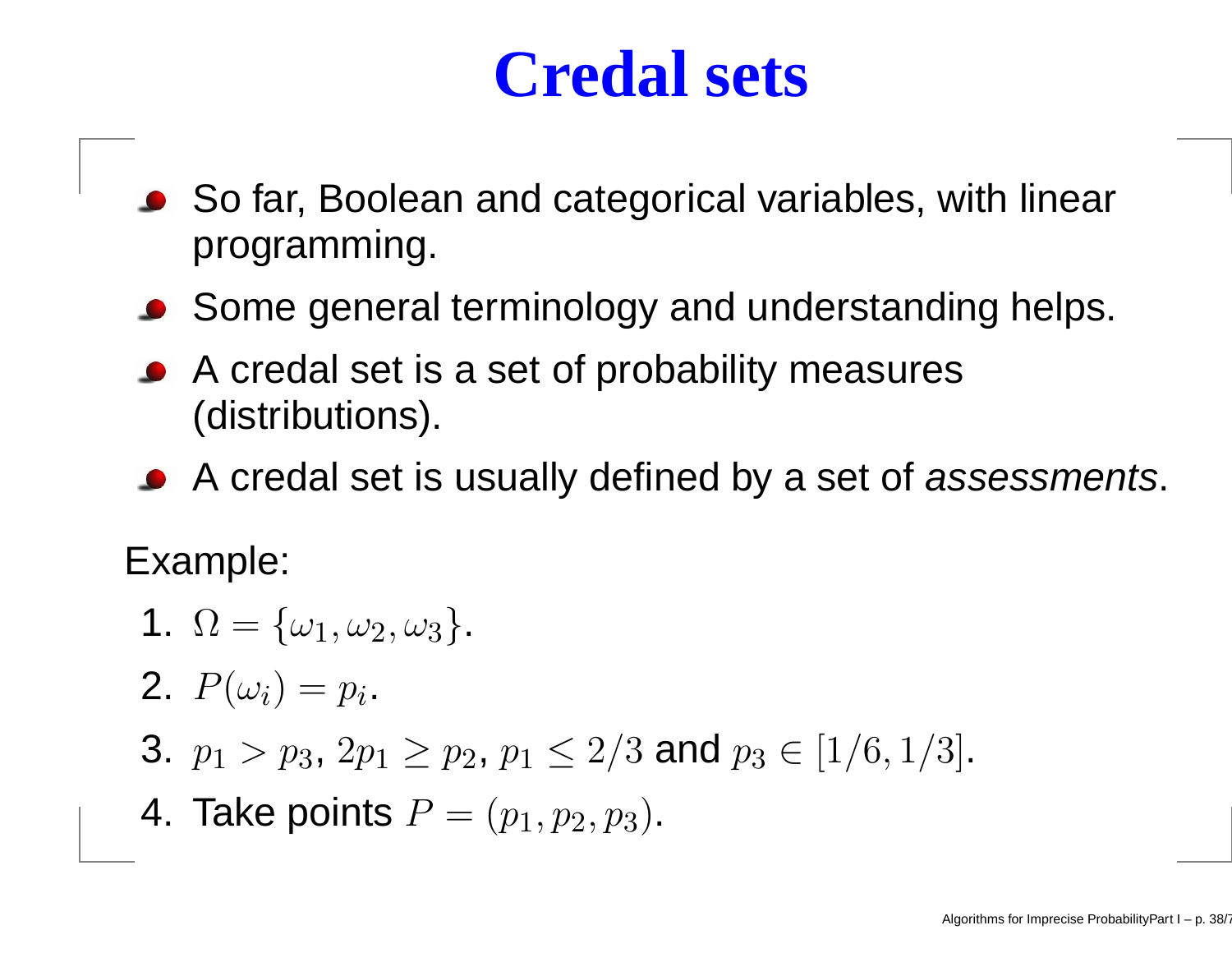## **Some geometry**

\n- 1. 
$$
\Omega = \{\omega_1, \omega_2, \omega_3\}
$$
.
\n- 2.  $P(\omega_i) = p_i$ .
\n- 3.  $p_1 > p_3$ ,  $2p_1 \geq p_2$ ,  $p_1 \leq 2/3$  and  $p_3 \in [1/6, 1/3]$ .
\n- 4. Take points  $P = (p_1, p_2, p_3)$ .
\n

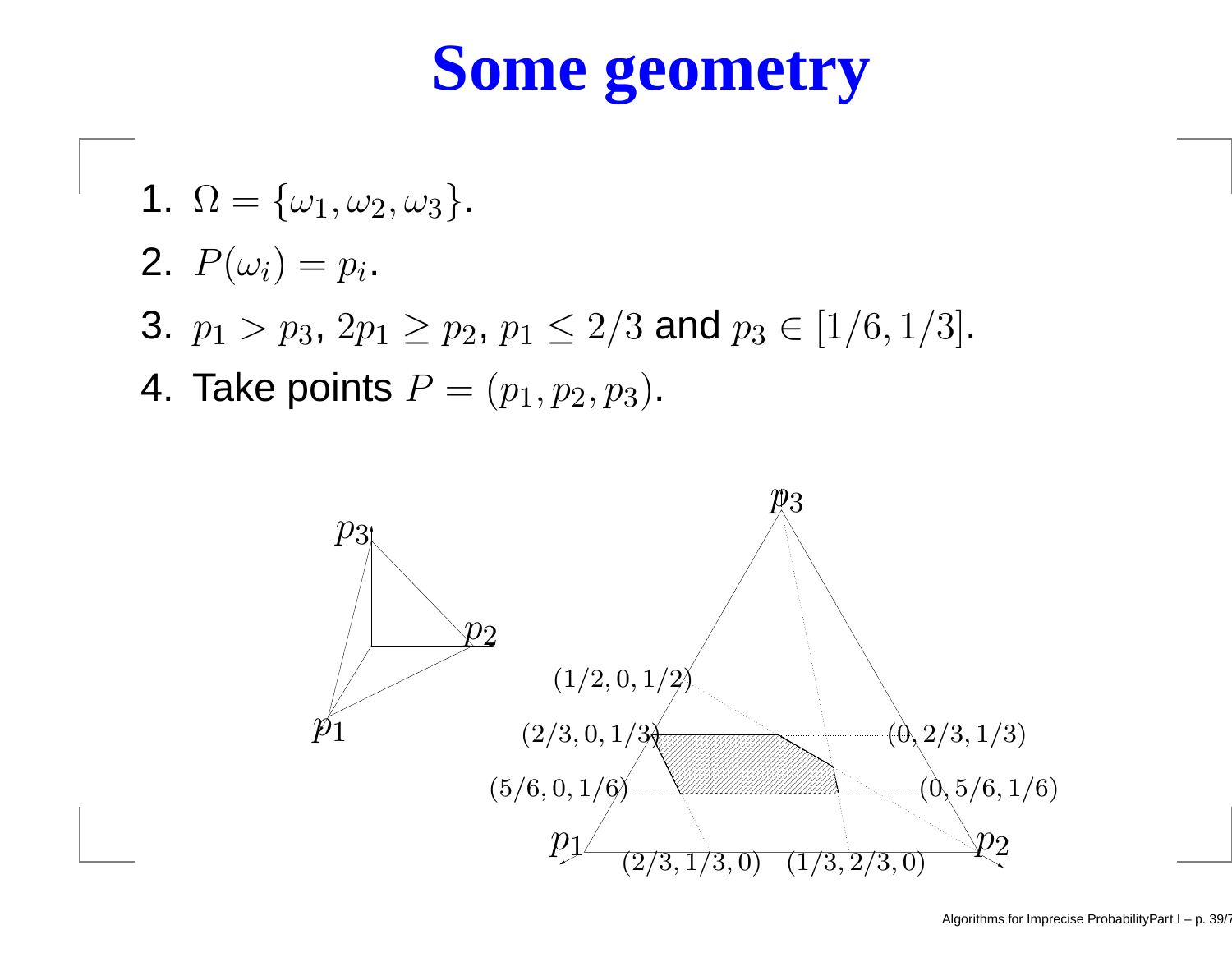### **Baricentric coordinates**



The coordinates of <sup>a</sup> distribution are read on the linesbissecting the angles of the triangle.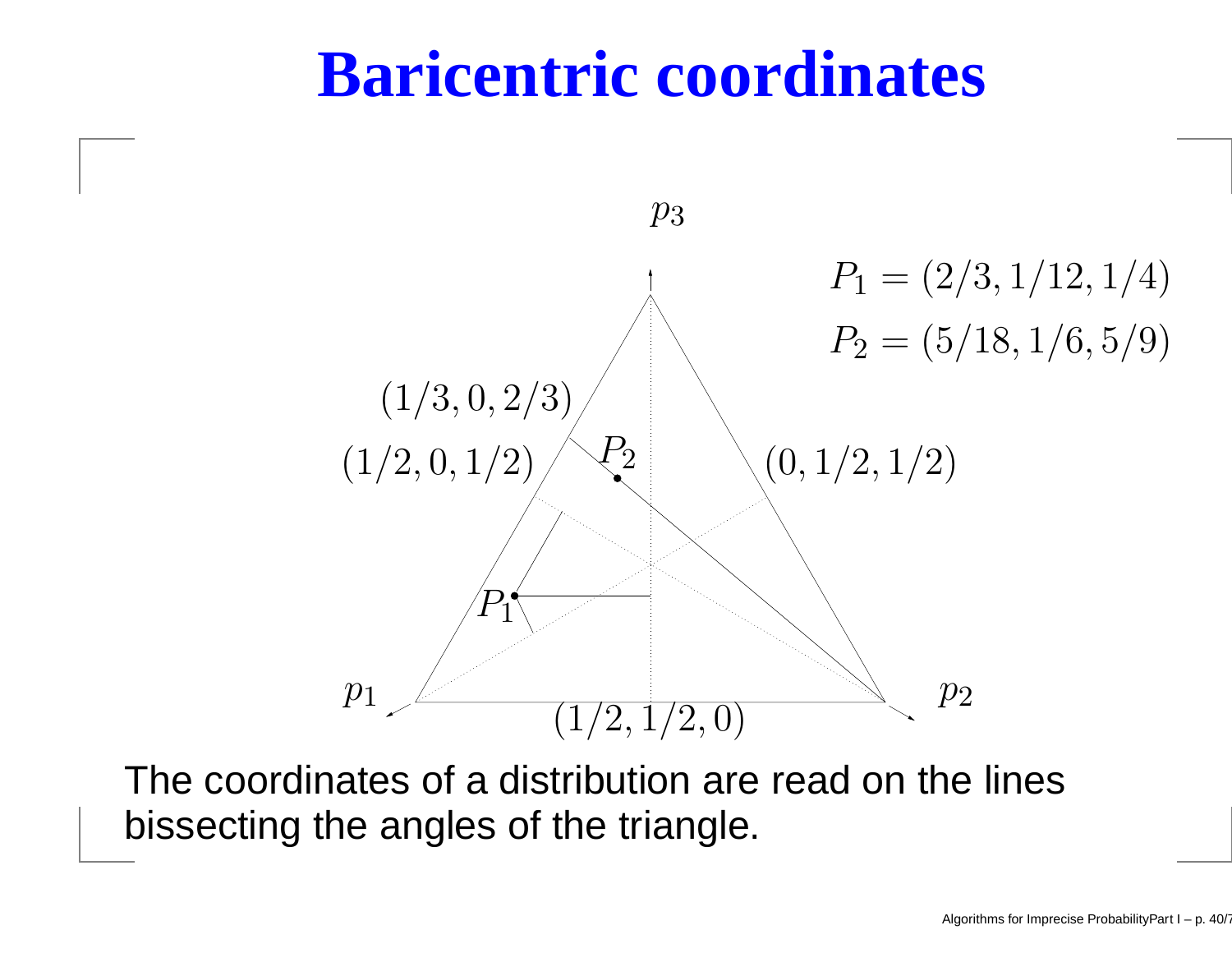### **Exercise**

Consider a variable  $X$  with 3 possible values  $x_1, \, x_2$  and  $x_3.$ Suppose the following assessments are given:

> $p(x_1) \leq p(x_2) \leq p(x_3)$ ;  $p(x_i) \ge 1/20$  for  $i \in \{1, 2, 3\};$  $p(x_3|x_2\cup x_3)\leq 3/4.$

Show the credal set determined by these assessments inbaricentric coordinates.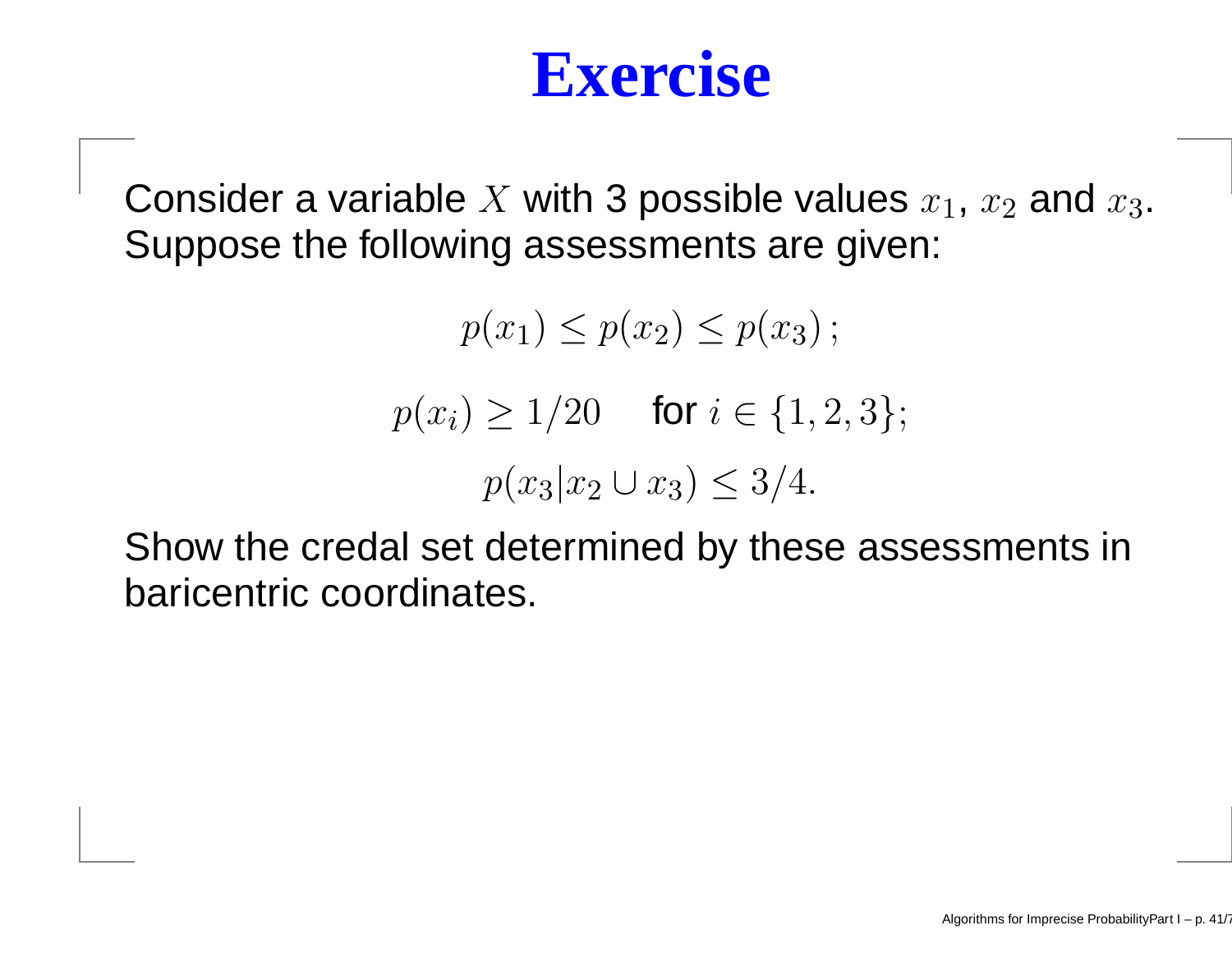### **The basics of credal sets**

- Credal set with distributions for  $X$  is denoted  $K(X).$
- Given credal set  $K(X)$ :
	- $\underline{E}[X] = \inf_{P \in K(X)}$  $_{P\in K\left( X\right) }E$  $\,P$  $P[X]$ .
	- $E[X] = \sup$  $_{P\in K\left( X\right) }E$  $\,P$  $P[X]$ .
- **•** For closed convex credal sets, lower and upper expectations are attained at vertices.
- A closed convex credal set is completely characterizedby the associated lower expectation.
	- That is, there is only one lower expectation for a given closed convex credal set.
- **•** The set of conditional distributions from a convex credal set is convex.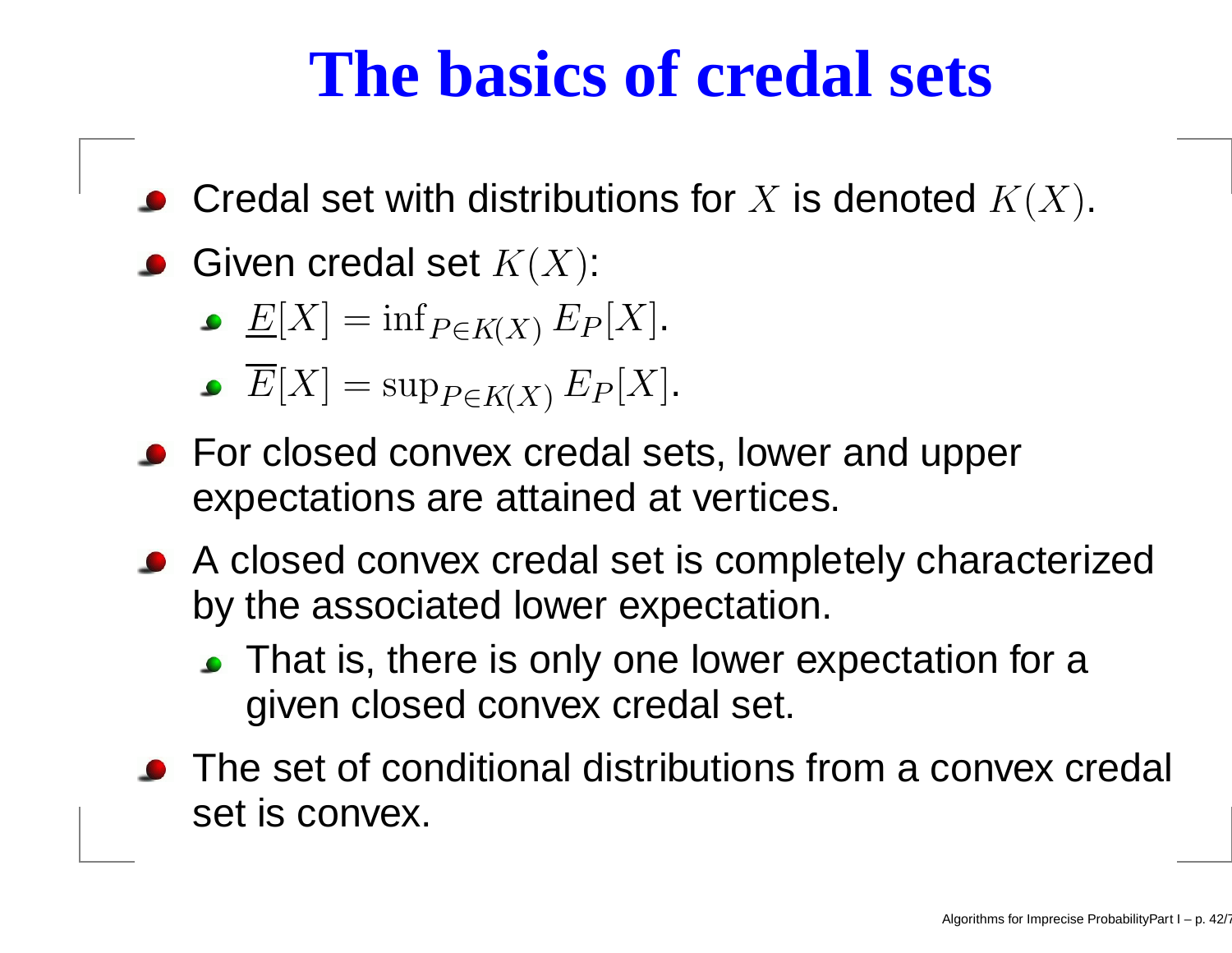### **Exercise**

Suppose the following judgements are stated:

$$
\begin{array}{c|c|c}\n & \omega_1 & \omega_2 & \omega_3 \\
\hline\nX_1 & -1 & 0 & 1\n\end{array}\n\begin{array}{c|c}\n & \omega_3 \\
\hline\n1 & \text{Desirable} \\
\hline\nX_2 & 0 & 2\n\end{array}
$$

Here "desirable" means  $E[X]\geq 0.$ Draw the credal set defined by such assessments. What can be said about the desirability of

$$
\begin{array}{c|c|c}\n & \omega_1 & \omega_2 & \omega_3 \\
\hline\nX_3 & 1 & -1 & -1 \\
X_4 & -2 & 4 & 1\n\end{array}
$$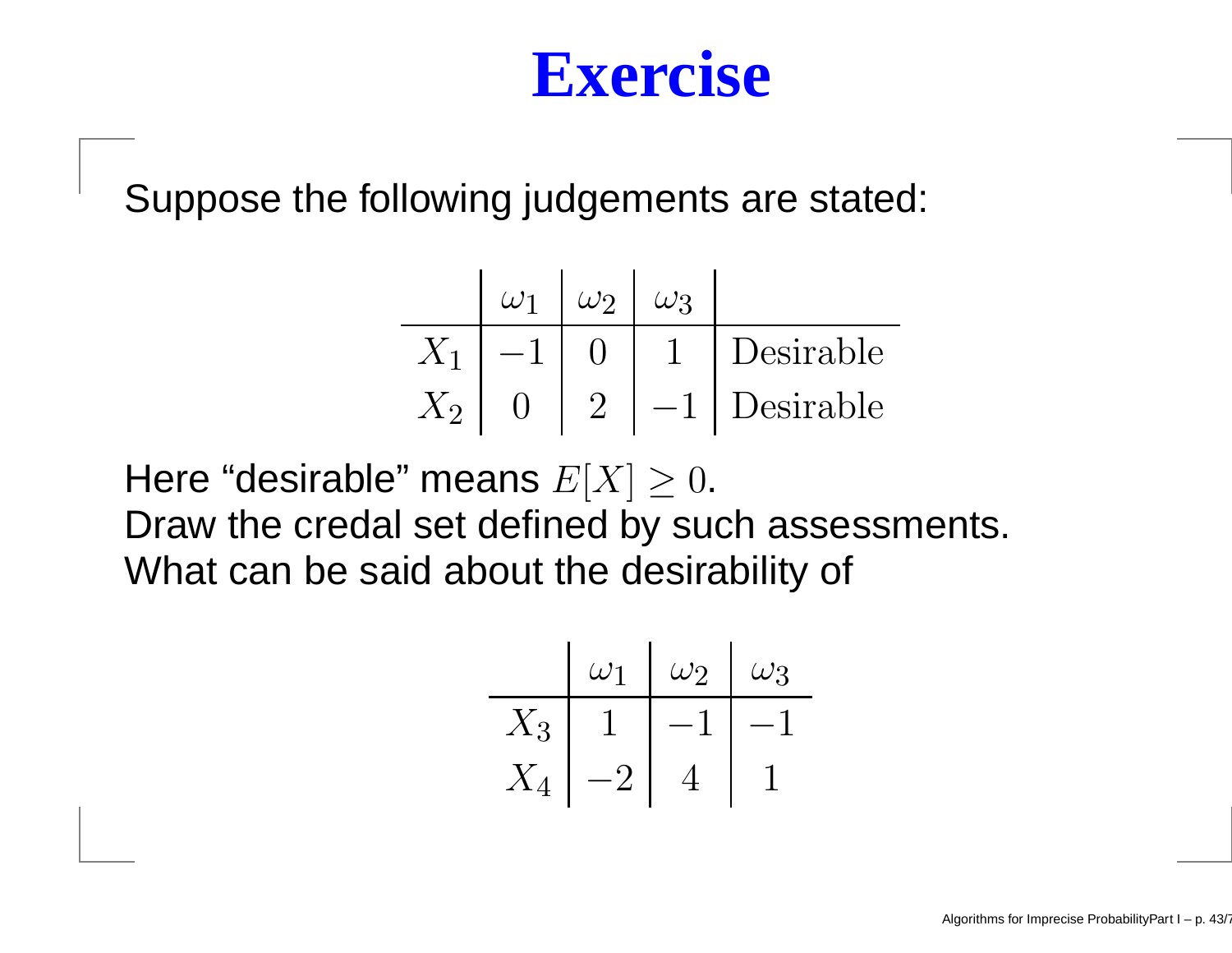## **Back to algorithms**

- **•** There are details on conditional probabilities that must be analyzed.
- Before, <sup>a</sup> little more on probabilistic logic: moving to first  $\bullet$ order.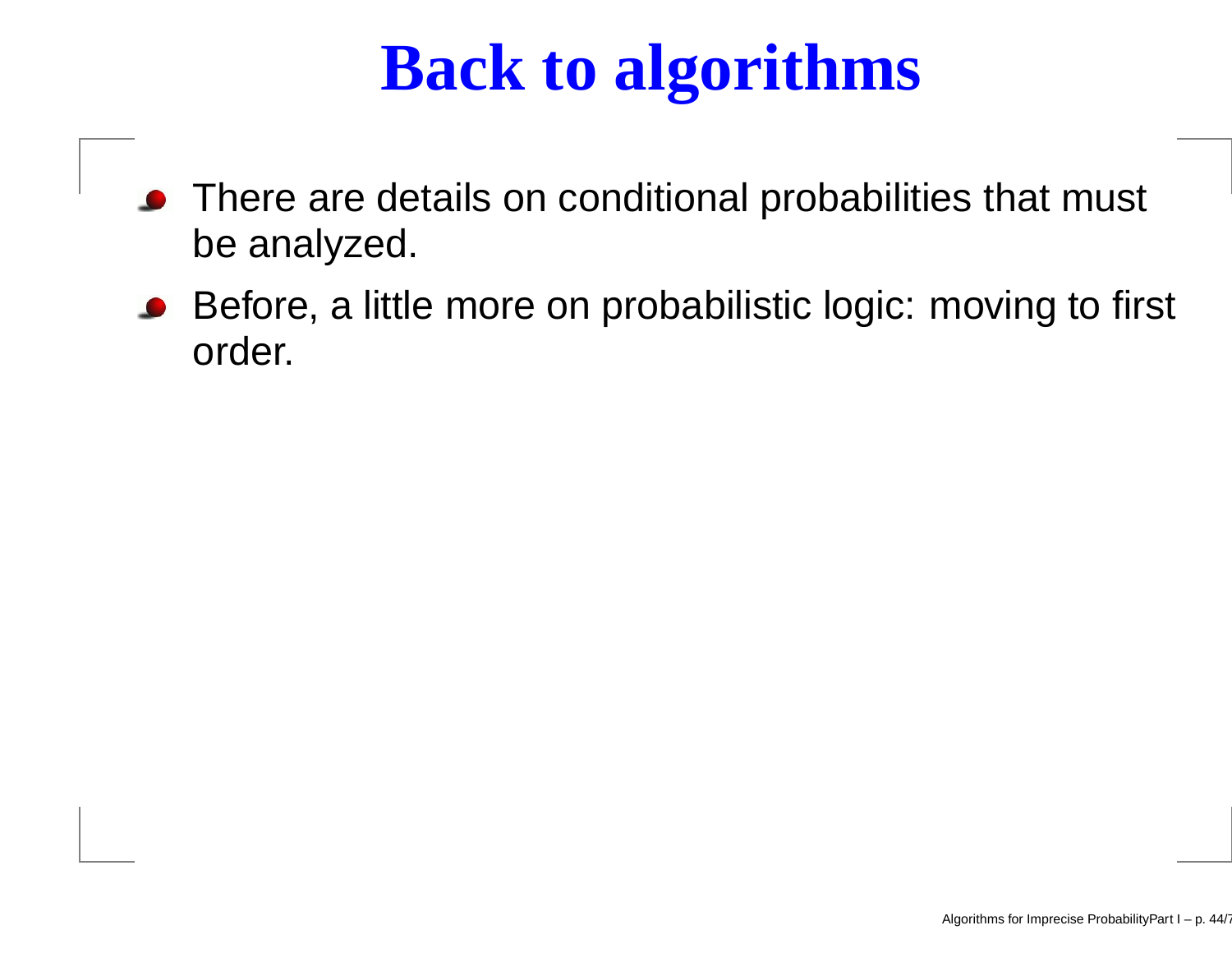## **First-order probabilistic logic**

- Now we have constants, relations, functions, quantifiers: man(Socrates)∨ mortal(Socrates)  $\forall x : \textsf{man}(x) \rightarrow$  $\rightarrow$  mortal( $x$ ).
- There are few general techniques here: too many variations.
- Nilsson (1986) advocated:  $P(\phi) \geq \alpha$  where  $\phi$  is sentence.
	- **This can be solved by linear programming... but** there are *decidability* questions.
	- Recent study by Jaumard et al (2007) for decidablefragments.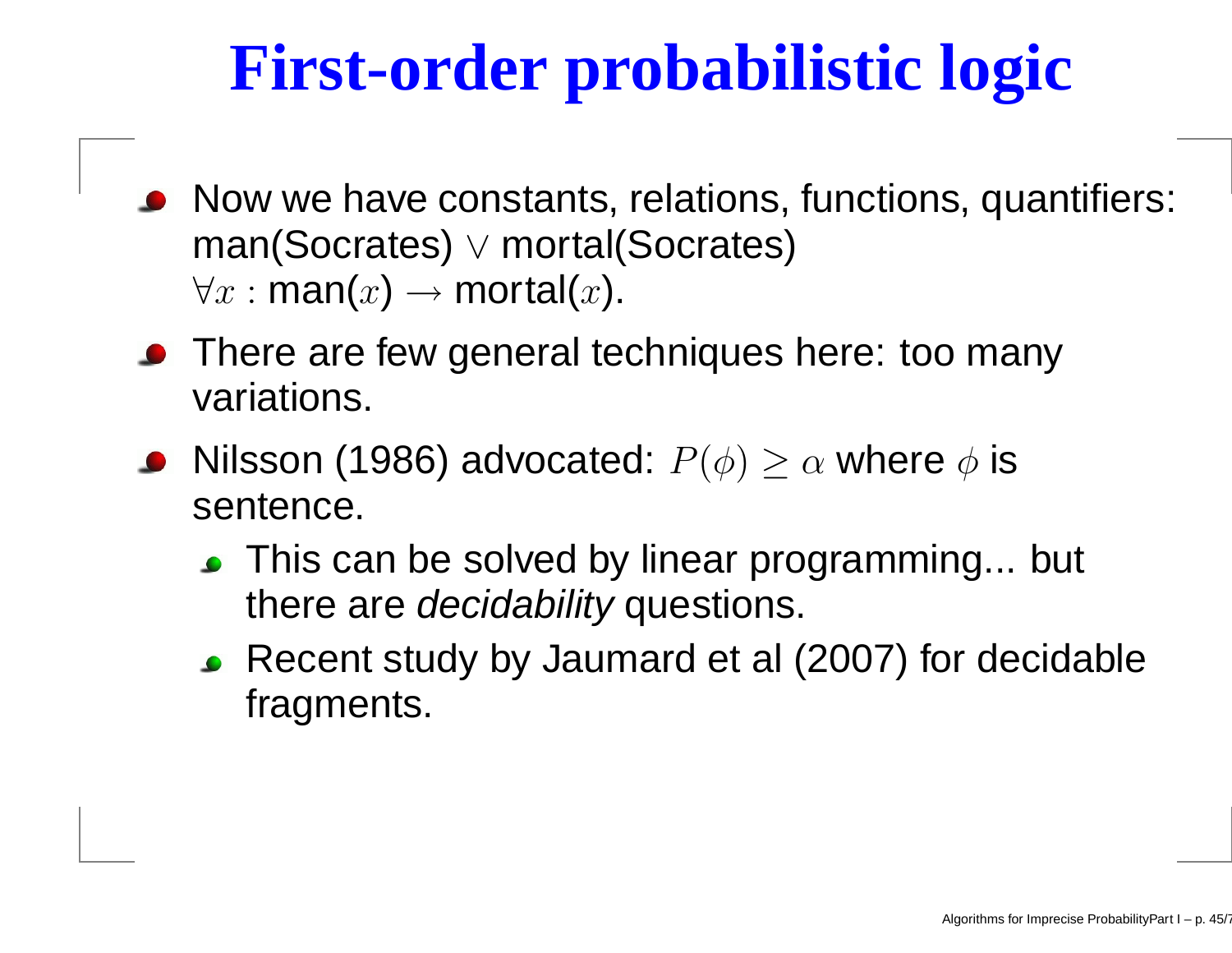## **Example (Jaumard et al 2007)**

Assessments:

- $P(\forall x : \exists y : t(x, y) \land s(y)) = 0.9.$
- $P(\exists x : \neg r(x)) = 0.6.$

$$
\bullet \ \ P(\exists y : \neg s(y)) = 0.6.
$$

$$
\bullet \ \ P(\forall x: \forall y: \neg t(x,y) \land r(x) \land s(y)) = 0.7.
$$

Compute  $P(\exists x:\exists y:\neg t(x,y))$ .

- Only <sup>12</sup> possible worlds (elements in the Lindenbaumalgebra).
- Possible to apply linear program; extension to column $\bullet$ generation method is open problem.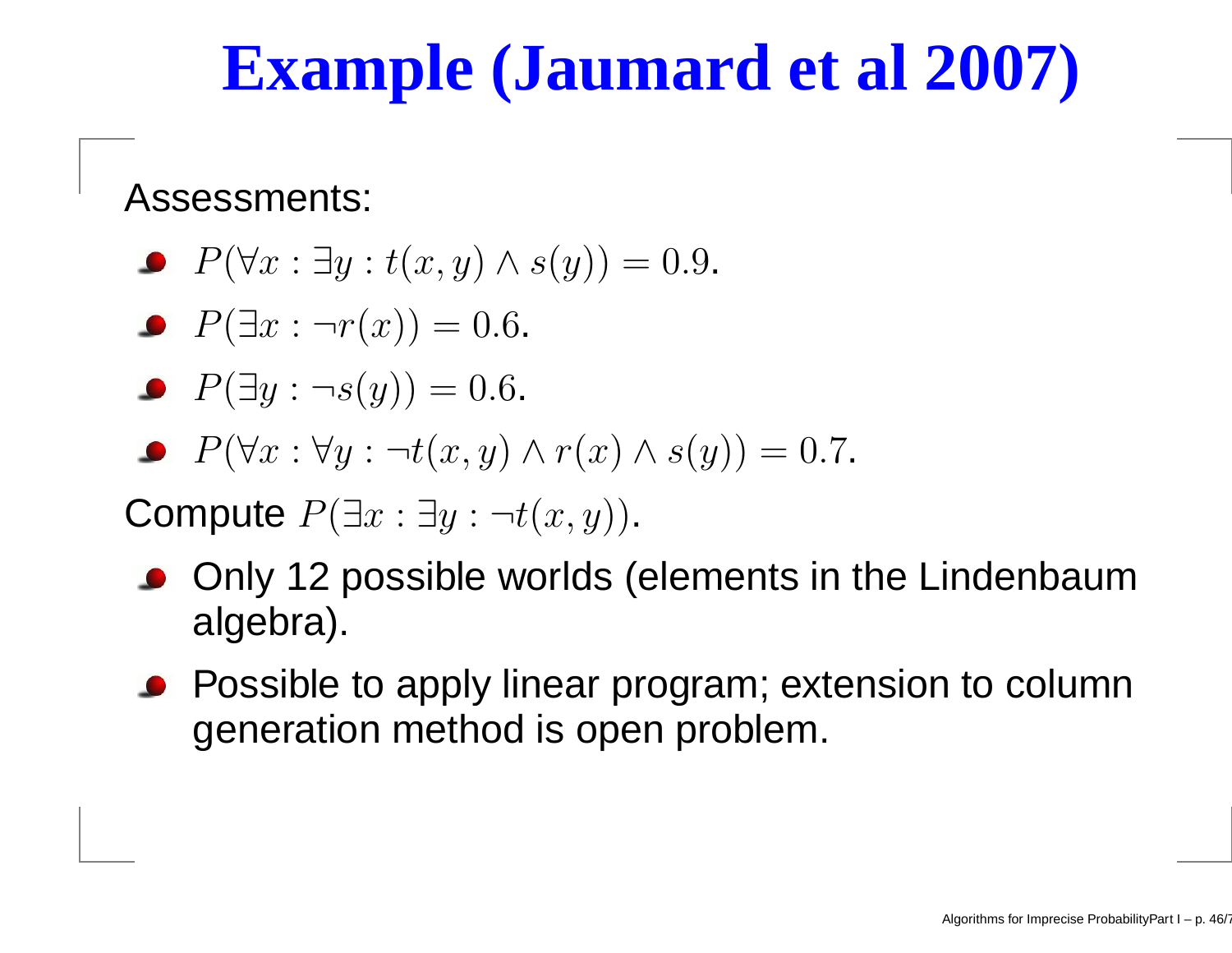# **Other proposals**

- A different proposal is to impose probabilities over thedomain:
	- "Probability that <sup>a</sup> randomly selected bird flies is nosmaller than 0.9."
- **•** There has been great interest in this kind of probabilistic logic for
	- **•** probabilistic logic programming;
	- the semantic web;
	- **Probabilistic databases.**
- Most algorithms are for languages that can be translated to Bayesian networks.
- Few general algorithms (good starting point is the workof Thomas Lukasiewicz).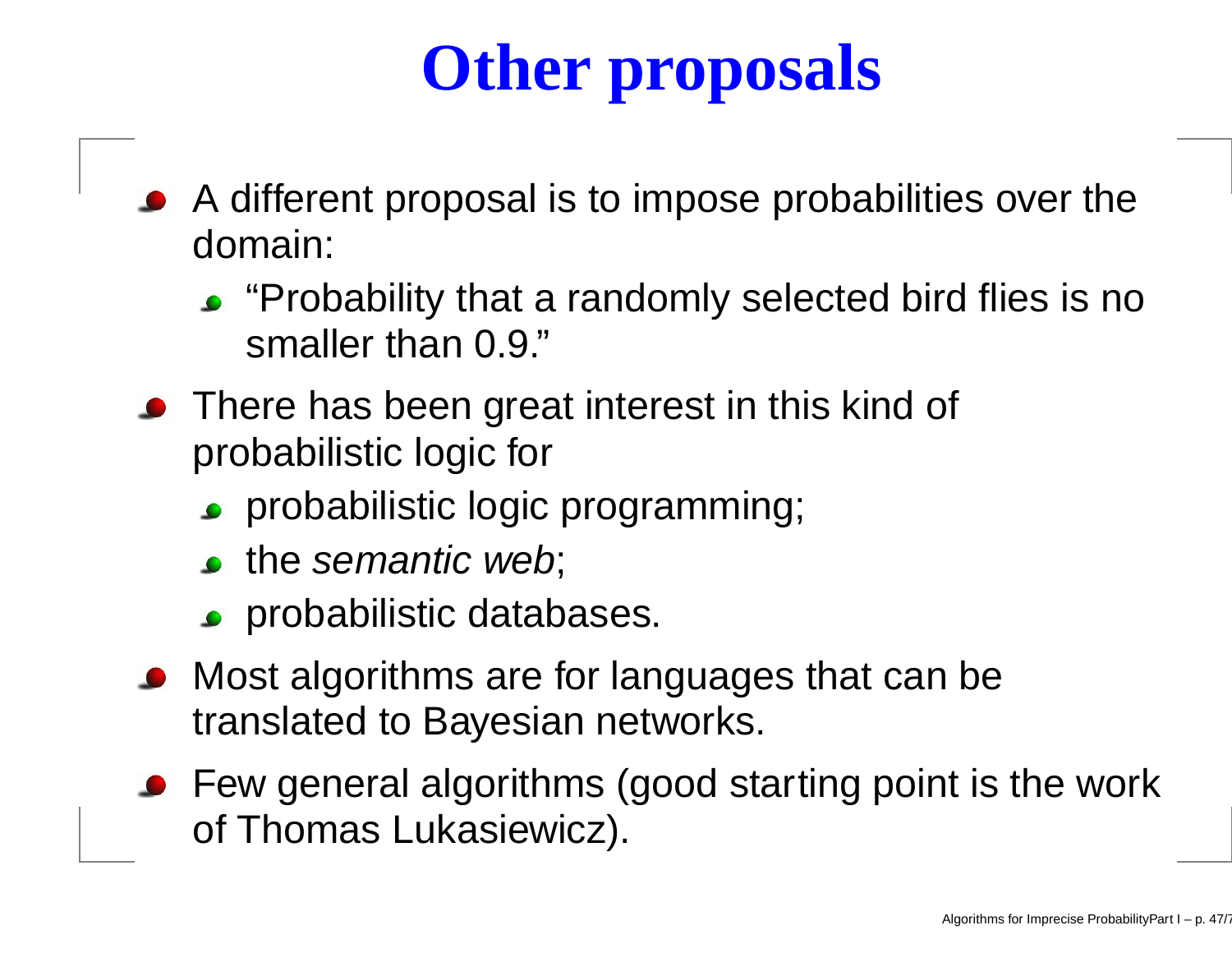## **Zero probabilities**

- This is one of the most embarassing challenges in the world of credal sets.
- **In the standard theory of probabilities, it is easy to** ignore null events (events with probability zero).
	- Such events "will never happen".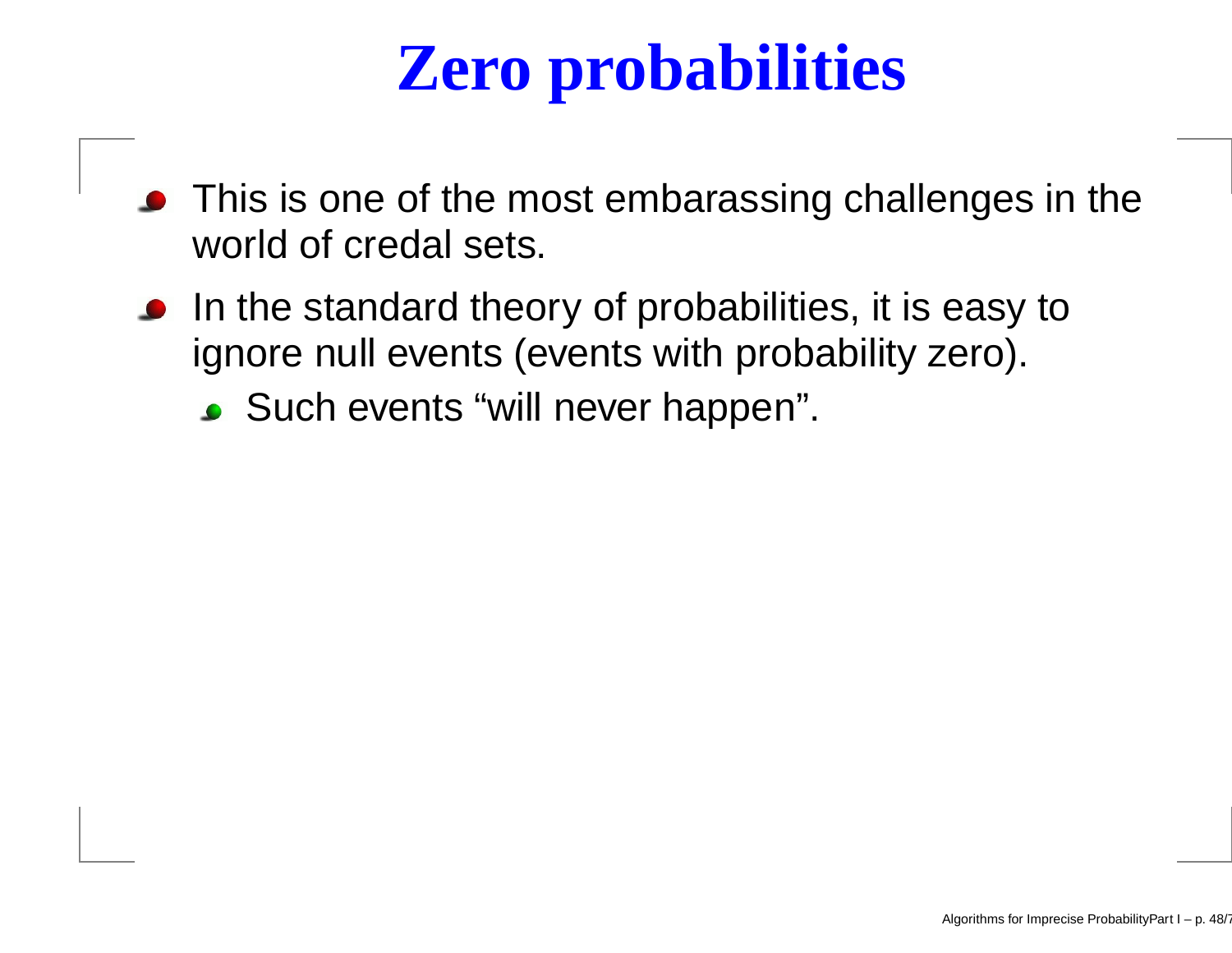## **Zero probabilities**

- This is one of the most embarassing challenges in the world of credal sets.
- **In the standard theory of probabilities, it is easy to** ignore null events (events with probability zero).
	- Such events "will never happen".
- But now there may be events with zero lower probability and nonzero upper probability.

For instance, if  $P(B)\leq \alpha$ , then  $P(B)$  may be zero.

- So, we may observe  $A$  and we need to say something<br>shout  $B(A|B)$ about  $P(A|B).$
- **•** This issue has drawn steady interest in the community, but it is not easy to understand.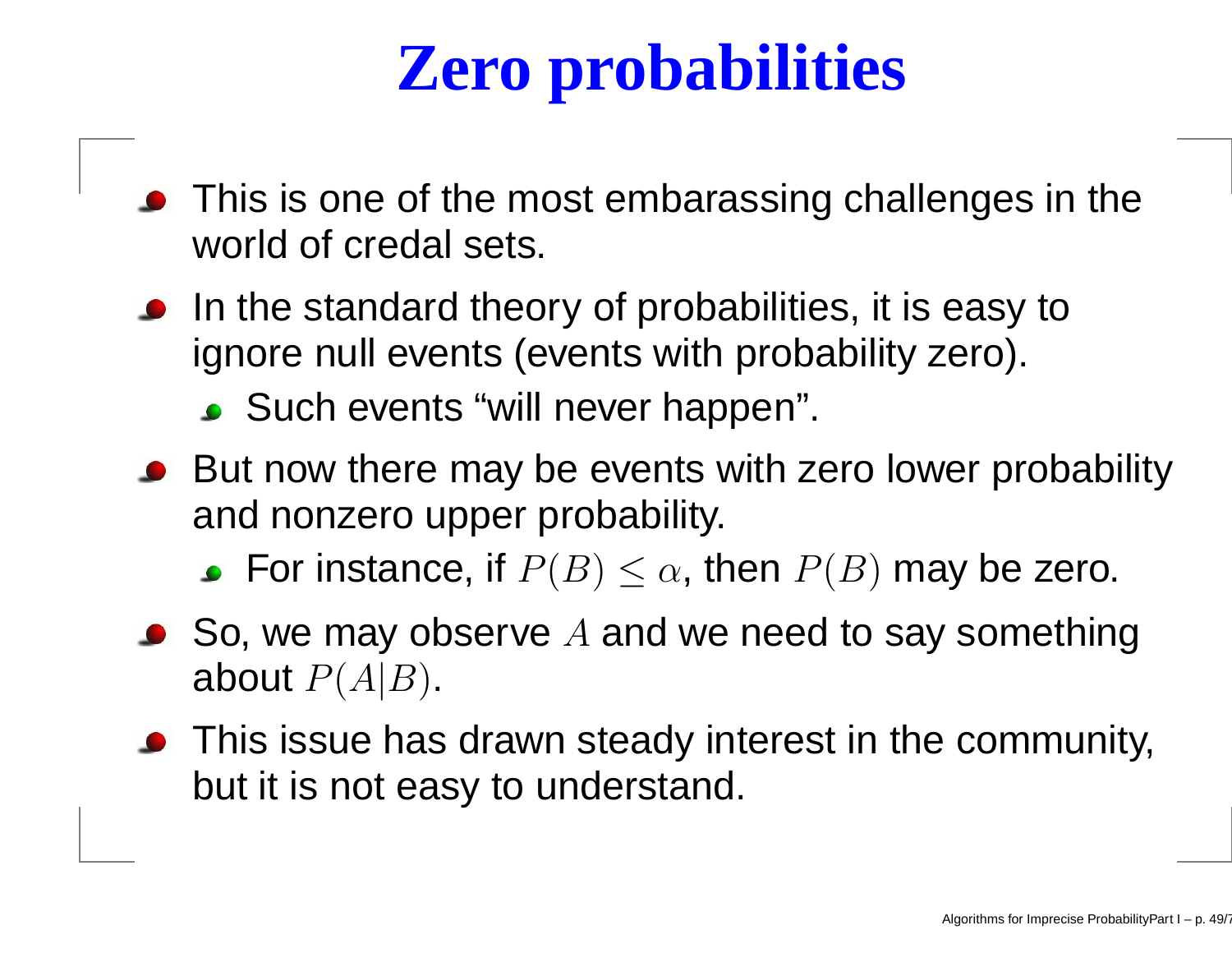## **Zeroes in linear fractional programs**

Note: the linear fractional programs we discussed $\bullet$ before required  $P(B)>0.$ 

If  $\overline{P}(B) = 0,$  then programs become unfeasible.

**•** They compute:

 $\min E_P$  $P[f(X)|B]$ 

where  $P$  belongs to

 $\{P : P(B) > 0\}.$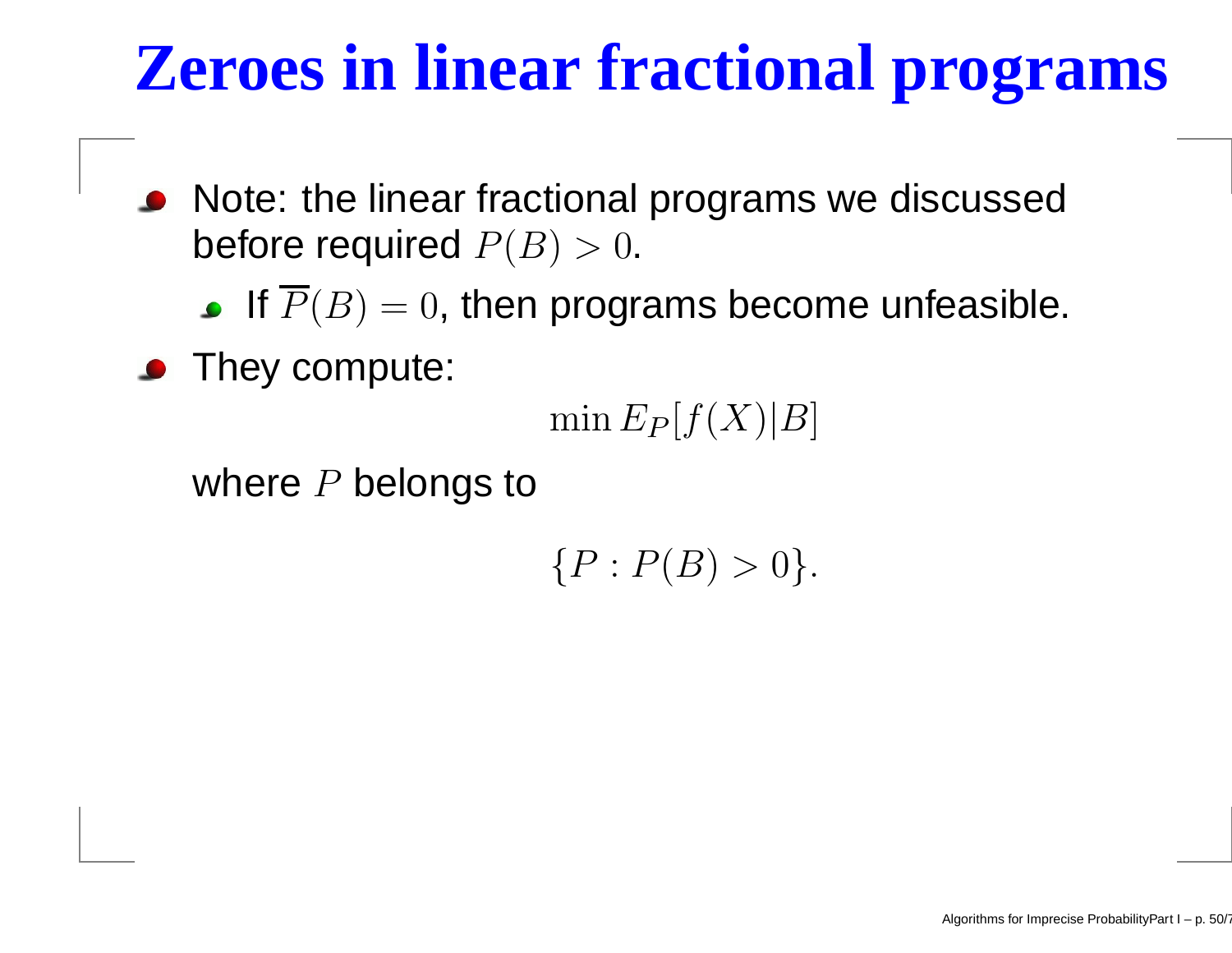### **Full conditional measures**

- The most elegant solution is to consider *full probability* measures.
- A full probability measure is a function  $P(\cdot|\cdot)$  on  $\mathcal{E} \times \mathcal{E}\backslash\emptyset$ where  $\mathcal E$  is an algebra of events, such that
	- $P(A|C) = 1;$
	- $P(A|C) \geq 0$  for all  $A$ ;
	- $P(A\cup B|C) = P(A|C) + P(B|C)$  when  $A\cap B=\emptyset$ ;
	- $P(A \cap B|C) = P(A|B \cap C) P(B|C)$  when  $B \cap C \neq \emptyset$ .
- Full probability measures allow  $P(A|C)$  to be defined even if  $P(C) = 0!$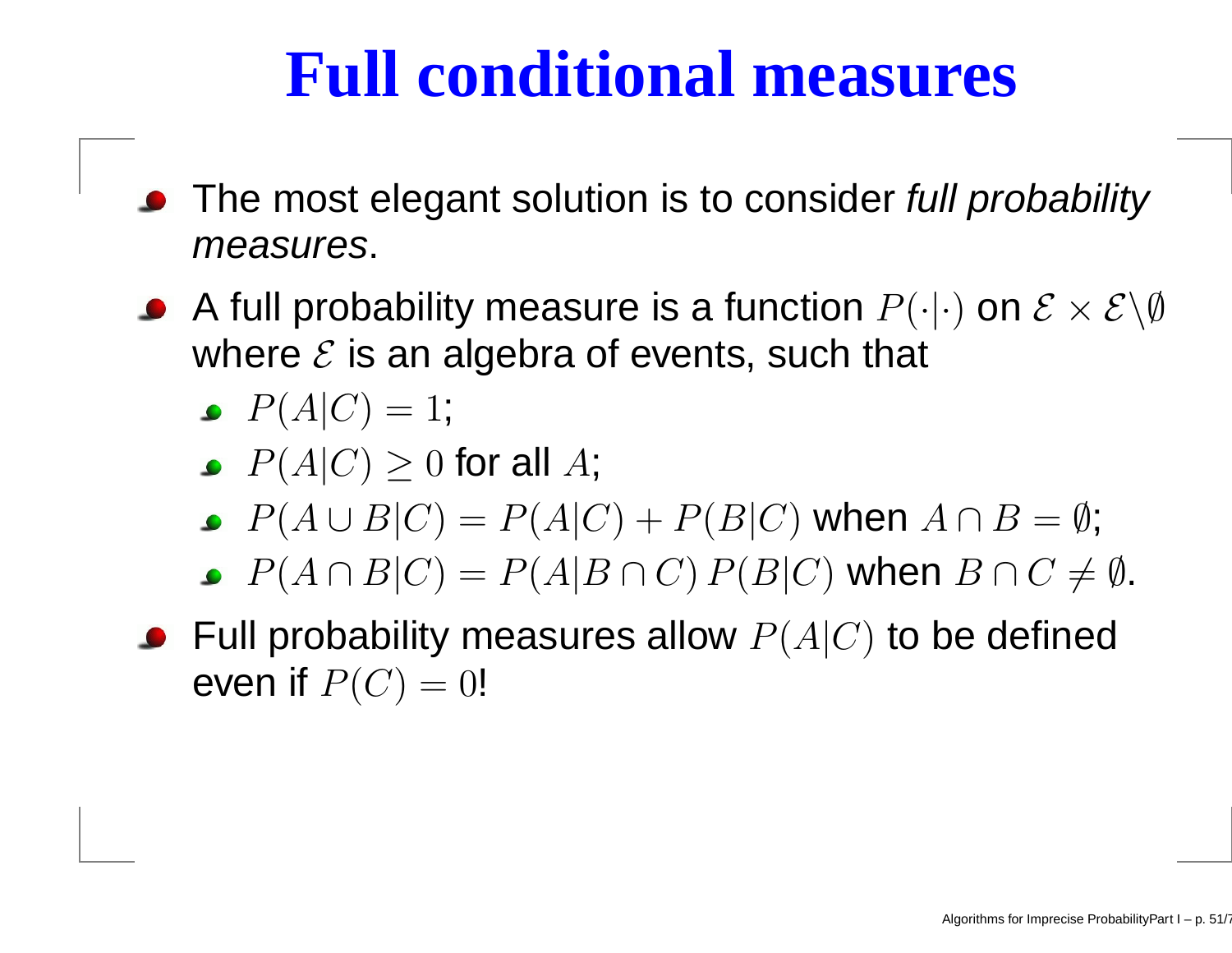## **The Krauss-Dubins representation**

- We can partition  $\Omega$  into events  $L_0,\ldots,L_K,\,K\leq N,$
- such that the full conditional measure is represented as<sup>a</sup> sequence of strictly positive probability measures $P_0,\ldots,P_K$ , where the support of  $P_i$  is restricted to  $L_i.$
- $P(A|B) = P(A|B \cap L_B)$ , where  $L_B$  $\mathbf{L}$  $70r$  has nonzero probability.  $_B$  is the "layer" where  $B$
- This representation has been advocated by Coletti &Scozzafava.

**Example (note:** 
$$
P(A) = 0
$$
, but  $P(B|A) = \beta$ ):

|                    |                           | $\overline{1}c$ |
|--------------------|---------------------------|-----------------|
| $\bm{\mathcal{B}}$ | $\lfloor \beta \rfloor_1$ | $\alpha$        |
| $B^c$              | $\beta^{\,\prime}$<br>⊣   | $\alpha$        |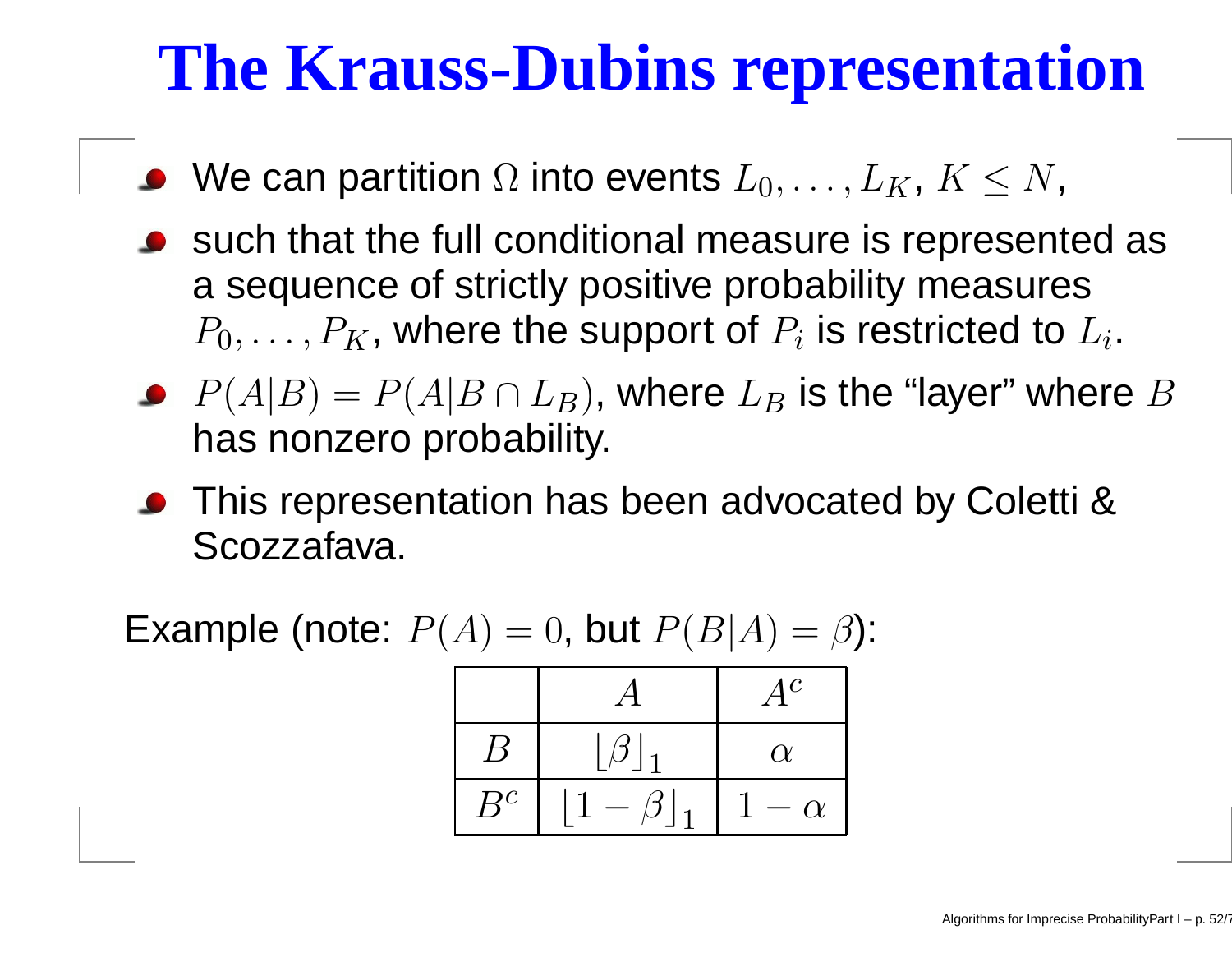### **Exercise**

Consider assessments:

- $P(A) \ge 1/2$ .
- $P(A^c \cap B^c) = 1/2.$
- $P(C|A^c \cap B) = 1/3.$

What is the Krauss-Dubins representation?What is  $P(C|B)$ ? What is  $P(C^c|A^c \cap B)$ ?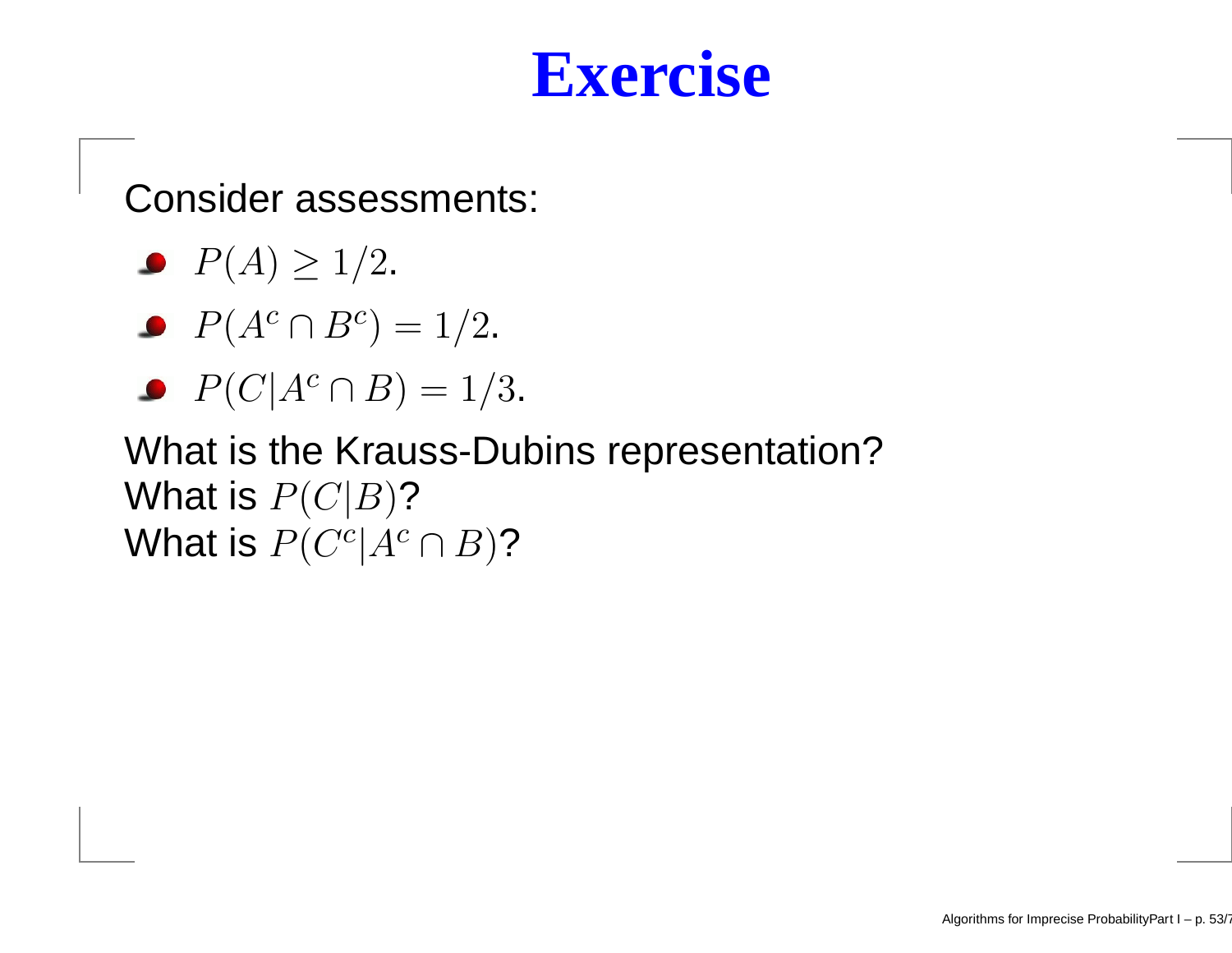### **Coletti-Scozzafava's method**

- Run the usual linear program with assessments $P(A_i|B_i)\geq\alpha_i.$
- If all  $B_i$  have  $P(B_i)>0$  for all feasible solutions, stop  $f$ (solution has been found).
- **Otherwise:** 
	- Collect those  $B_i$  with  $P(B_i) = 0$  for all feasible solutions.
	- Then build another linear program *only* with those<br>assossments with those B assessments with these  $B_i.$
	- Repeat until there are no more assessments(inference is vacuous).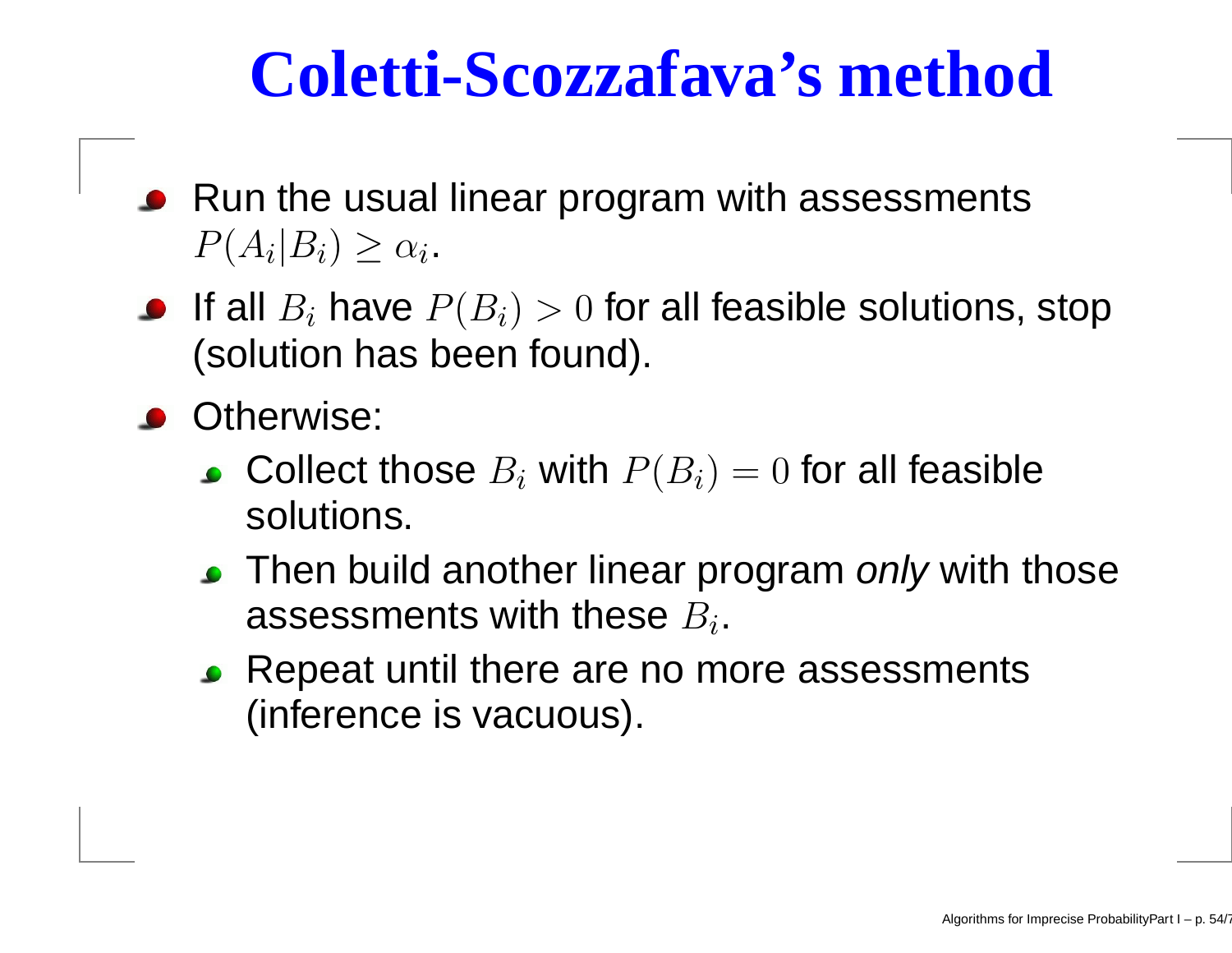## **Improving the algorithm**

- Coletti-Scozzafava's method has been optimized andexpanded by Vantaggi, Capotorti and others.
	- Idea is to quickly detect/exploit zero probabilities.
	- **Check coherence (CkC) package:** http://www.dipmat.unipg.it/˜upkd/paid/software.html
	- Vantaggi has dealt with independence as well.

Overall, many tests to make, to detect whether eventsmay are null.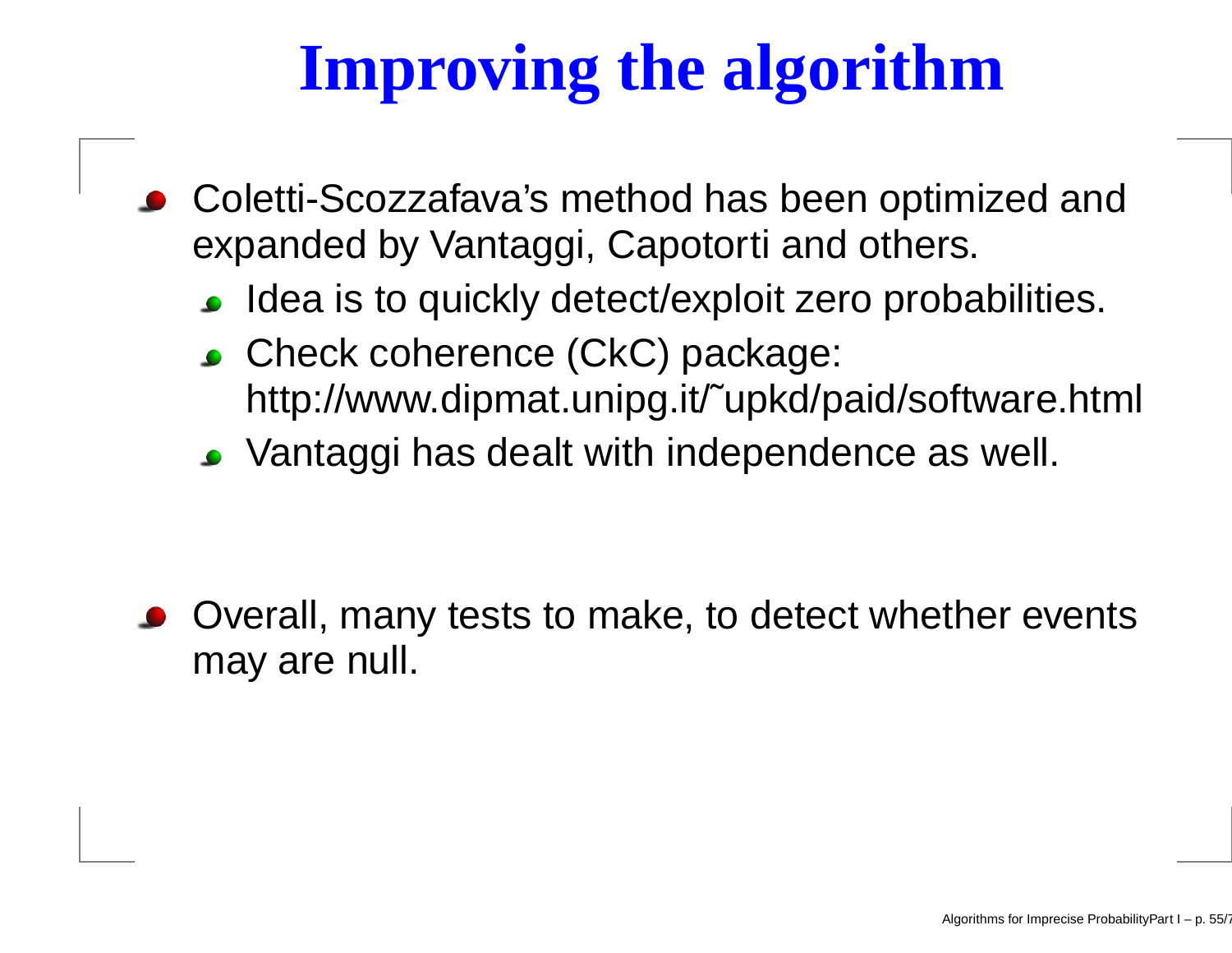# **Other approaches**

- Sequence of  $2m$  direct linear programs in the worst<br>case (Walloy, Pelessoni, Vicia (1999, 2004)) case (Walley, Pelessoni, Vicig (1999, 2004)).
	- But still, necessary to run additional linear programsto check whether to proceed.
	- Possible to divide number of linear programs by 2, by examining slack variables (Cozman 2002).

All of this is to check "coherence" in a strong sense. There are weaker concepts of "coherence".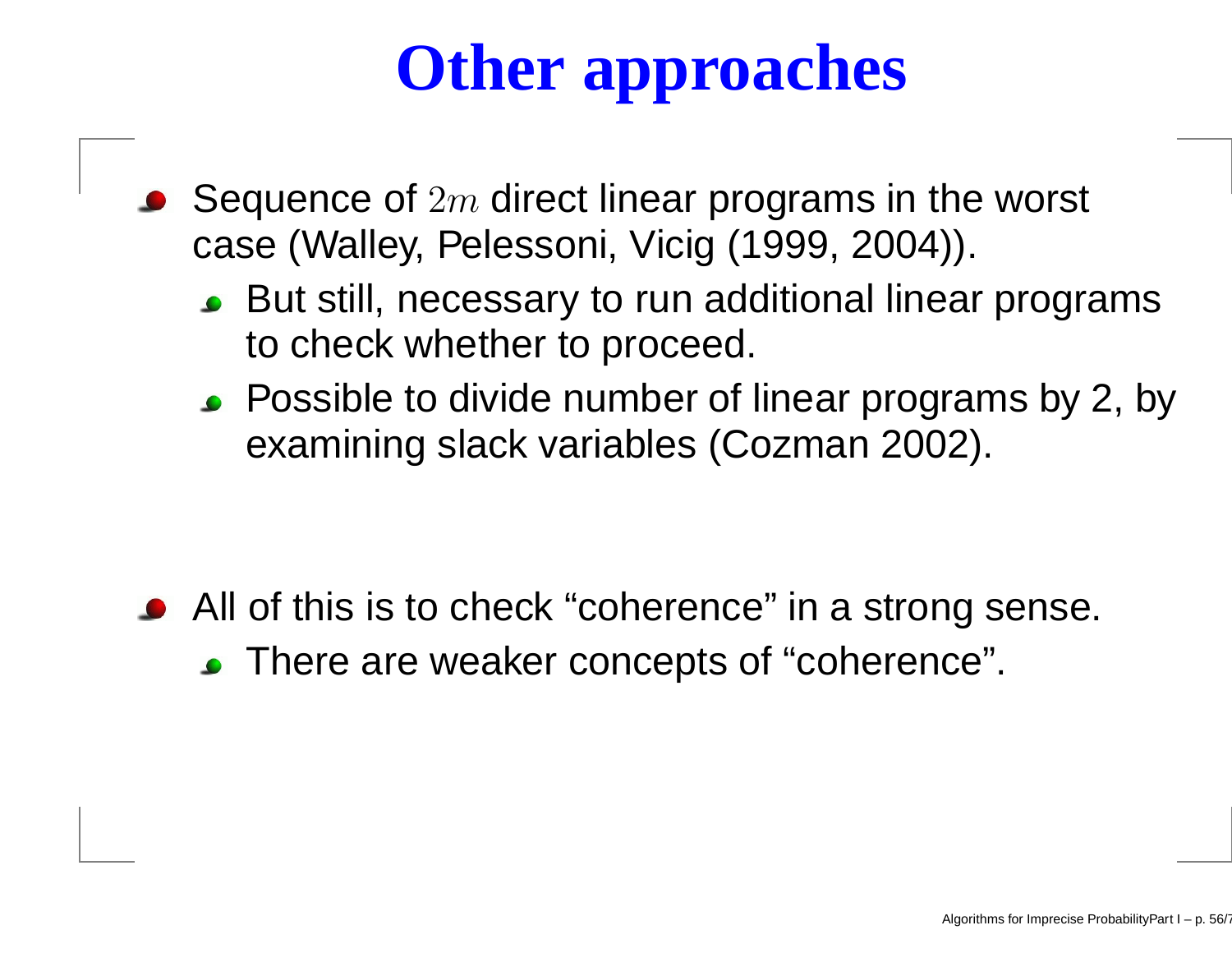# **Changing gears: Classes of credal sets**

- General assessments are flexible (too flexible?) but arehard to handle for general spaces.
- **•** Possible strategy is to focus on a few canonical ways to define credal sets.
- There are many!
	- **.** Neighborhoods.
	- **Capacities.**
	- Boxes.
- A great deal of this work is found in the literature onrobust statistics.
	- Usually, some mix of linear fractional programming(Dinkelbach-Jagannathan algorithm), minimaxtheory, and creativity with particular problems.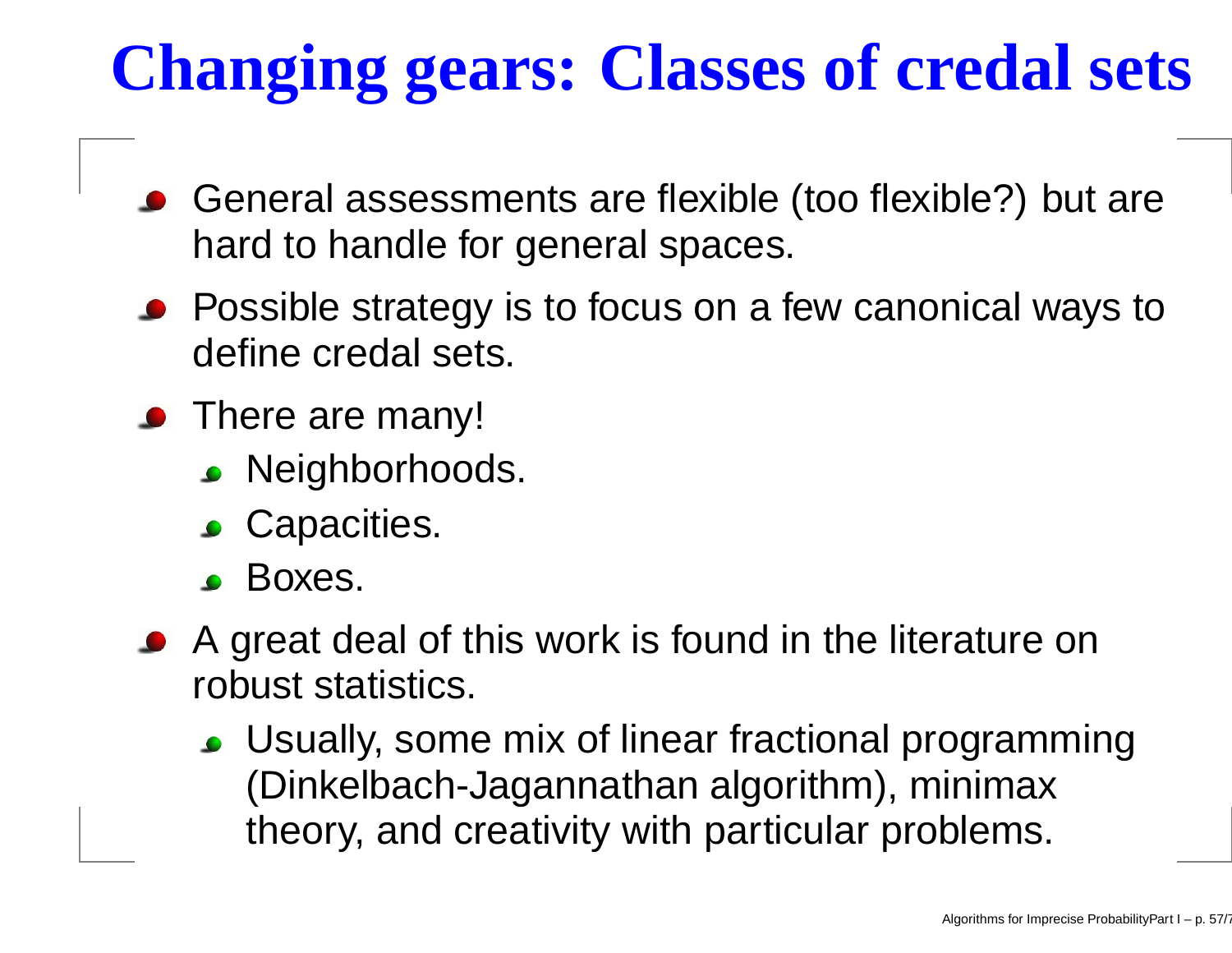# **The classic -contaminated**

Credal set based on  $P_0$  and  $\epsilon \in (0,1)$ :

$$
\{(1-\epsilon)P_0+\epsilon Q:\text{ any }Q\}.
$$

Old model, originally from robust frequentist statistics $\bullet$ (Tukey, then Huber).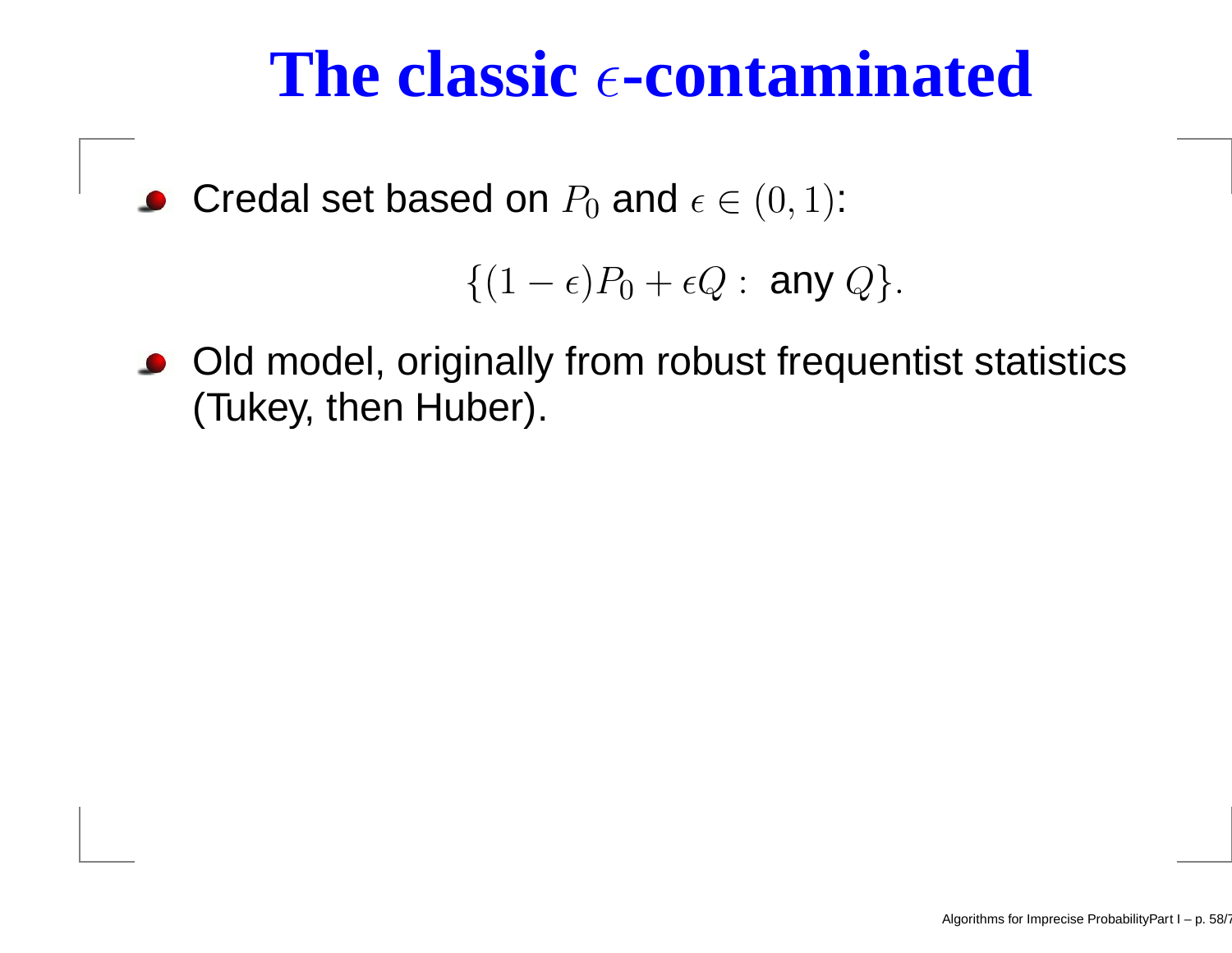### **Exercise**

If  $K(X)$  is an  $\epsilon$ -contaminated class, what are

#### $E[f(X)] \, , \quad E[f(X)]?$

If  $P_0$  is always nonzero, what is

$$
\underline{P}(A|B)\,,\quad \overline{P}(A|B)?
$$

If one gives a measure  $L$  such that

 $L(\Omega) < 1,$ 

is this an  $\epsilon$ -contaminated class? If so, what are  $P_0$  and  $\epsilon$ ?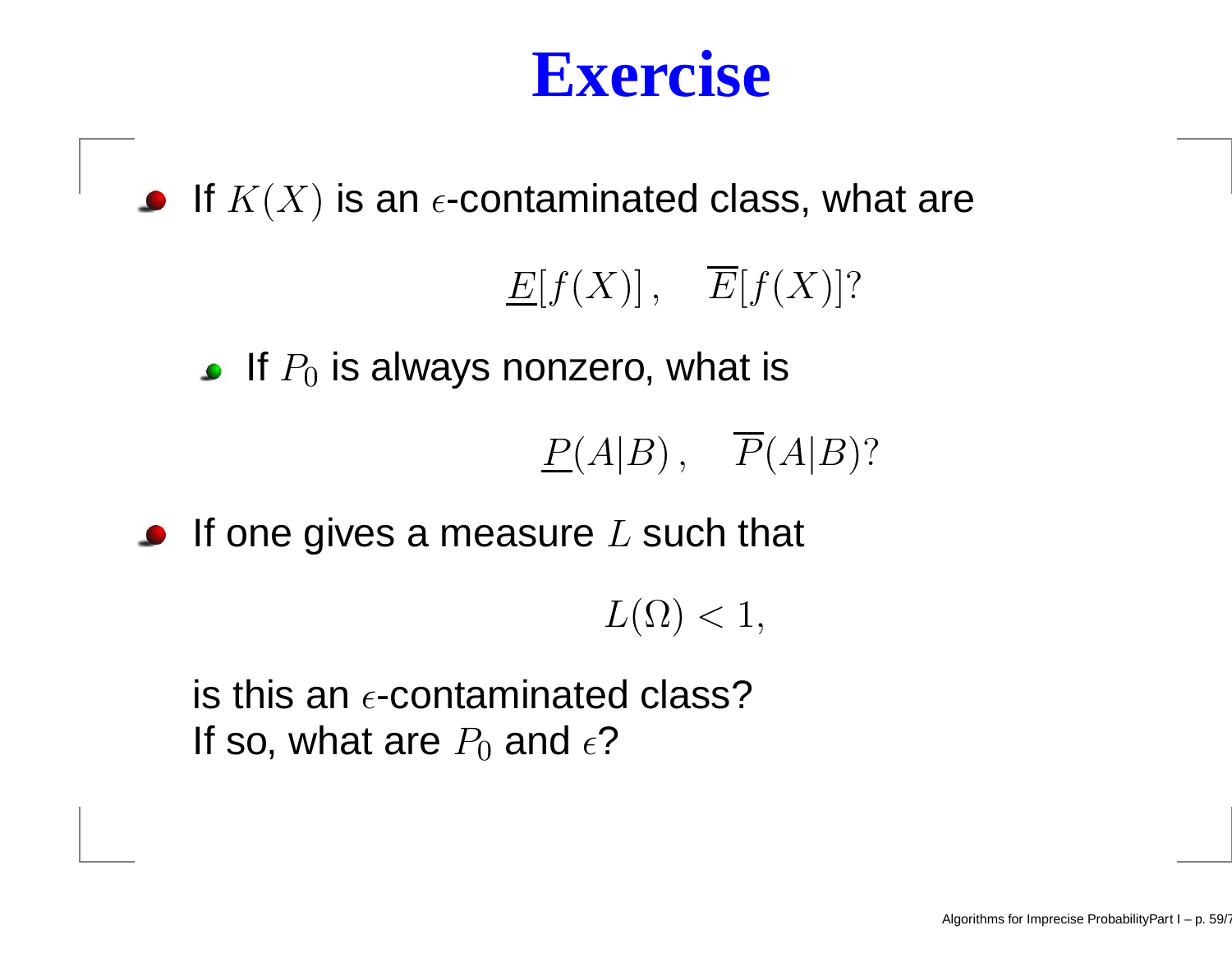### **Solution**

If  $K(X)$  is an  $\epsilon$ -contaminated class,

 $\underline{E}[f(X)] = (1-\epsilon)E_0[f(X)], \quad \overline{E}[f(X)] = (1-\epsilon)E_0[f(X)] + \epsilon.$ 

If one gives a measure  $L$  such that

 $L(\Omega) < 1,$ 

this an  $\epsilon$ -contaminated class

 $\{(1-\epsilon)(L/L(\Omega))+\epsilon Q\},\$ 

where  $\epsilon = 1 - L(\Omega)$ .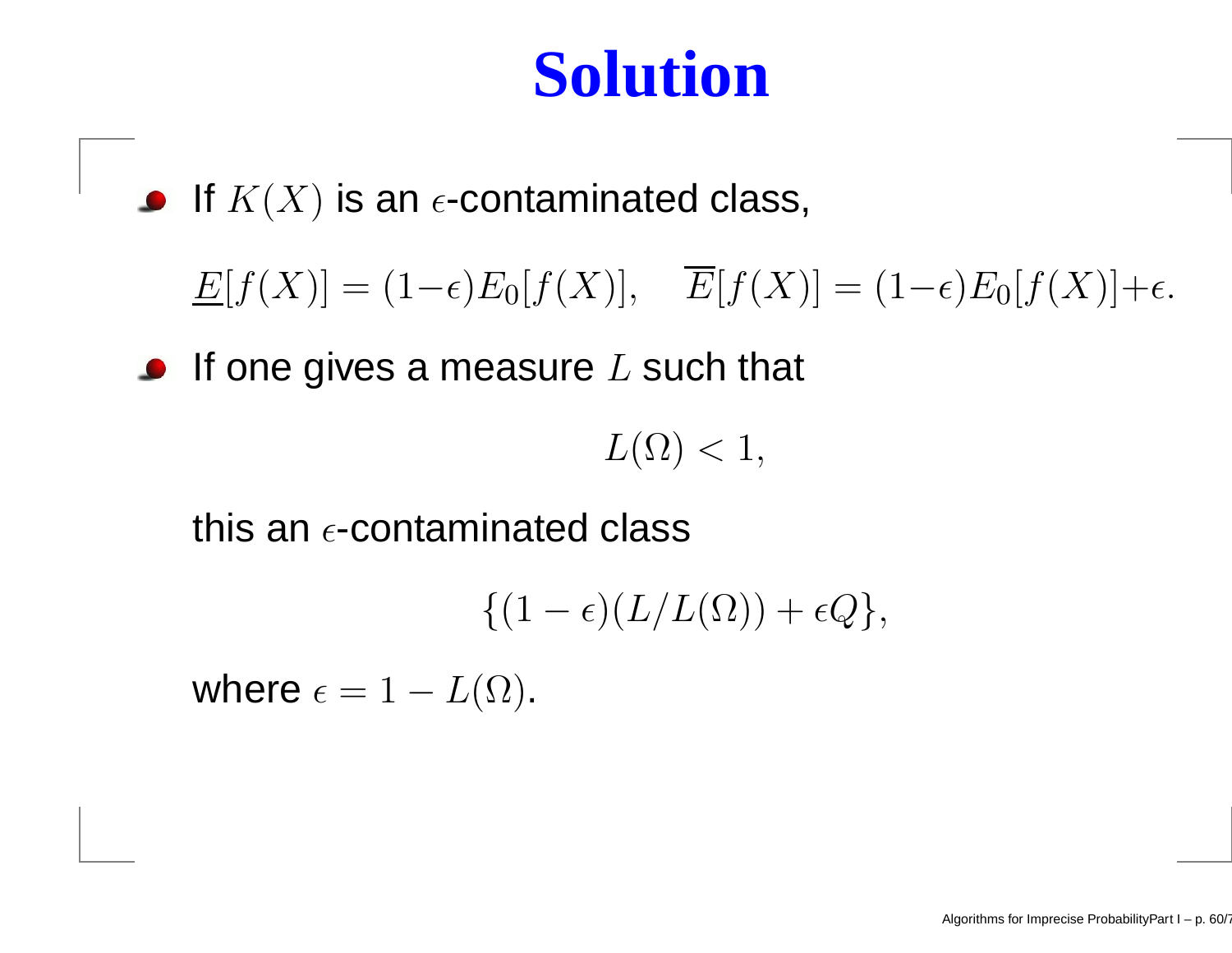## **Other neighborhoods**

Total variation class:

```
\{P:|P(A)-R(A)| \leq \epsilon.
```
(Exercise: Find lower/upper probabilities for event  $A.$ )

- Neighborhoods for several metrics; with several contaminations (given moments, given quantiles, given modes); from conjugate families (well-known example isImprecise Dirichlet Model).
- Bose (1994): several contaminations at once,

$$
\{(1-\epsilon)P+\epsilon_1q_1+\cdots+\epsilon_nq_n:q_i\in K_i\}.
$$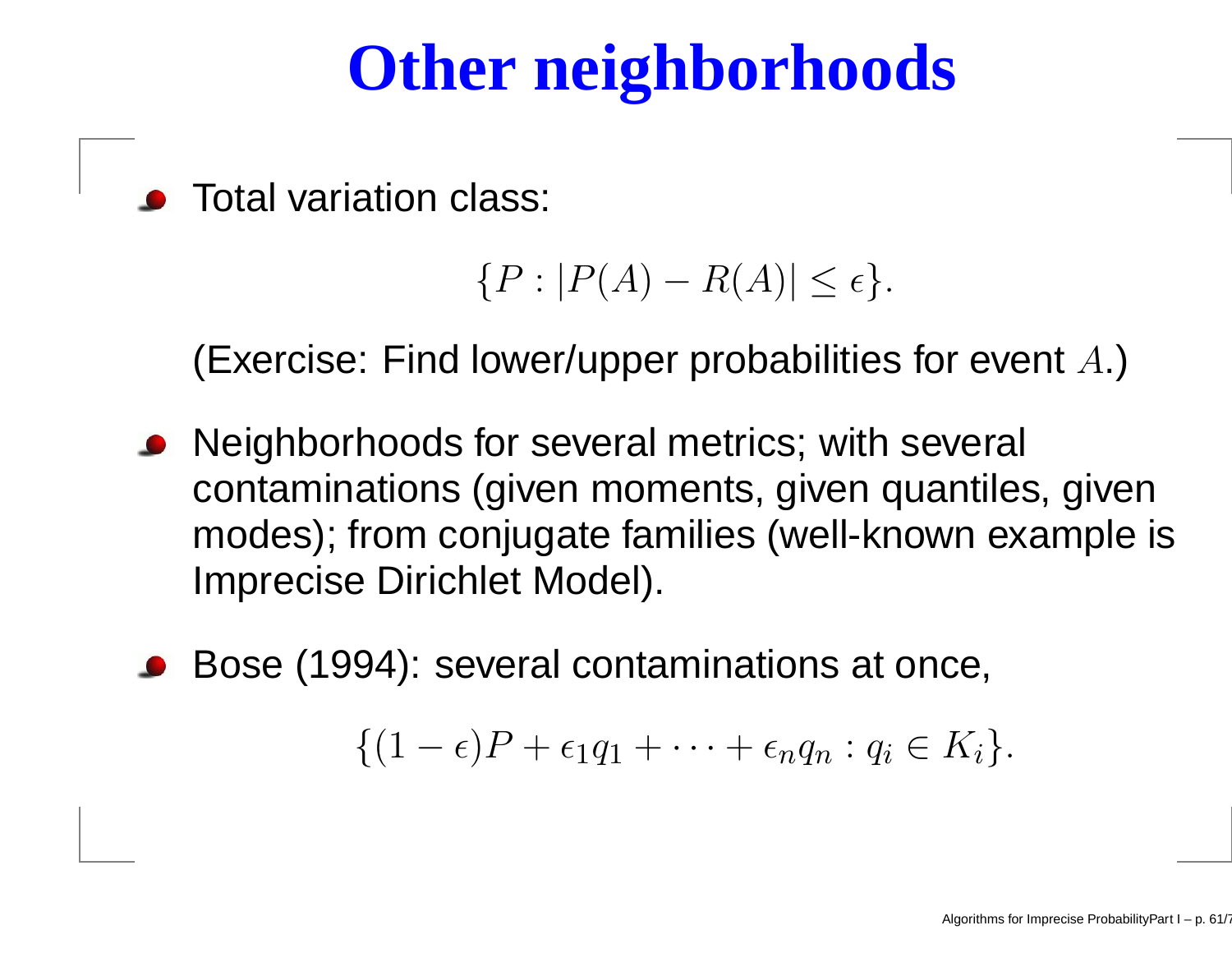### **Density bounded classes**

Given two measures  $L$  and  $U$  such that

 $L \leq U, \quad L(\Omega) \leq 1, \quad U(\Omega) \geq 1,$ 

take the set

$$
\{P: L \le P \le U\}.
$$

**• Lower/upper probabilities are easy to compute. For** instance,

$$
\underline{P}(A) = \max\left(L(A), 1 - U(A^c)\right).
$$

*Constant* bounded class if  $kL$  $=P_0=$  $=U/k$  for some  $P_0$ ,  $k > 1$ .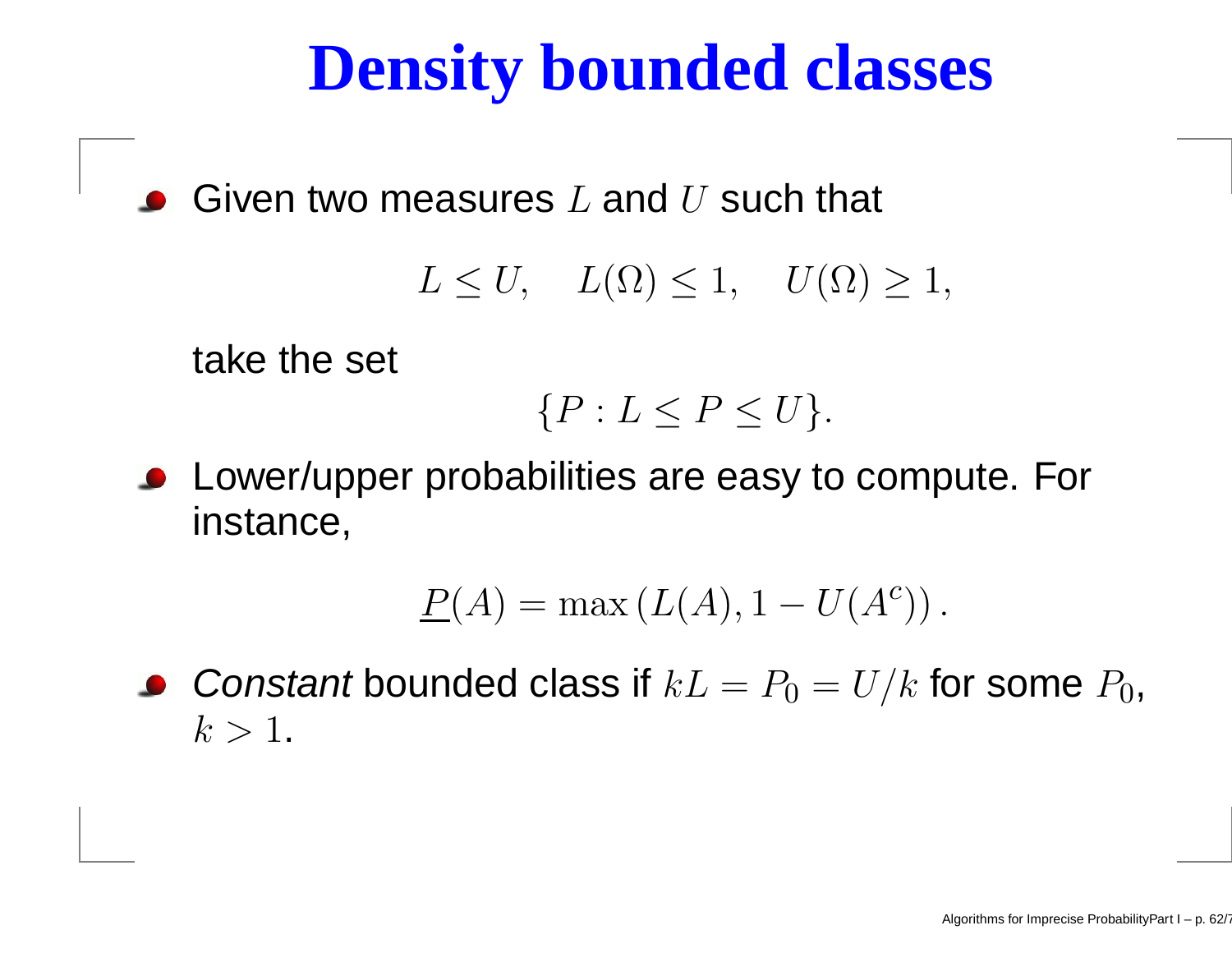## **Density ratio classes**

Given two measures  $L$  and  $U$  such that  $L(A)\leq U(A)$  for every event  $A,$ 

$$
\{P = \mu/\mu(\Omega) : L \le \mu \le U\}.
$$

- That is, you "draw"  $\mu$  between  $L$  and  $U$ , then  $\bullet$ normalize it.
- Equivalent definition: set of distributions such that forevery  $A$  and  $B$ ,

$$
\frac{L(A)}{U(B)} \le \frac{P(A)}{P(B)} \le \frac{U(A)}{L(B)}.
$$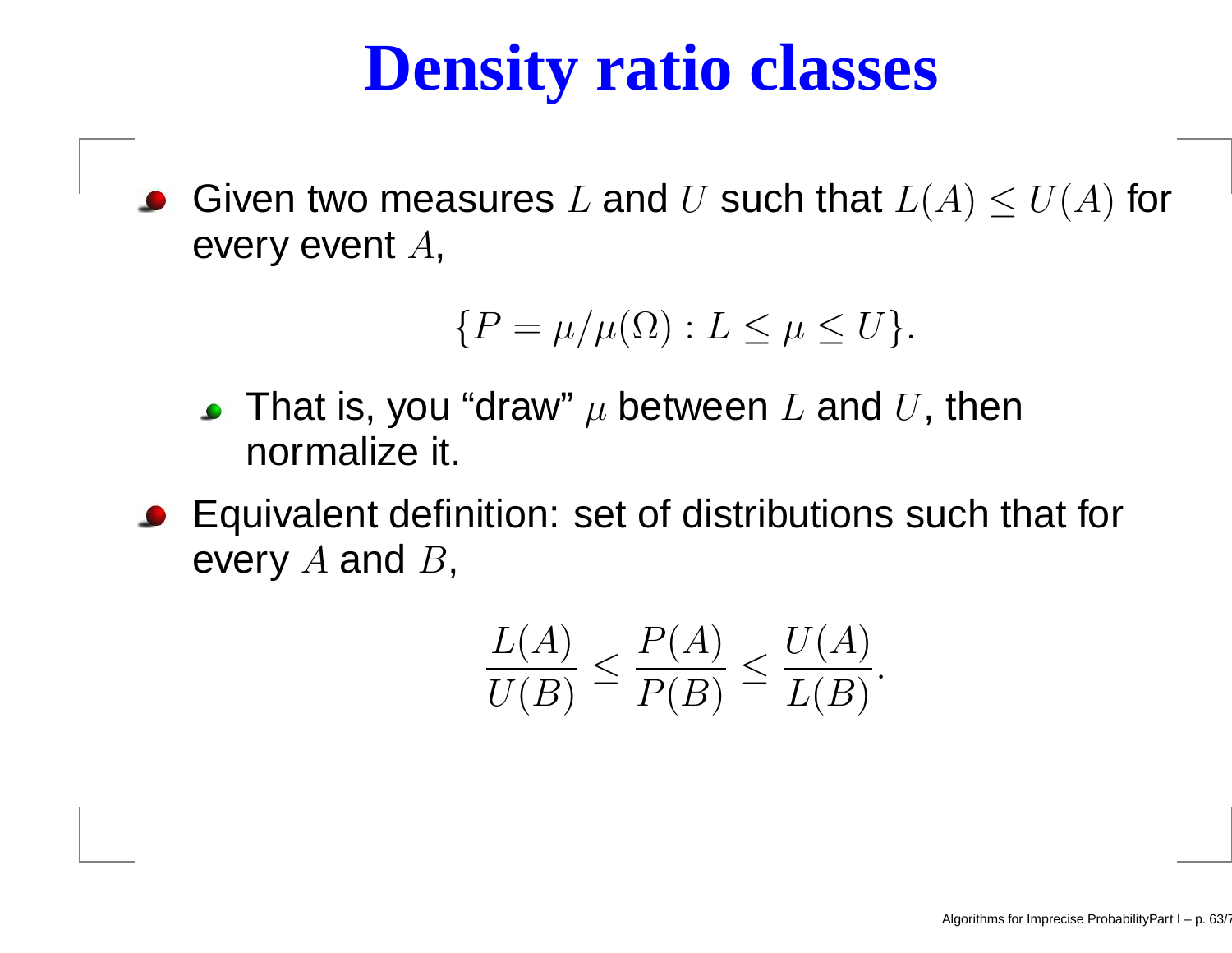### **Facts about density ratio classes**

Posterior probability:

$$
\underline{P}(A|B) = \frac{L(A \cap B)}{L(A \cap B) + U(A^c \cap B)},
$$

$$
\overline{P}(A|B) = \frac{U(A \cap B)}{U(A \cap B) + L(A^c \cap B)}.
$$

- Posterior from single likelihood: just multiply  $L$  and  $U$  by<br>Electicated likelihood.
- There are bracketing algorithms for computing lower/upper expectations.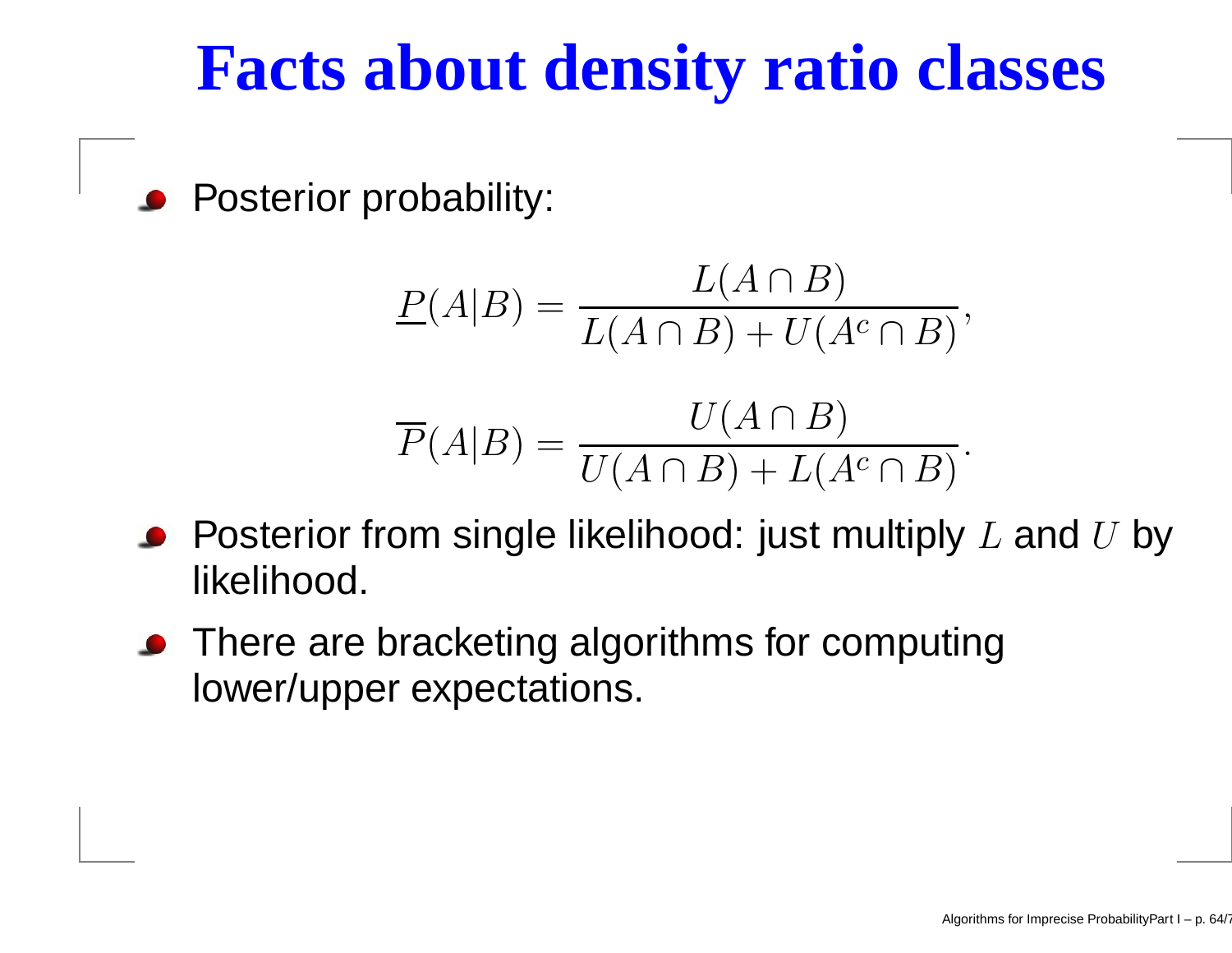### **Constant density ratio class**

Set of distributions  $P$  such that  $\bullet$ 

$$
\frac{P(A)}{P(B)} \le \alpha \frac{P_0(A)}{P_0(B)},
$$

for distribution  $P_0$  and  $\alpha > 1$ .

Class is preserved by conditioning/marginalization!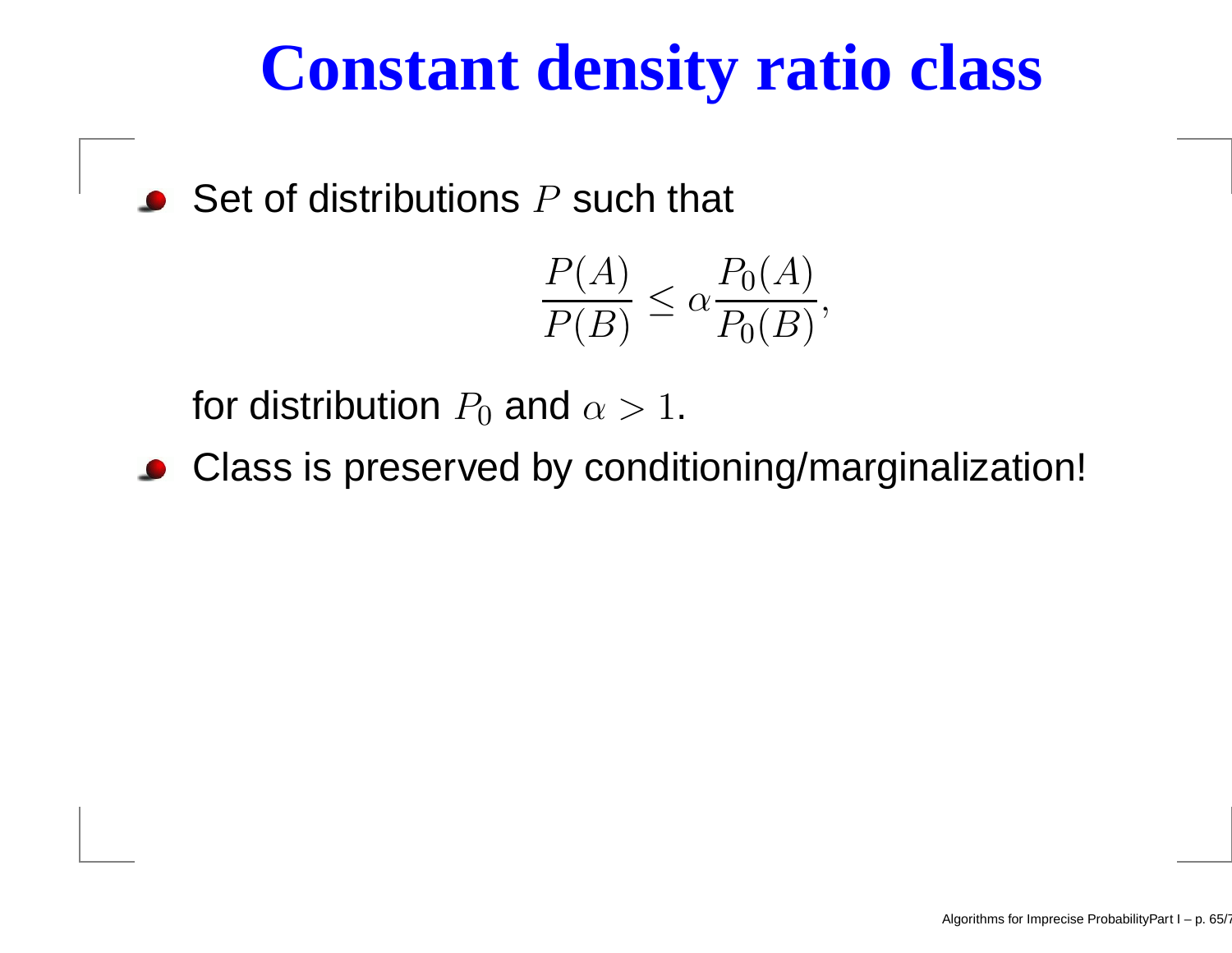## **One great (obscure) idea**

- Wasserman and Kadane (1982) observed that for someclasses (total variation, constant bounded, constant ratio),
	- it is possible to sample from the "center"  $P_0$  of the neighborhood, and compute lower expectations.

• One of the few cases where a sampling algorithm has been applied to credal sets.

If would be nice to see other sampling methods, but hard to imagine how to do it.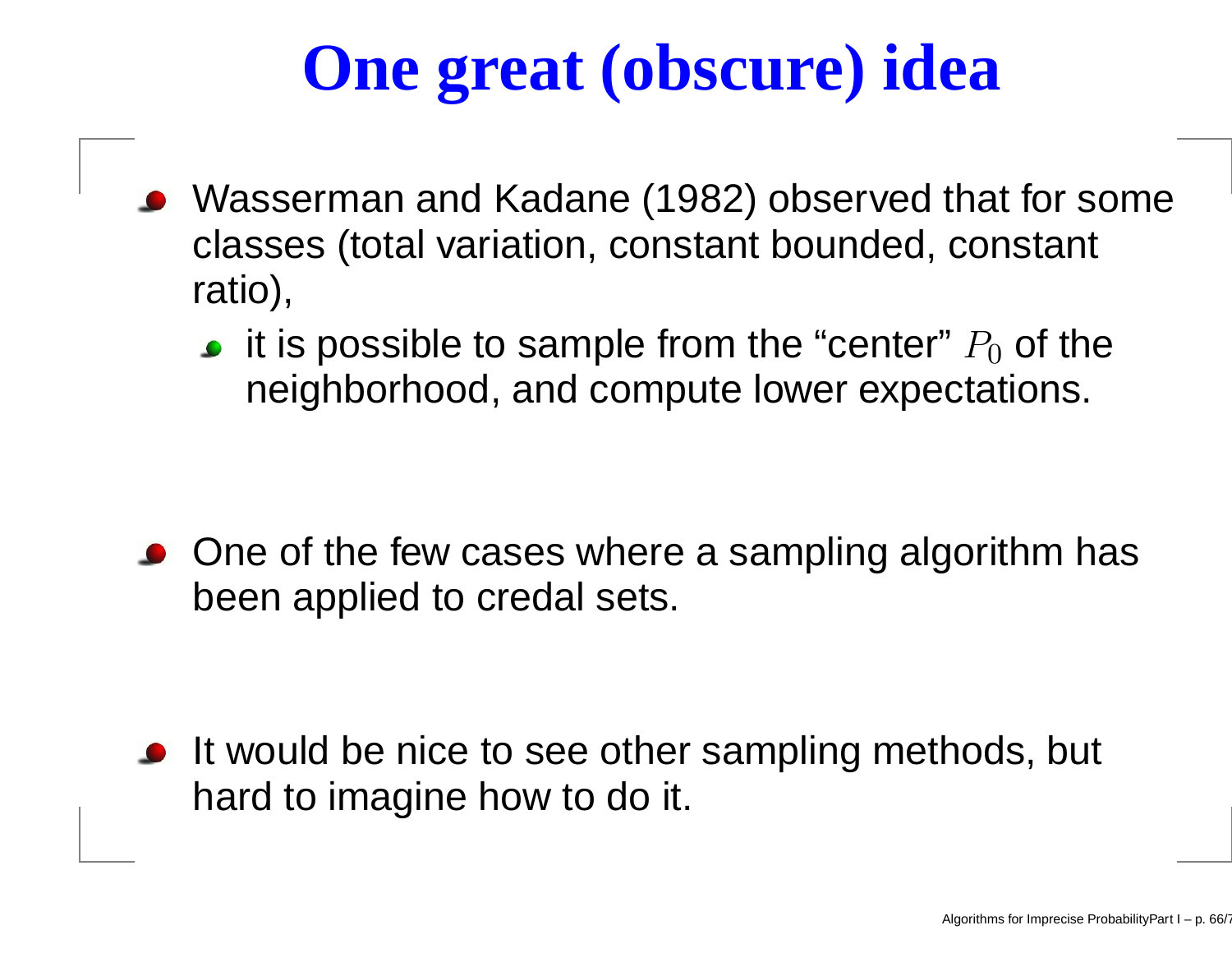## **And 2-monotone capacities**

**If a credal set satisfies** 

$$
P(A \cup B) \ge P(A) + P(B) - P(A \cap B),
$$

it is 2-*monotone*.

Examples:  $\epsilon$ -contaminated, total variation, density bounded.

• Define 
$$
\overline{F}_X(x) = \overline{P}(X \le x)
$$
; then

$$
\underline{E}[X] = \int_{-\infty}^{\infty} x \, d\overline{F}_X(x).
$$

Also,

$$
P(A|B) = \frac{P(A \cap B)}{P(A \cap B) + \overline{P}(A^c \cap B)}
$$

.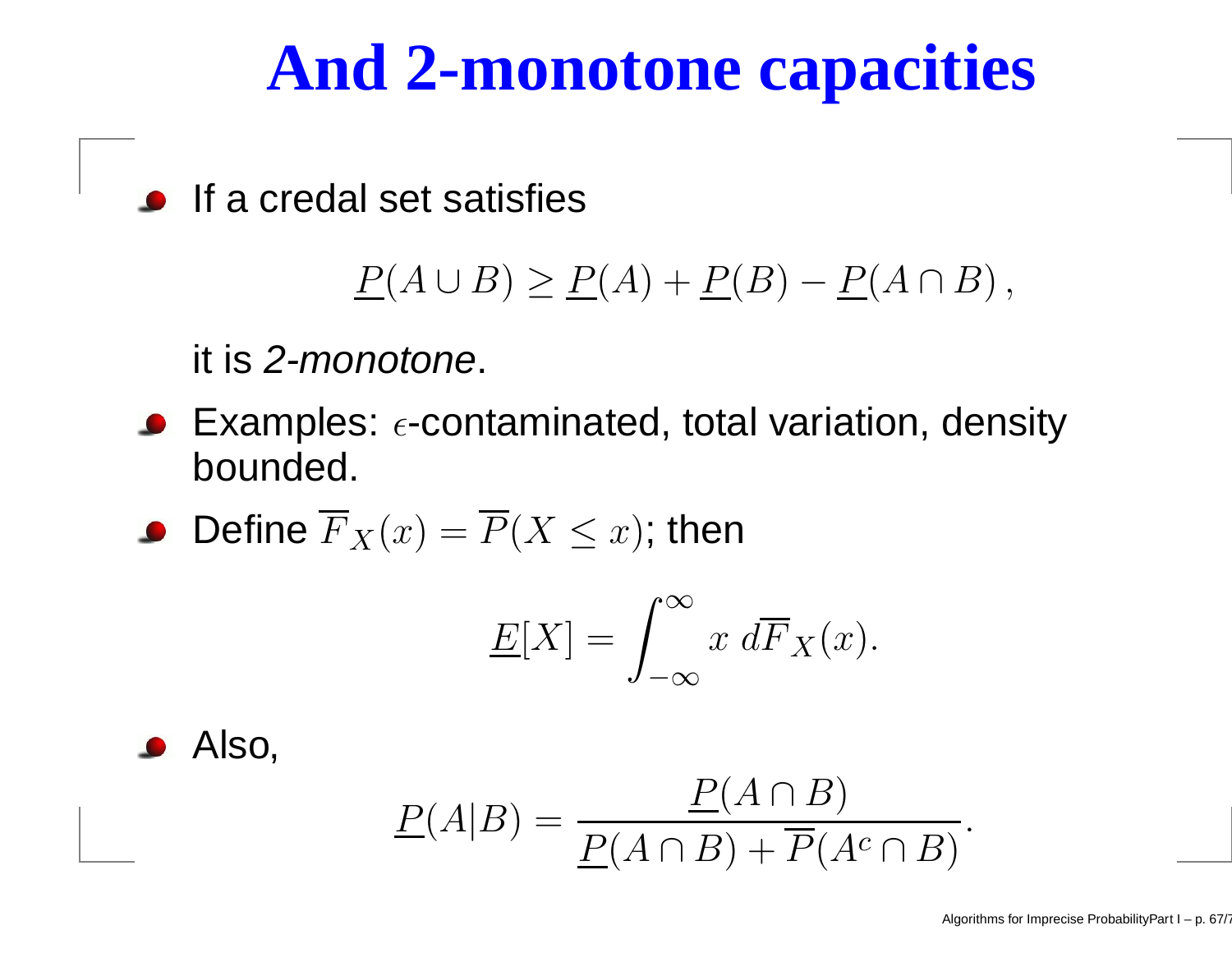### **And belief functions**

A capacity that is infinitely monotone; that is, for any  $n,$ 

$$
\underline{P}(\cup_{i=1}^{n} A_i) \ge \sum_{J \subset 1, ..., n} (-1)^{|J|+1} \underline{P}(\cap_{i \in J} A_i).
$$

- **•** These are basic entities in Dempster-Shafer theory.
- They can always be expressed as <sup>a</sup> probability massassignment and <sup>a</sup> multi-valued mapping.
- Useful:

$$
\underline{E}[X] = \sum_{A} m(A) \inf_{\omega \in A} X(\omega).
$$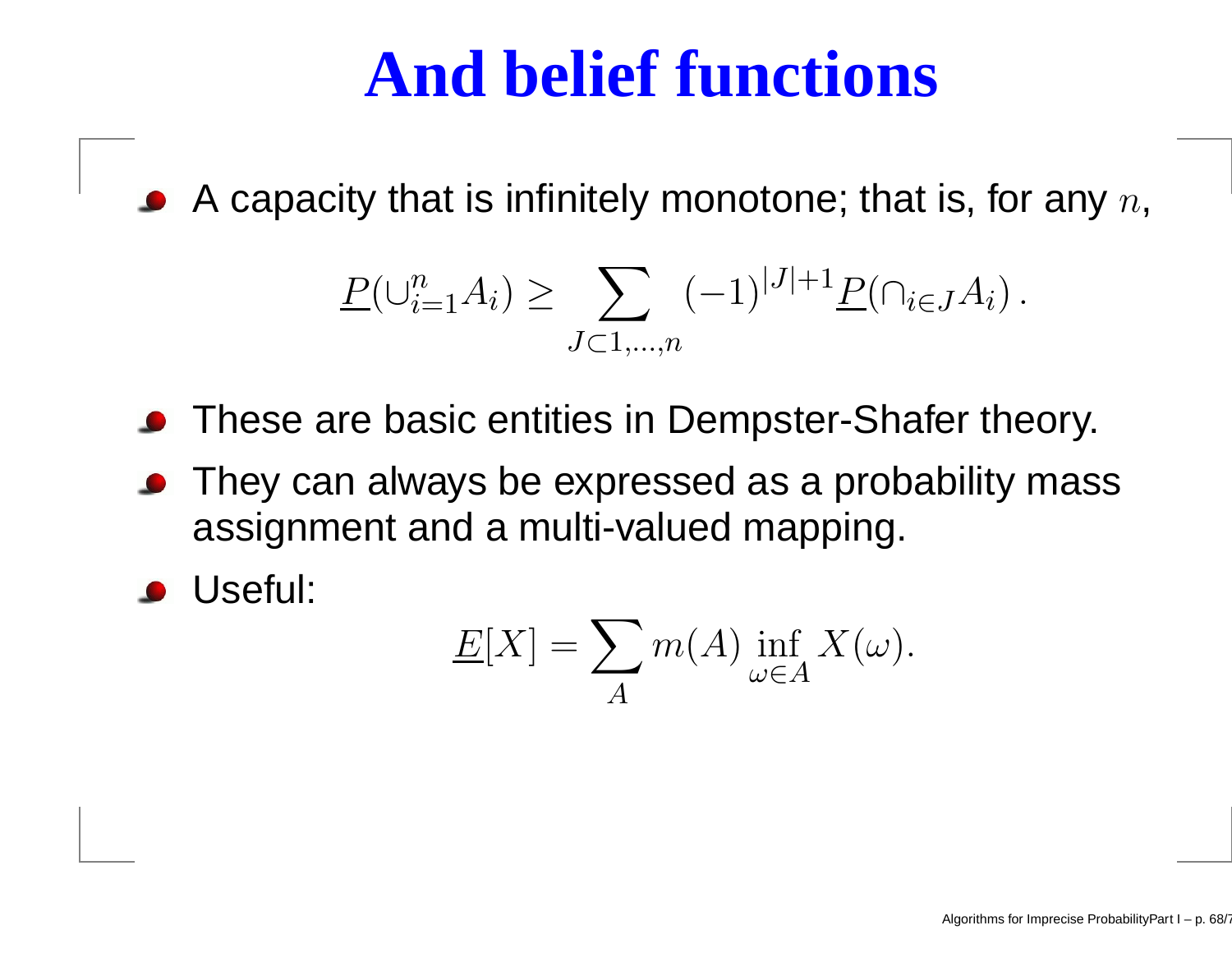## **Probability boxes (p-boxes)**

Take two nondecreasing functions  $\underline{F}$  and  $F$  such that

### $\underline{F}\leq F.$

• The set of distributions such that

$$
\{P:\underline{F}\leq F\leq \overline{F}\}.
$$

is <sup>a</sup> p-box.

**•** There has been work on risk assessment and reliability analysis with p-boxes: often discretization of continuouspossibility spaces and then linear programming.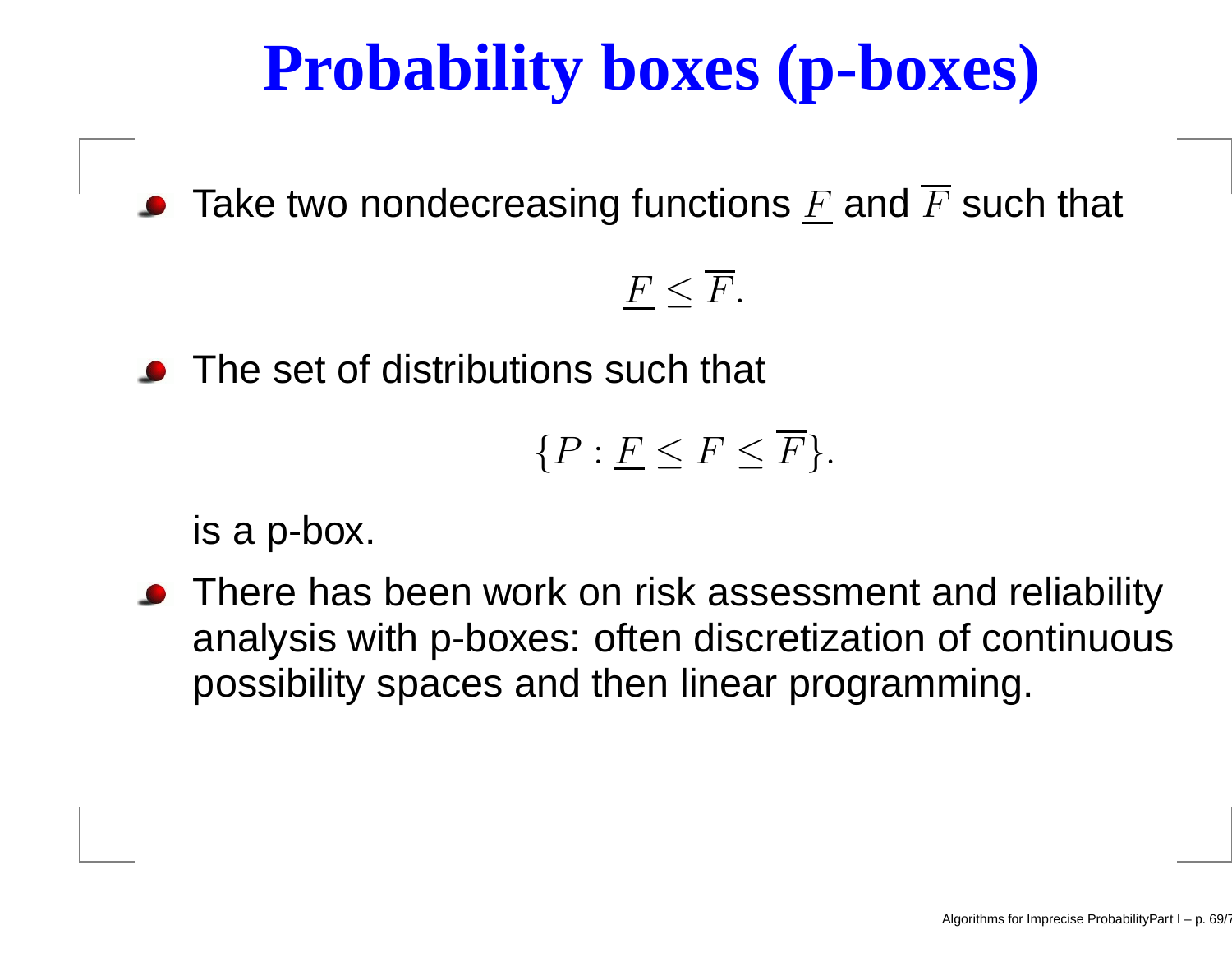# **Changing gears: Decision making**

- Set of acts  $\mathcal A,$  need to choose one.
	- **C** There are several criteria!
- $\bullet$  Γ-minimax:

$$
\arg\max_{X \in \mathcal{A}} E[X].
$$

*Maximality*: maximal elements of the partial order  $\succ$ . That is,  $X$  is *maximal* if

there is no  $Y\in\mathcal{A}$  such that  $E_P$  $P[Y]$  $[X] > 0$  for all  $P \in K$ .

E-admissibility: maximality for at least <sup>a</sup> distribution. That is,  $X$  is  $\boldsymbol{\mathit{E}}$ -admissible if

there is  $P \in K$  such that  $E_P$  $P[X]$  $-Y$ ]  $\geq 0$  for all  $Y \in \mathcal{A}$ .

Maximax, interval dominance, etc.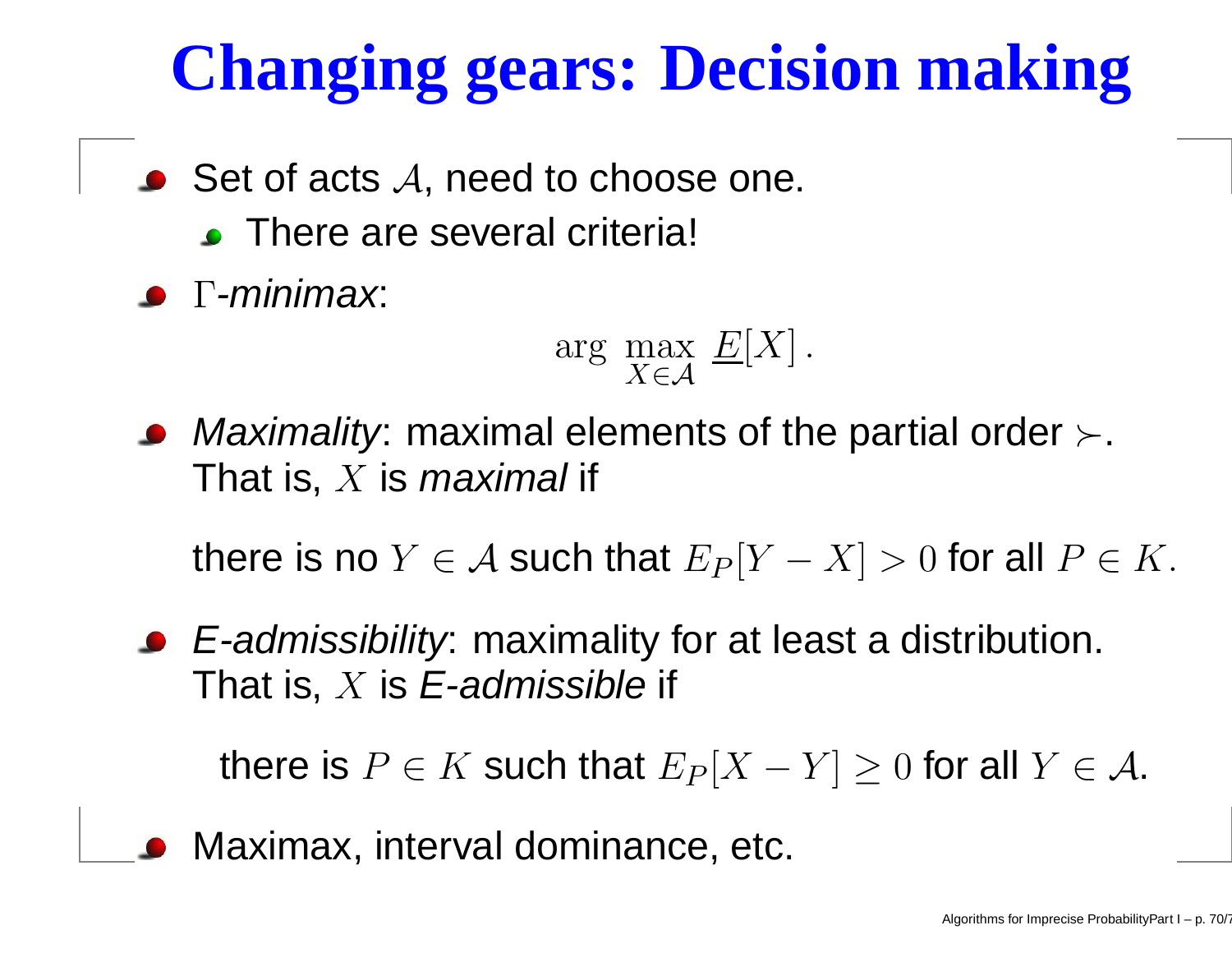## **Comparing criteria**

Three acts:  $a_1$  $_1 = 0.4; a$  $_2 = 0/1$  if  $A/A^c$  $c$ ;  $a_3 = 1/0$  if  $A/A^c$ ;<br>; .



 $P(A) \in [0.3, 0.7]$ .  $\blacksquare$  $\Gamma$ -minimax:  $a_1$ ; Maximal: all of them; E-admissible:  $\{a_2,a_3\}$ .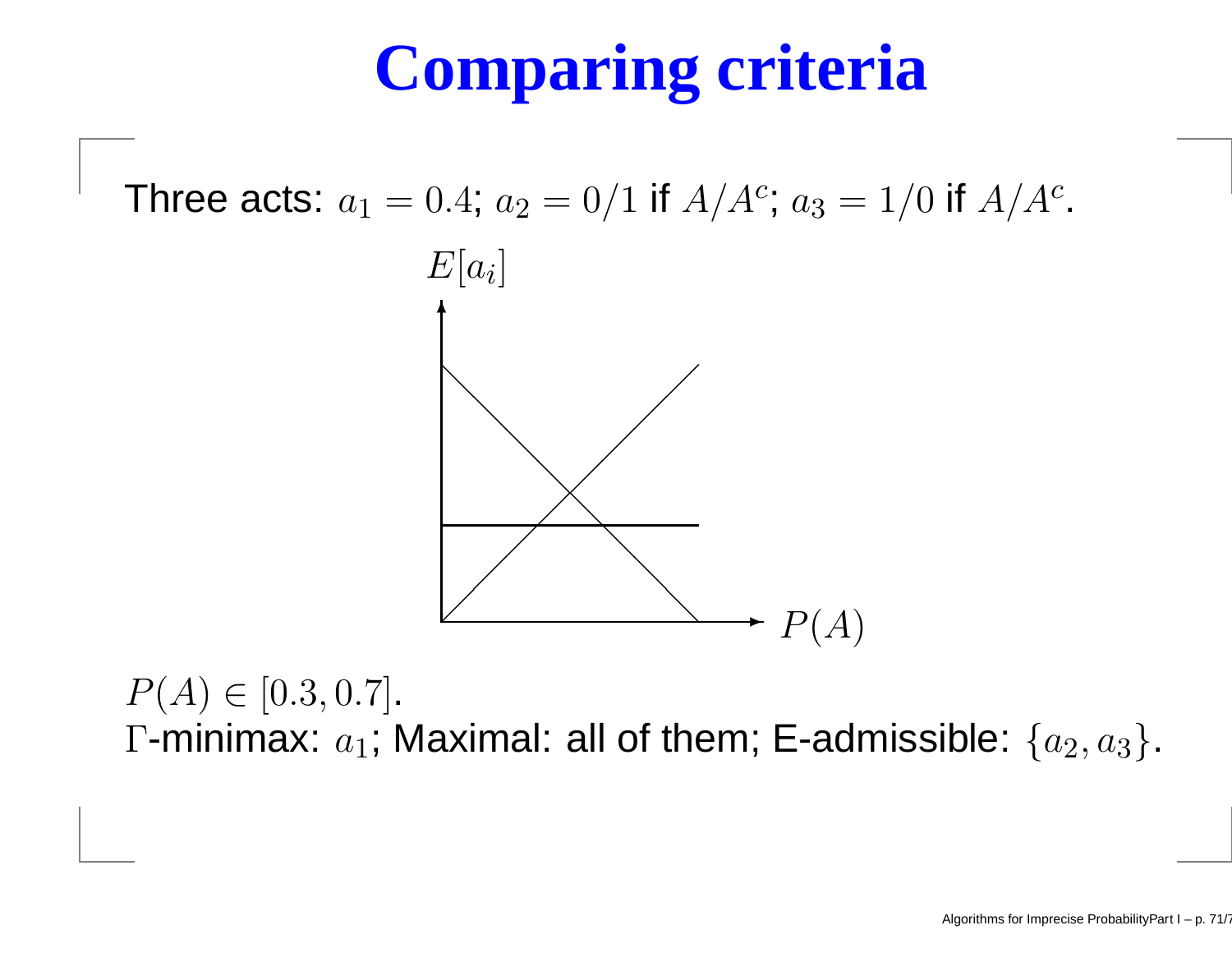### **Exercise**

Credal set  $\{P_1, P_2\}$ :  $P_1(s_1) = 1/8$ ,  $P_1(s_2) = 3/4$ ,  $P_1(s_3) = 1/8$ ,  $P_2(s_1) = 3/4$ ,  $P_2(s_2) = 1/8$ ,  $P_2(s_3) = 1/8$ , Acts  $\{a_1,a_2,a_3\}$ :

|       | S <sub>1</sub>  | $S_{2}$ | $\mathcal{S}3$ |
|-------|-----------------|---------|----------------|
| $a_1$ | $3\phantom{.0}$ | 3       |                |
| $a_2$ | $2.5\,$         | 3.5     | 5              |
| $a_3$ |                 | 5       |                |

Which one to select?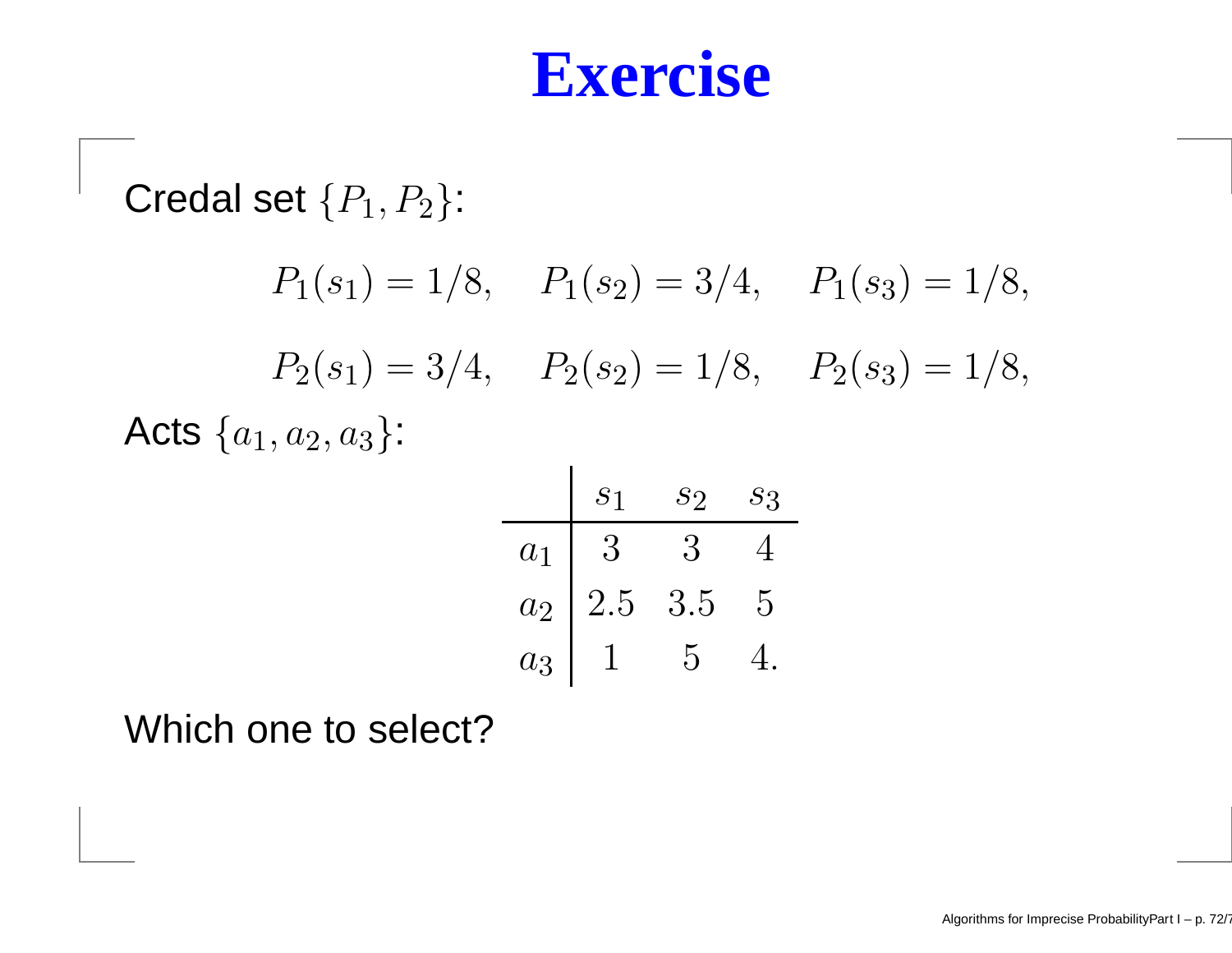#### **Solution**

 $P_1(s_1) = 1/8, P_1(s_2) = 3/4, ; P_1(s_3) = 1/8, P_2(s_1) = 3/4, P_2(s_2) = 1/8, P_2(s_3) = 1/8.$ 

Acts  $\{a_1,a_2,a_3\}$ :

|       | $s_1$   | $s_2$   | $s_3$ |
|-------|---------|---------|-------|
| $a_1$ | 3       | 3       | 4     |
| $a_2$ | $2.5\,$ | $3.5\,$ | 5     |
| $a_3$ |         | 5       |       |

Then:

$$
E_1[a_1] = 3/8 + 18/8 + 4/8 = 25/8;
$$
  
\n
$$
E_1[a_2] = 2.5/8 + 21/8 + 5/8 = 28.5/8;
$$
  
\n
$$
E_1[a_3] = 1/8 + 15/8 + 4/8 = 35/8.
$$
  
\n
$$
E_2[a_1] = 18/8 + 3/8 + 4/8 = 25/8;
$$
  
\n
$$
E_2[a_2] = 15/8 + 3.5/8 + 5/8 = 23.5/8
$$
  
\n
$$
E_2[a_3] = 2/8 + 5/8 + 4/8 = 11/8.
$$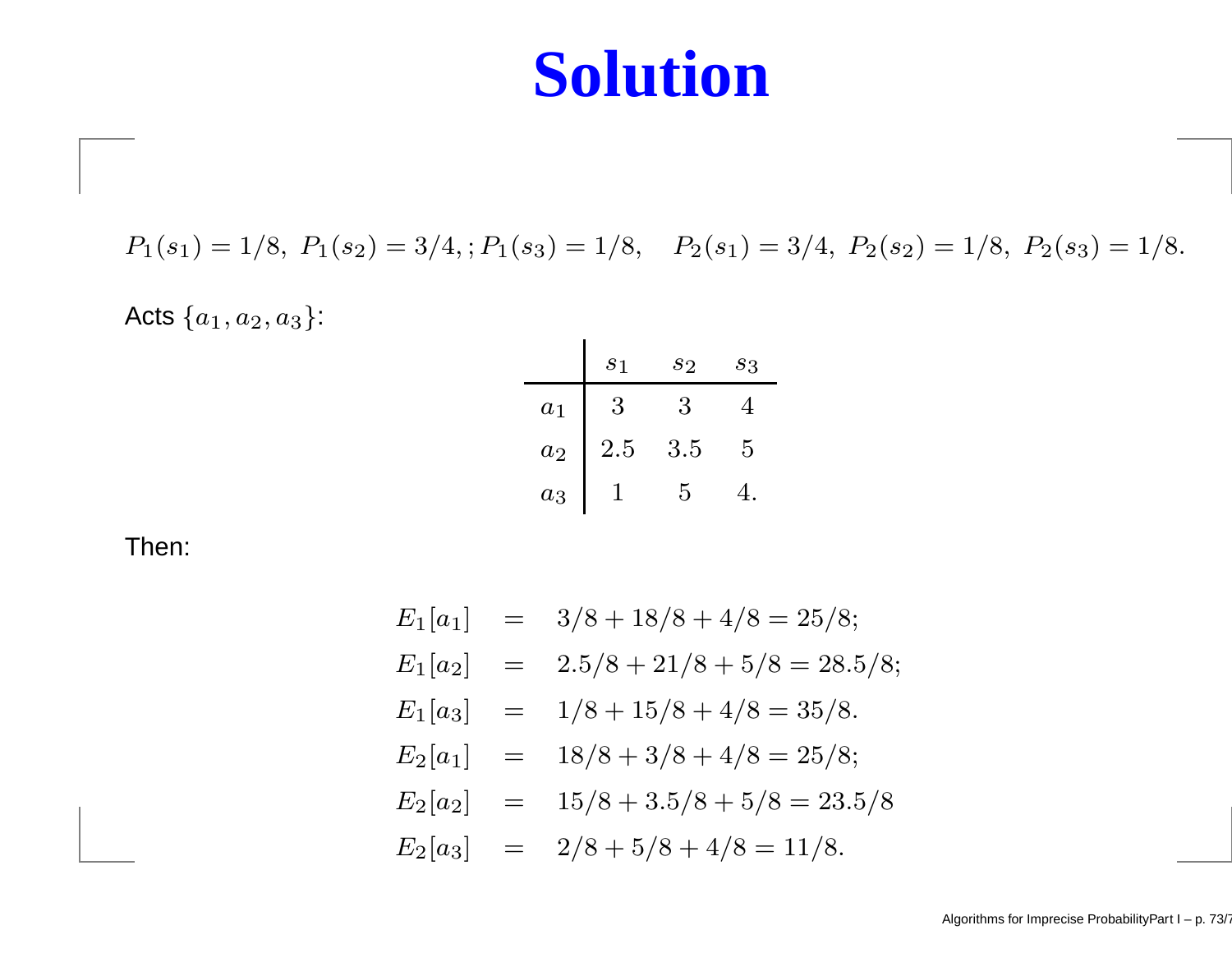# **A quick discussion**

Limited to finite set of acts.

- ConsiderΓ-minimax:
	- Compute  $\underline{E}[a_i]$  for each act. ]
	- Select act with highest  $\underline{E}[a_i].$
- (Considerable minimax theory in Berger's book (1985).)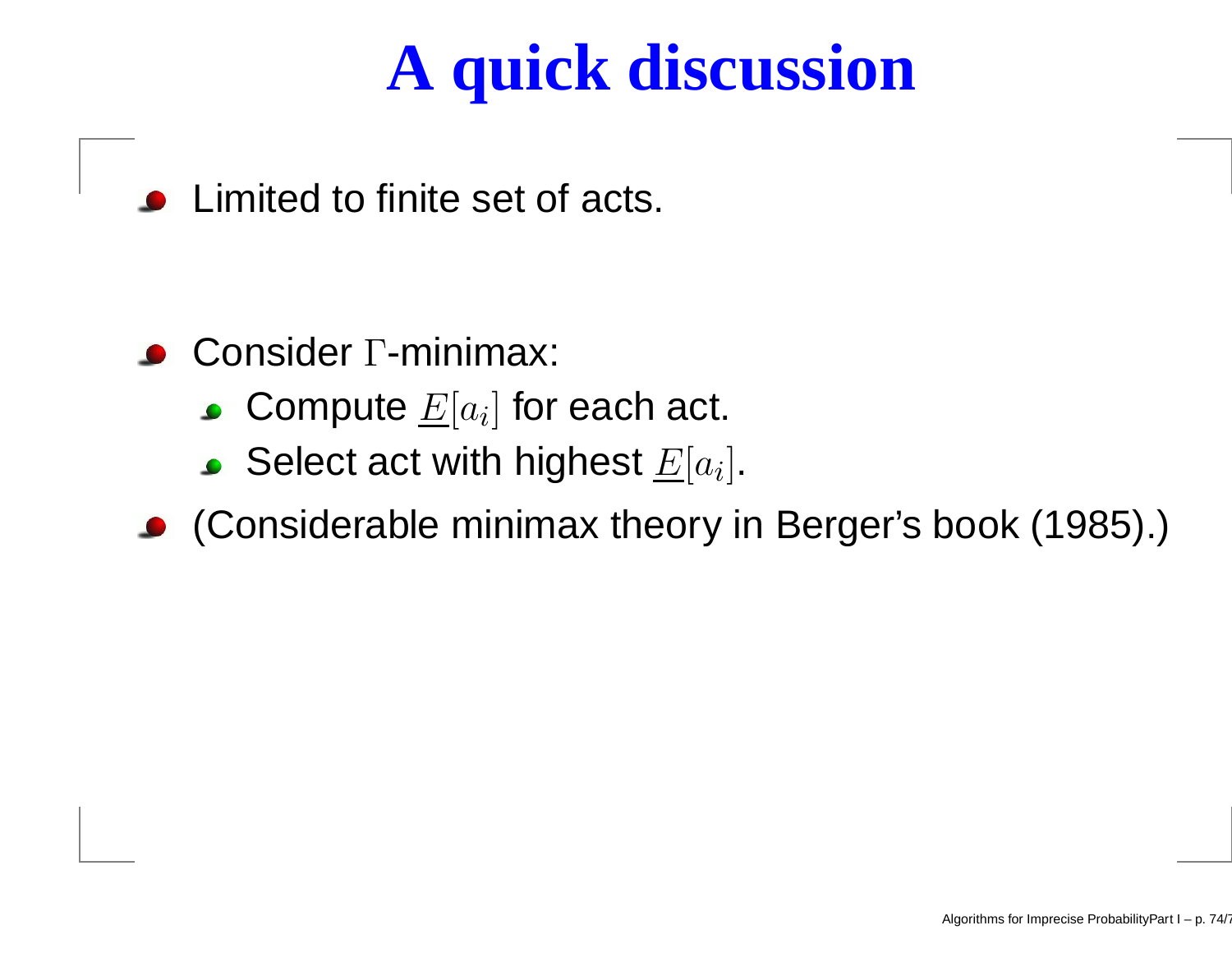## **Maximality**

- Find  $\Gamma$ -minimax solution  $a_0$ .
- For each other act  $a_i\neq a_0$ , verify whether

$$
E_P[a_0 - a_i] \ge 0;
$$

for all  $P$ ; if so, discard  $a_i$ .

**•** That is, verify whether

$$
\underline{E}[a_0 - a_i] \ge 0.
$$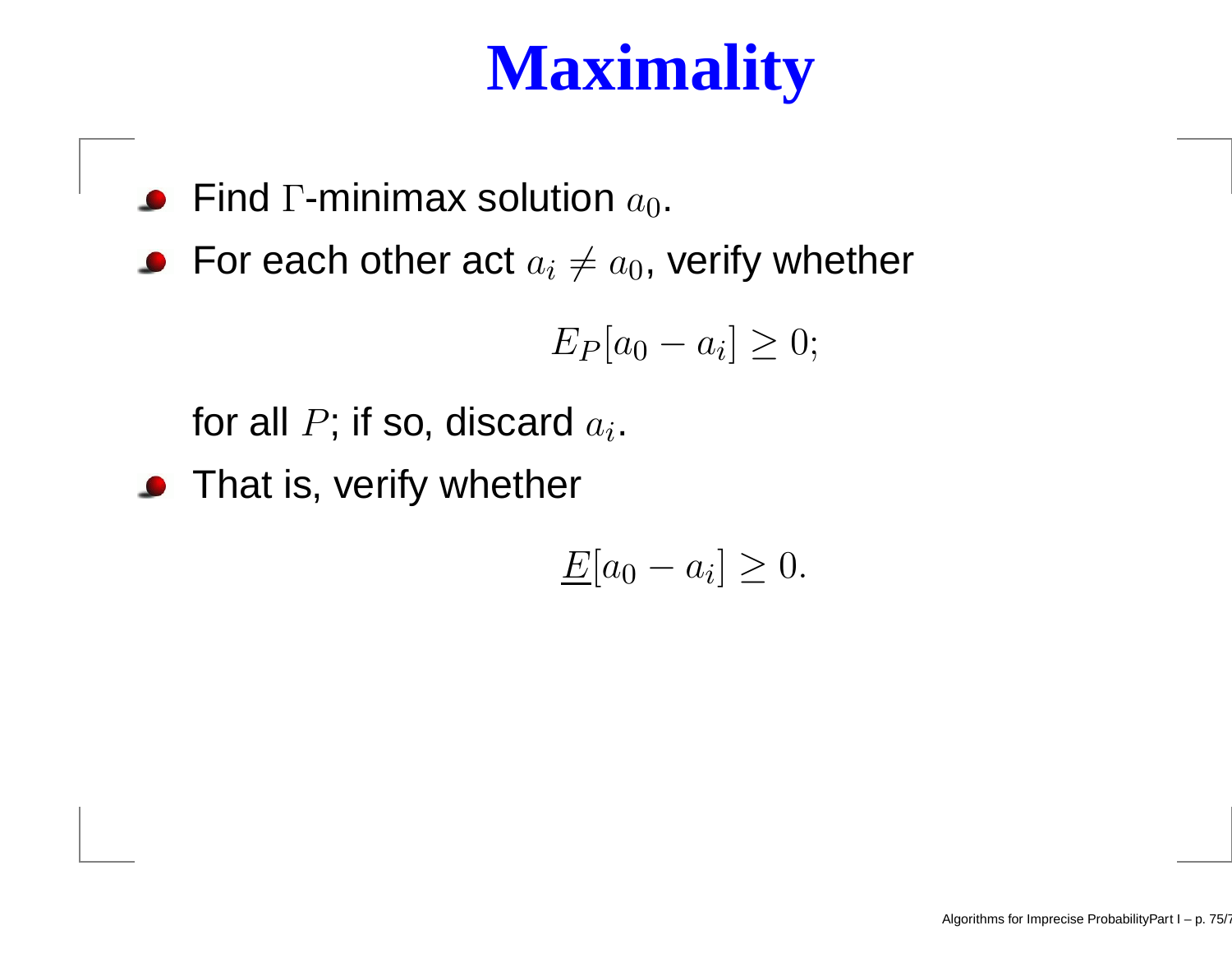## **E-admissibility**

For each act  $a_i\!\!$  :

- Collect all constraints that must be satisfied by  $P.$
- Add constraints

$$
E_P[a_i - a_j] \ge 0
$$

for every  $a_j\neq a_i.$ 

If all these constraints can be satisfied for some  $P,$ then  $a_i$  is E-admissible.

• This scheme can be extended to problems with mixed acts (Utkin and Augustin 2005).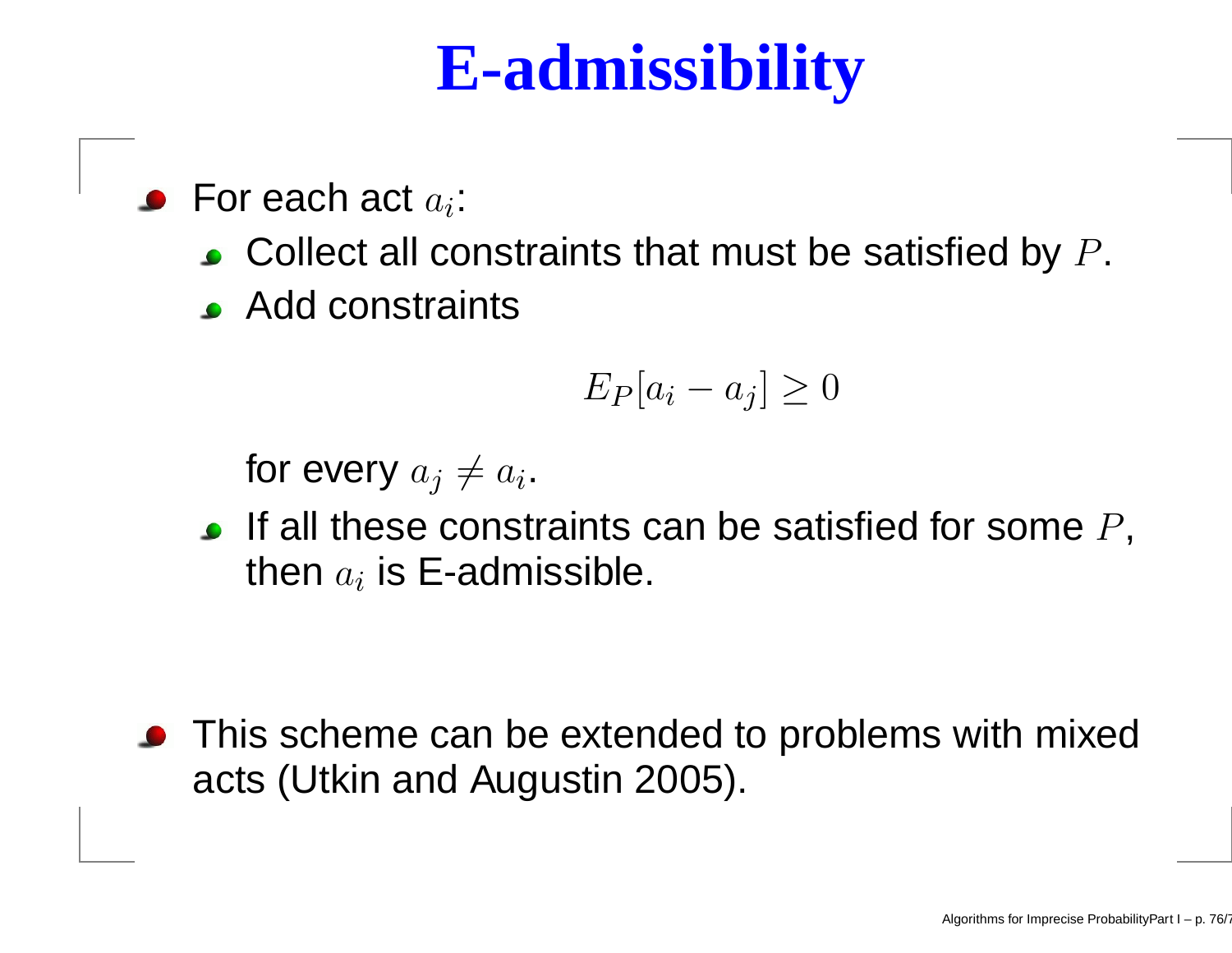#### **Exercise**

Credal set  $\{P_1, P_2\}$ :  $P_1(s_1) = 1/8$ ,  $P_1(s_2) = 3/4$ ,  $P_1(s_3) = 1/8$ ,  $P_2(s_1) = 3/4$ ,  $P_2(s_2) = 1/8$ ,  $P_2(s_3) = 1/8$ , Acts  $\{a_1,a_2,a_3\}$ :

|       | S <sub>1</sub> | $S_2$ | $S_3$ |
|-------|----------------|-------|-------|
| $a_1$ | 3              | 3     |       |
| $a_2$ | 2.5            | 3.5   | 5     |
| $a_3$ |                | 5     |       |

Which one to select?And if we take convex hull of credal set?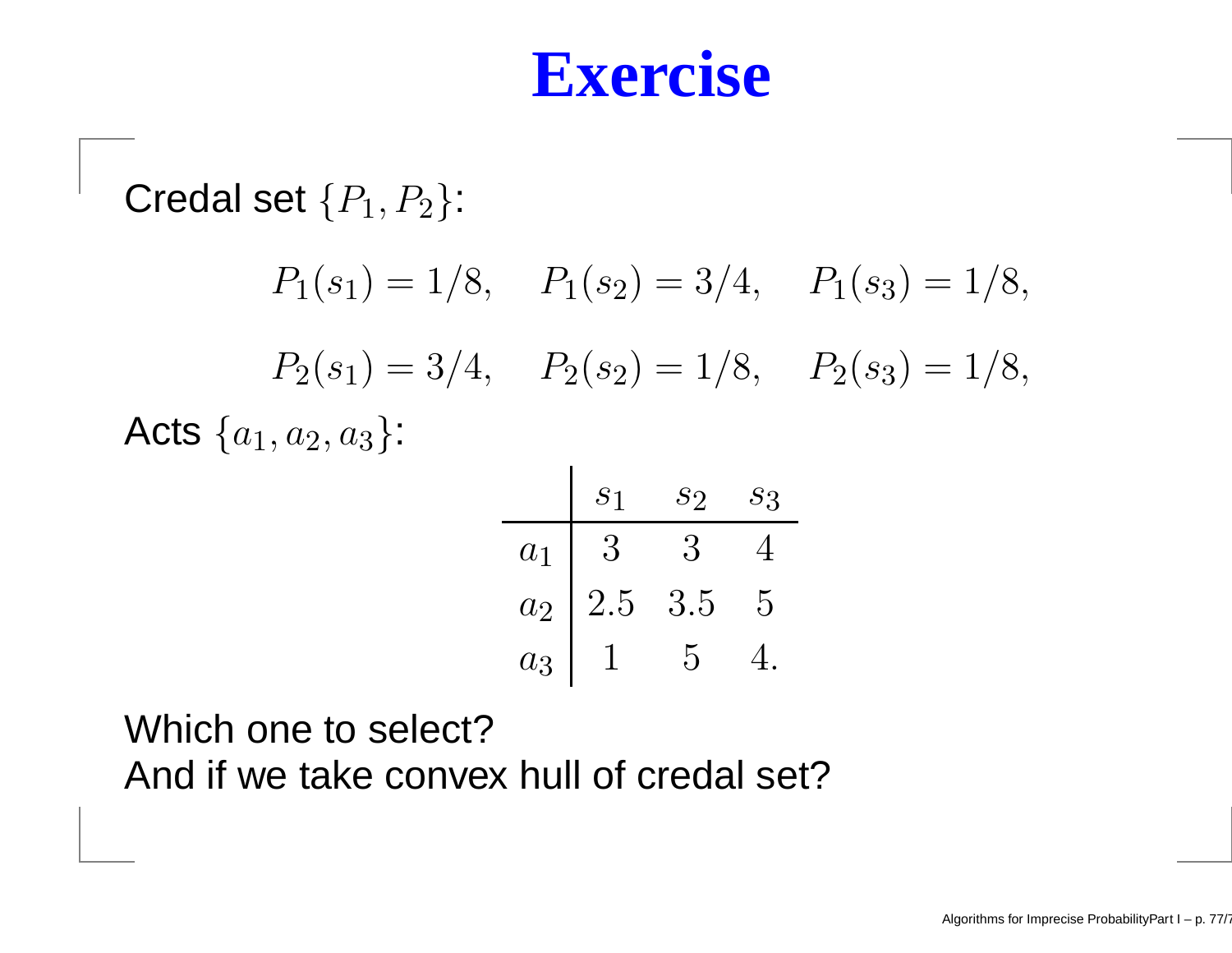#### **Solution**

 $P_1(s_1) = 1/8, P_1(s_2) = 3/4, ; P_1(s_3) = 1/8, P_2(s_1) = 3/4, P_2(s_2) = 1/8, P_2(s_3) = 1/8.$ 

Acts  $\{a_1,a_2,a_3\}$ :

|       | s <sub>1</sub> | $s_2$ | $s_3$ |
|-------|----------------|-------|-------|
| $a_1$ | 3              | 3     |       |
| $a_2$ | 2.5            | 3.5   | 5     |
| $a_3$ |                | 5     |       |

Consider 
$$
P = \alpha P_1 + (1 - \alpha)P_2
$$
.

Then:

$$
E_P[a_2 - a_1] = 10\alpha - 3 \ge 0;
$$
  $\alpha \ge 3/10.$ 

And:

$$
E_P[a_2 - a_3] = -30\alpha + 17 \ge 0; \quad \alpha \le 17/30.
$$